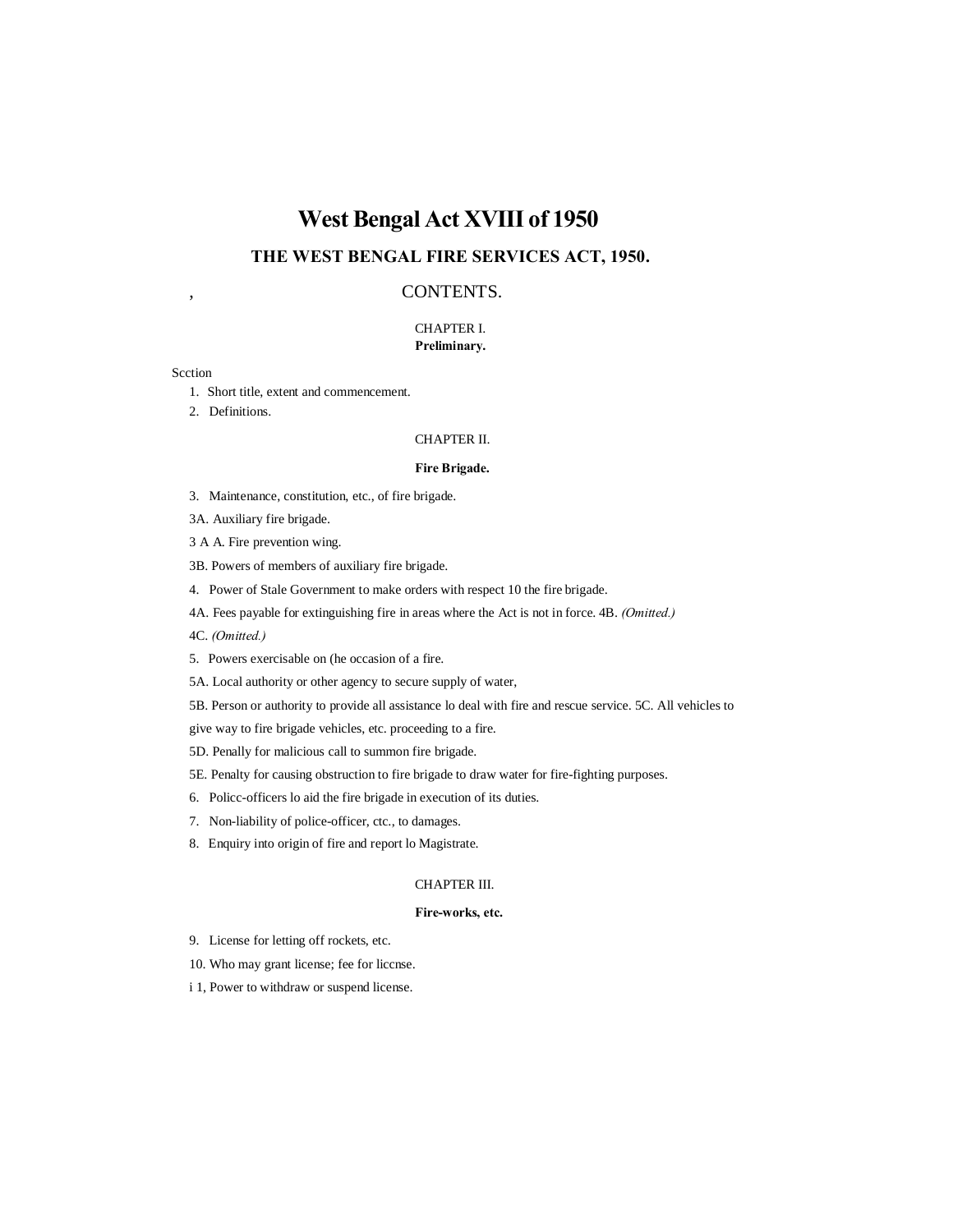#### CHAPTER IIIA.

**[West Ben. Att**

# 184 *The West Bengal Fire Sendees Act, 1950.* **Fire Prevention and Fire Safety.**

Section

IIA. Genera! public to lake preventive measures for safety from fire etc.

- IIB. Owner or occupier or building lo make or carry out arrange men Is necessary for fire prevention etc.
- IIC. Owner or occupier of high-risk building to provide fire prevention and fire safety measures. 1 ID.

"No objection' required under any other law.

llE. Spccial fee.

I IF. Grant of license to act as licensed agency.

11G. Bar lo carry out work of providing fire prevention cic.

- 1 iH. Bar ii> compromise fire safely.
- III. Appeal against order of Director.

II J. Penalty for contravention of provisions of Chapter IIIA,

I IK. Penalty for furnishing false 'Fire Safety Certificate'.

#### CHAPTER IV.

#### **Licensed Warehouses or Workshops.**

- 12. Bar to use of premises for storing or processing hazardous substances without license.
- 13. Premises to conform lo prescribed conditions.
- 14. Issue of liccnse.
- 15. License of new warehouse or workshop.
- 16. Peroid for disposal of application for licensc.
- 17. *(Omitted.)*
- 18. Annual fee.
- 19. Change in occupation of warehouse or workshop to be notified.
- 20. Suspension or withdrawal of license. .
- 21. *(Omitted.)*
- 22. Delegation of powers by Collector.
- 23. Power of Stale Government to direct rtekparion nF nnwpre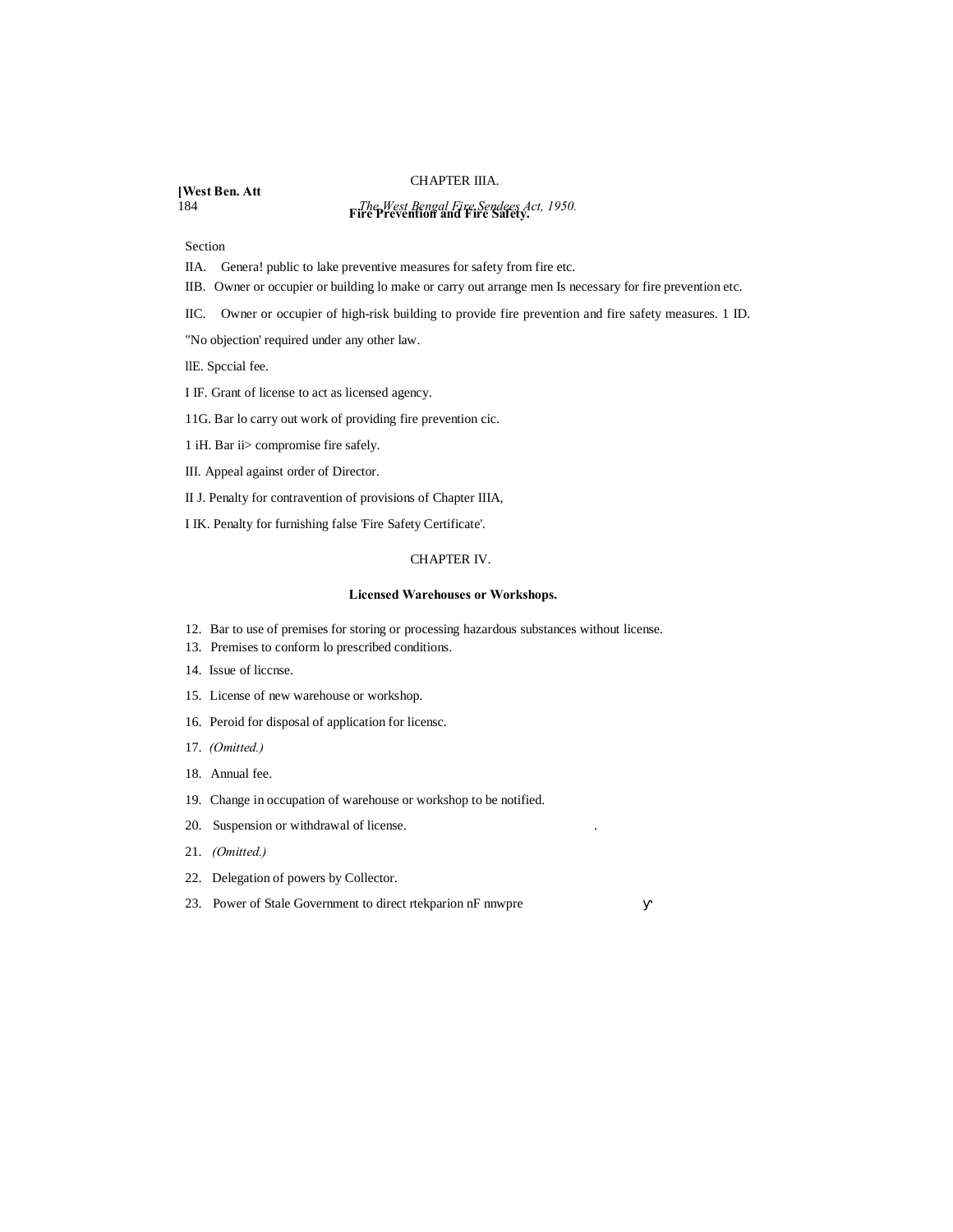## CHAPTER IVA.

Section

23A. Temporary structures and *paitdals.*

## CHAPTER V.

#### **' Penalties. .**

23B. Dismantling or temporary structure or *panda!.*

23C. Penally for not giving way to fire brigade vehicles.

24. Penalty for letting off rockets, etc.

25. Penalty on householders for allowing rockets, etc., lo let off without license.

26. Penally for not taking out a license for a warehouse or workshop.

27. Penalty for using warehouse or workshop afLer refusal, etc., of licensc.

28. Penalty for breach of conditions.

29. Penalty for failing to notify change in occupation of warehouse.

- 30. *(Omitted.)*
- 31. *(Omitted.)*
- 32. Owner or occupier of building or premises to compensate person affected by fire.
- 33. Offences by companies.
- 33A. Penalty for erecting structures, etc., in contravention of section 23A.
- 33B. Penally for obstructing persons exercising powers under section 37A.
- 33C. Offencesô bailable and cognizable.

## CHAPTER VI.

#### Miscellaneous.

- 34. Inspection of building or premises.
- 35. Issue of notice to owner or occupier lo undertake fire prevention and fire safely measures.
- 36. Compliance wilh notice issued under section 35.
- 37. Recovery of fees.

37A. Director or superior nominated authority lo seal building.

37AA. Power of ihe Director to remove inflammable chemicals or articles.  $^{\wedge}$ 7R Pnwpr nf mil frsr in rnrmnhinn JT m tun 11^1 'J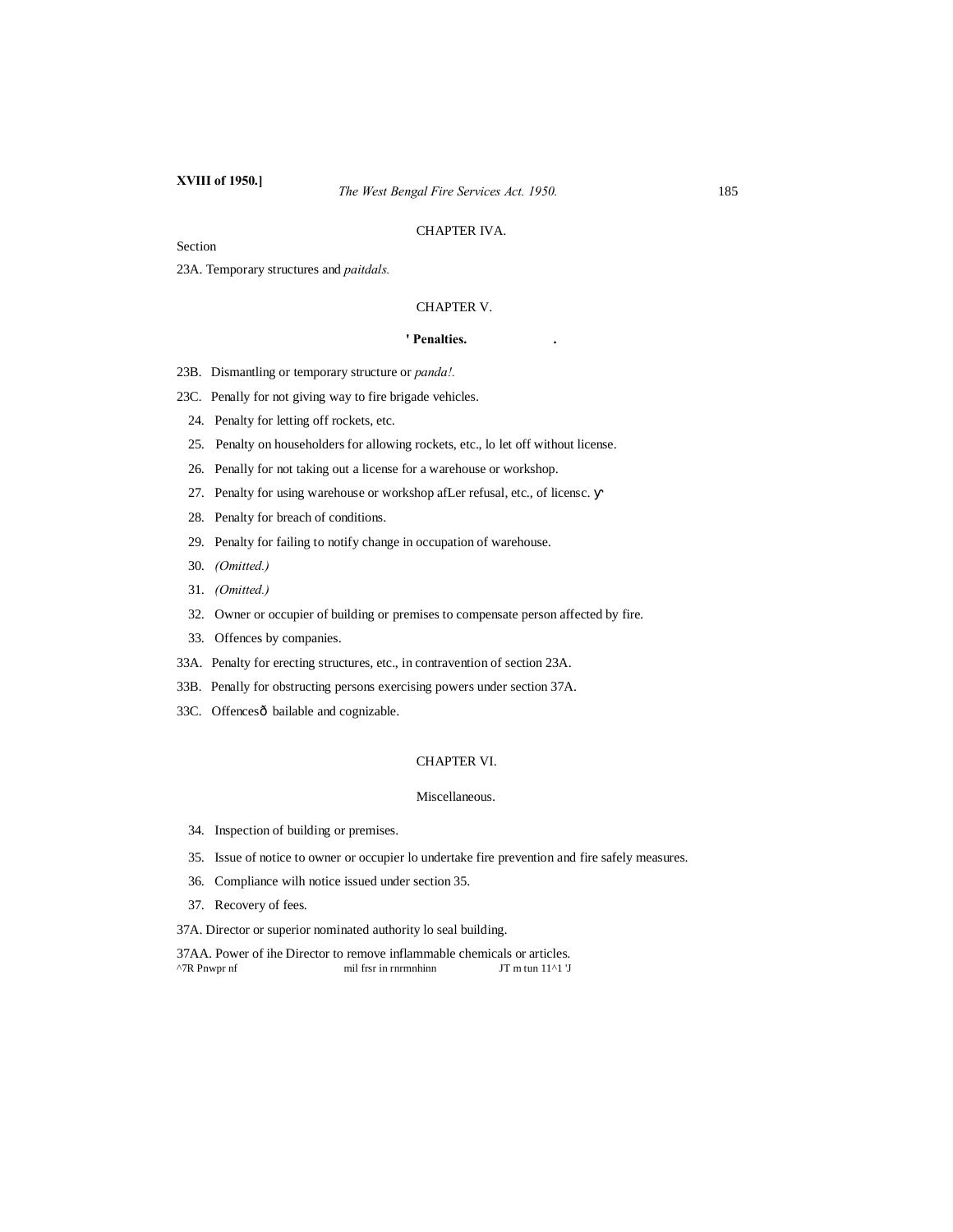**[West Ben. Act** *XVU1 of* **1950.]** 186 *The Wesl Bengal Fire Services Act, J950.*

#### Seclion.

- *3S:* Appeal against order under seclion 35, seclion 36 or section 37.
- 38A. Court not to cnienain any suit, application or other proceeding.
- 38B. Compounding of offences.
- 38C. Court not to take cognizance of offence except on complaint.
- 38D. Protection of action taken in good faith.
- 38E. Officers and other employees to be public servants.
- 39. Repeal of Bengal Act I of 1893.
- 40. Power to make rules.
- 41. Regulation to be approved by State Government.
- 42. Act to have overriding effect.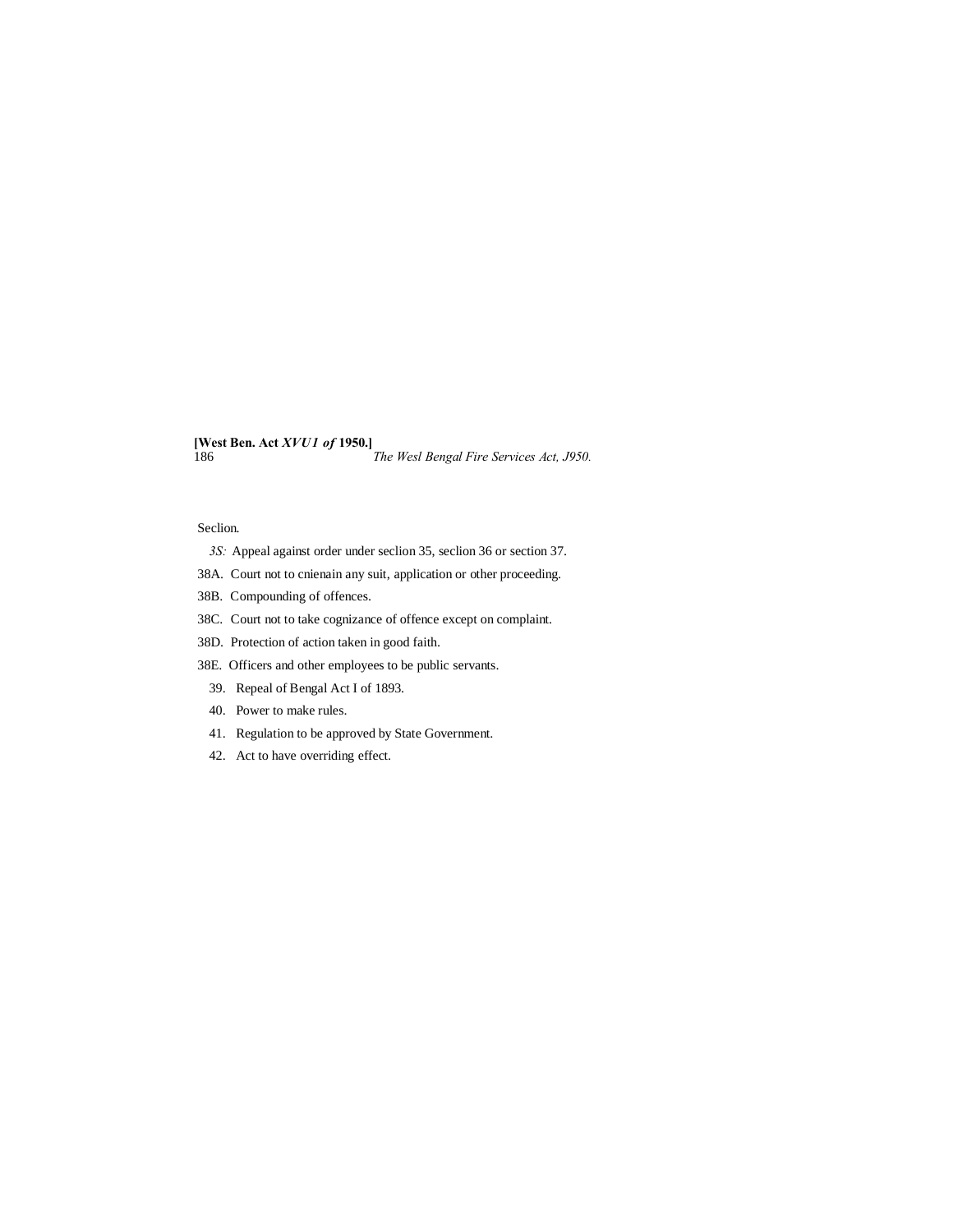SCHEDULE.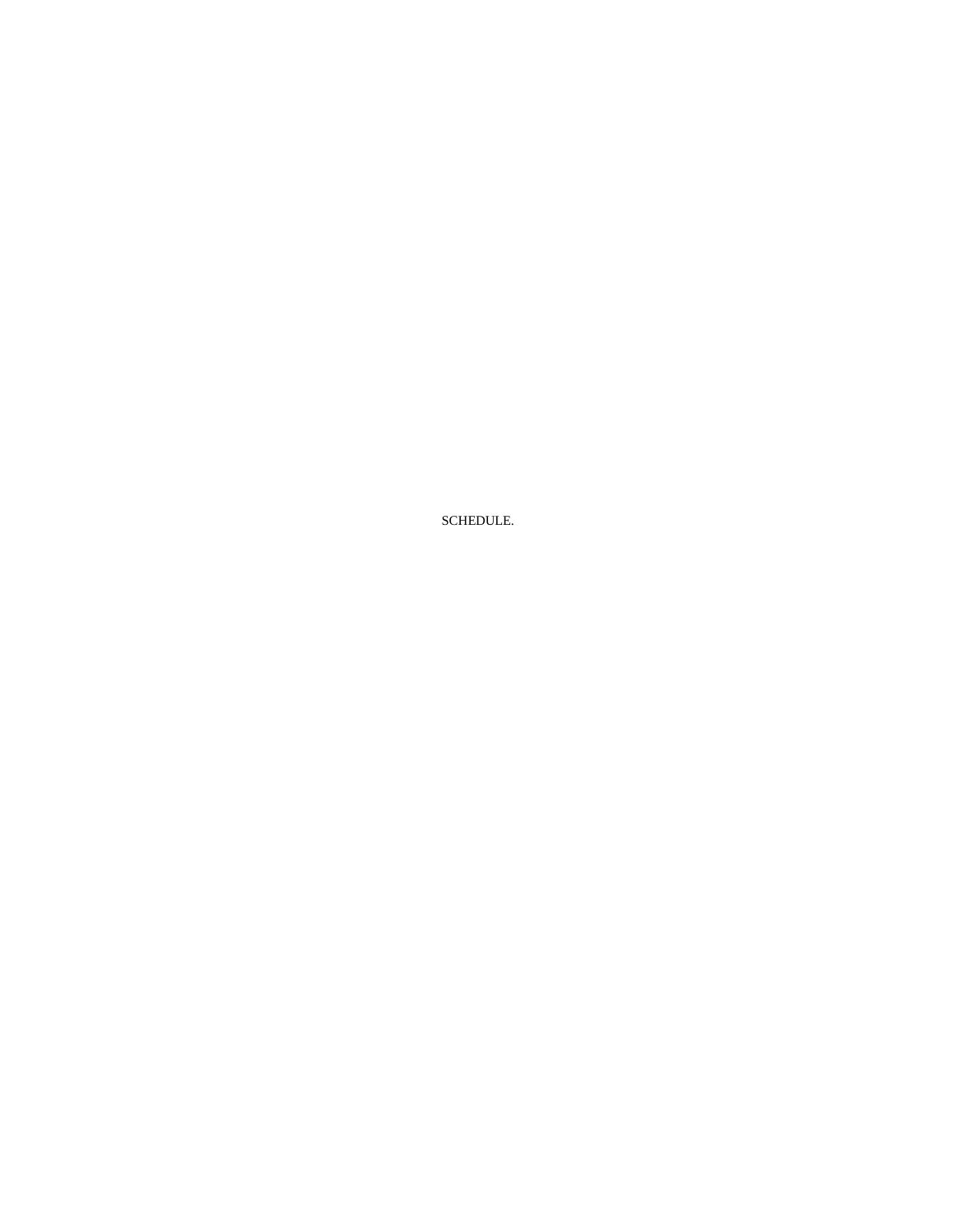## **West Bengal Act XVIII of 1950**

## **THE WEST BENGAL FIRE SERVICES ACT, 19501**

|                                             | Wesl Ben. ACL XLIX of 1950.                                                                  |
|---------------------------------------------|----------------------------------------------------------------------------------------------|
|                                             | Wesi Ben. AcL XXVII of 1951.                                                                 |
|                                             | Wesl Ben. Acl XI of 1952.                                                                    |
|                                             | West Ben. Acl XIII of 1957.                                                                  |
| <b>AMENDED</b>                              | West Ben, Acl XXI of 1960.                                                                   |
|                                             | Wesl Ben. Acl XXVI of 1962.                                                                  |
|                                             | West Ben. Act $X$ of 1977.                                                                   |
|                                             | Wesl Ben. Act XI of 1988.                                                                    |
| <b>[West Ben. Act XVU1 of 1950.]</b><br>188 | WesiBen. Acl Vll of 1996.<br>The Wesl Bengal Fire Services Act, J950.<br> 30th March, 1950.] |

*Ait Acl to provide for the maintenance of a fire brigade, for the licensing of warehouses mid for certain other wallers.*

**Whereas** it is expedient lo provide for the maintenance of a Fire brigade, for the licensing of warehouses and Tor certain other mailers;

It is hereby enacted as follows: $\hat{o}$ 

## CHAPTER 1.

#### **Preliminary**

1. (1) This Act may be called the West Bengal Fire Services Acl, Short title. **195Q** estent and

(2) It extends to the whole of Wesl Bengal.

coirniicnc\*:<br>ineni.

(3) It shall come into force  $2$  [in such local or other areas] and on such dales<sup>3</sup> as the Slale Government may, by notification from time to time in

*( Chapter I.—Preliminary.—Sec I ion 2.)*

the *Official Gazette,* direct; and [he Slate Government may by like notification withdraw this Act '[from any such area:]

-Provided that when the fire brigade is sent to any placc outside any such area this Aci shall be deemed to be in force in such place for all purposes connected with service therein.

2. In this Aci, unless there is anything repugnant in the subject or context,  $\hat{o}$ 

- (a) the expression "building" has ihe same meaning as assigned ta it in the relevant municipal law in force in a local area;
- '(aa) ihe expression "building rules" means the building rules, building regulations, or building bye-Taws, made under the relevant municipal law and in force in a local area, and includes any other building rules or regulations, or any development control rules or regulations, by whatever name called, made under any other law for the time being in force an in forcc in any local area;

 <sup>1</sup> Calcutta as defined in clause (II) of section 3 of ihc Calcutta Municipal Acl. 1923. [The Calcutta Municipal Act, 1923 (Ben, Act HI of 1923) was repealed and re-enacted by the Calcutta Municipal Act, 1951 (Wcsi Ben. Acl XXX11I of 1951.)] (2) The Municipality of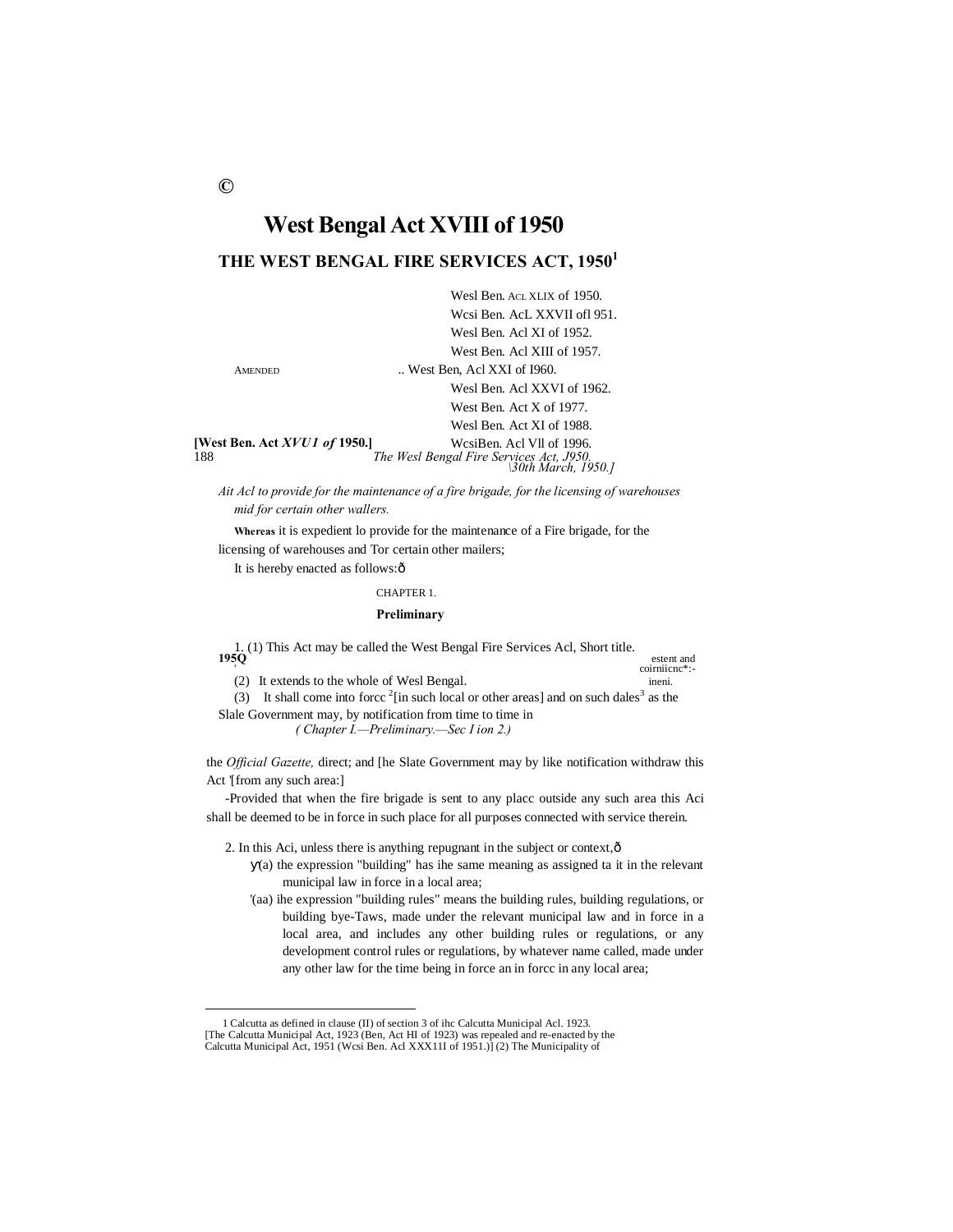#### *\Fnoi nolf 3 cotil'mutdfrom puge* J99,]

Municipally of Konnagar. [25) The Municipality of Serampore. (26) The Municipality of Hoojjhly-Chinsurah, (27) The Municipality of Bhadreswar.' (28) The Municipality of Bansbcria, (29) The Municipality or Champdani. (30) The Municipality or Baidynbati. (31) The Municipality of Rishra. (32) The Municipality of Kotmng. (33) The Municipality of Raniganj. (34) Tlie Municipality of Sansol. (35) The Municipality of Burdwan, (36)

*(Vide* notification No. L.S.-G. 1 A-1/50, dated the ISlh April. 1950, published in ihe *Calcutta Gazelle, Extraordinary,* of 1950, Part I, pages 493-494.)

This Act came into force on the 1st day of August. 1950, in the following local areas, nainely, *mauzu* Lillooah, jurisdiction list No. 12. thana Bally, district Howhar *(tide* no tificaiion No. L. S. -G. 1A-9/5 0, d ate d the 19 th J uly. 1950, pub li she d in I he Ccifcf imi Cuietre of 1950. Pan I. page 1495).

This Act came into force, with effect from the 23.9.54, in certain areas within the police-stations S ankrail and Jagacha. VWff notification No E007/F. 1F-7/53, dated 10.9.54. p ubl i s hed in the Calcutta Gazette of 1954. Part I, page 3156.

This Act came into force in certain local areas in ihe dislricl of 24-Pargnnos, *Vide* notification No. 7952/F, IF-4/55. dated 13.9.55, published in ihe *Calcutta Gazelle* of 1955, Pan 1, page 3H2B.

This Act came into force with effect from the 28.5.59 in the local area, Chandcmagore, in the district ofHooghly. *Vide* notification No. 4323/F. 1 A-l/58. dated 15.5.59. published in the *Calcutta Gazette* of 1959, Pan 1, page 2005,

This Act canie into force with effect from the 20.10.60. in the Municipality of Cooch Bchar. *Vide* noli fication No. 11920/F.I A-5/60, dated 14.10.60, published in the *Calcutta Gazette* of I960, Pan I. page 3247.

These words within the square brackets were substituted for the words "from any such local area" by s. 2(2) of the West Bengal Fire Services (Amendment) Act, 1960 (West Ben. Act XXf of 1960). ::

This proviso was ad Jed by s. 2(3), *ibid.*

'Clause (a) was substituted for the original clause by s. 3( I), *ibid.* Thereafter, present clauses (a) and (aa) were substituted for previous clause(a)by s.2(l) oflhe West Bengal Fire Services (Amendment) Act. 1996 (West Ben. Act VII of 1996).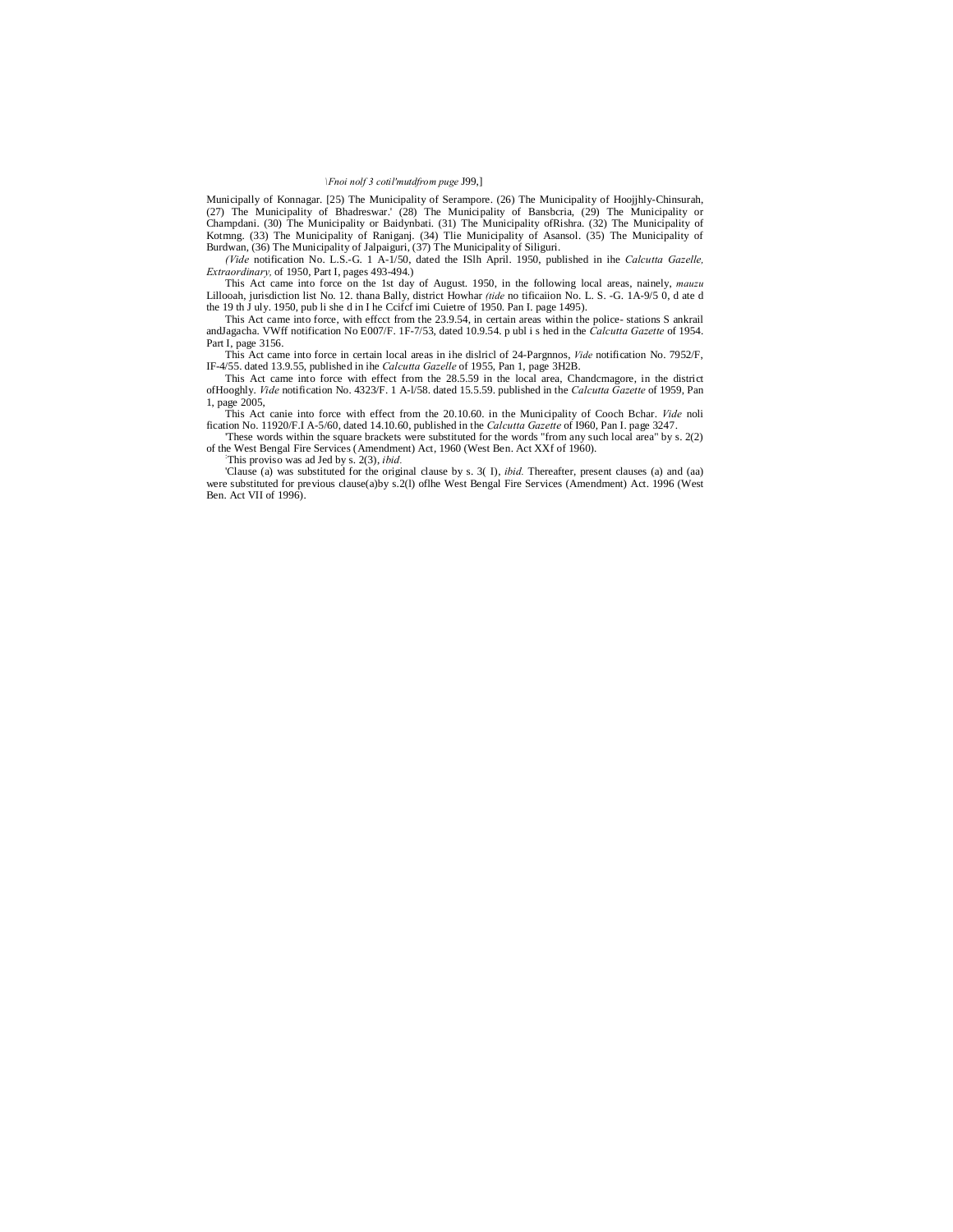## **XVIII of 1950.]**

*The West Bengal Fire Services Act. 1950. (Chapter I.—Preliminary.—Section 2.)*

(b) "ihe Collector" means, in relation m Calcutta, the Collector ' of Stamp Revenue and in relaiion to any other '[area], the

Colleclorof the district within which the '[area] is comprised;

- (c) "the Commissioner" in relation to Lhe Collector means the Divisional Commissioner to whom the Collector is subordinate; 2\* \* \* \* \* \*
- (e) "director" means the Director of Fire Services appointed by the Stale Government;

'(ee) "District Magistrate" means the Executive Magistrate appointed to be the District Magistrate under sub-section (I) 2 of 1974.  $_0$  f scction 20 of the Code of Criminal Procedure, 1973, and

includes an Additional District Magistrate;

- (0 "the fire brigade" means the Fire brigade maimained by the State Government under section  $3$  \* \* [and includes an Auxiliary Fiic Brigade raised under section 3A]; (g) "fire-fighting appliances" mean fire-engines. Tire-escapes, accoutrements, equipments, tools, implements and things whatsoever used for fire-fighting and includc motor care, motor cycles, trailers and other means of transport;  $J(gg)$  the expression "fire prevention and fire safety measures" means such measures as may be provided in the buildi ng rules or in any other law for the time being in force, or as may be prescribed, for the prevention, control and fighting of fire and for ensuring the safety of life and property in the ease of fire;
- $f(h)$  "hazardous substance" meansô

(i) such explosive within the meaning of the Indian  $4^{\circ}$ riB8 $\leq i$ ,

Explosives Act, 1884, or

(ii) such explosive substance within the meaning of the *6* of 190S.

Explosive Substances Act, 1S0S, or

(iii) such dangerously inflammable substance within the **20** or 1952. meaning of the Inflammable Substances Act, 1952, or

- (iv) such combustible substance, or
- (v) such toxic substance,

as the State Government may, by notification, specify;

The word w i ih i n the square brackets was subsiiiuied for the worts "iocalaiea" by s. 3(2) of the Wesl Bengal Fin; Services (Amendment) Acl, I960 (West Ben. Acl XXI of 1960).

-Clause (d) was omillcd by s, 2(2) of the West Bengal Fire Services (Amend men l) Acl, 1996 (Wcsi Ben. Acl VII of 1996),

'Clause (ee) was inserted by s. 2{3), *ibid.*

"Firs lly, ihc words "and includes an Auxiliary Fire Brigade miscd under sec lion 3 A" were added by s. 3(3) of lhe Wesi Bengal Fire Services (Amendment) Acl. 1960 (Wesl Ben. Act XXI of 1960). Laicr, [hose words were omitted by s. 2(4) of lhe Wesl Bengal Fire Services (Amendment) Acl, 1996 (Wesl Ben. Acl Vtl of 1996),

'Clause (gg) was inserted by s. 2(5), *ibid.*

'Clauses (h), (ha). Itib) and (he) were substituted for original clnnsc (h) hv \*. 2(61. *ibid.*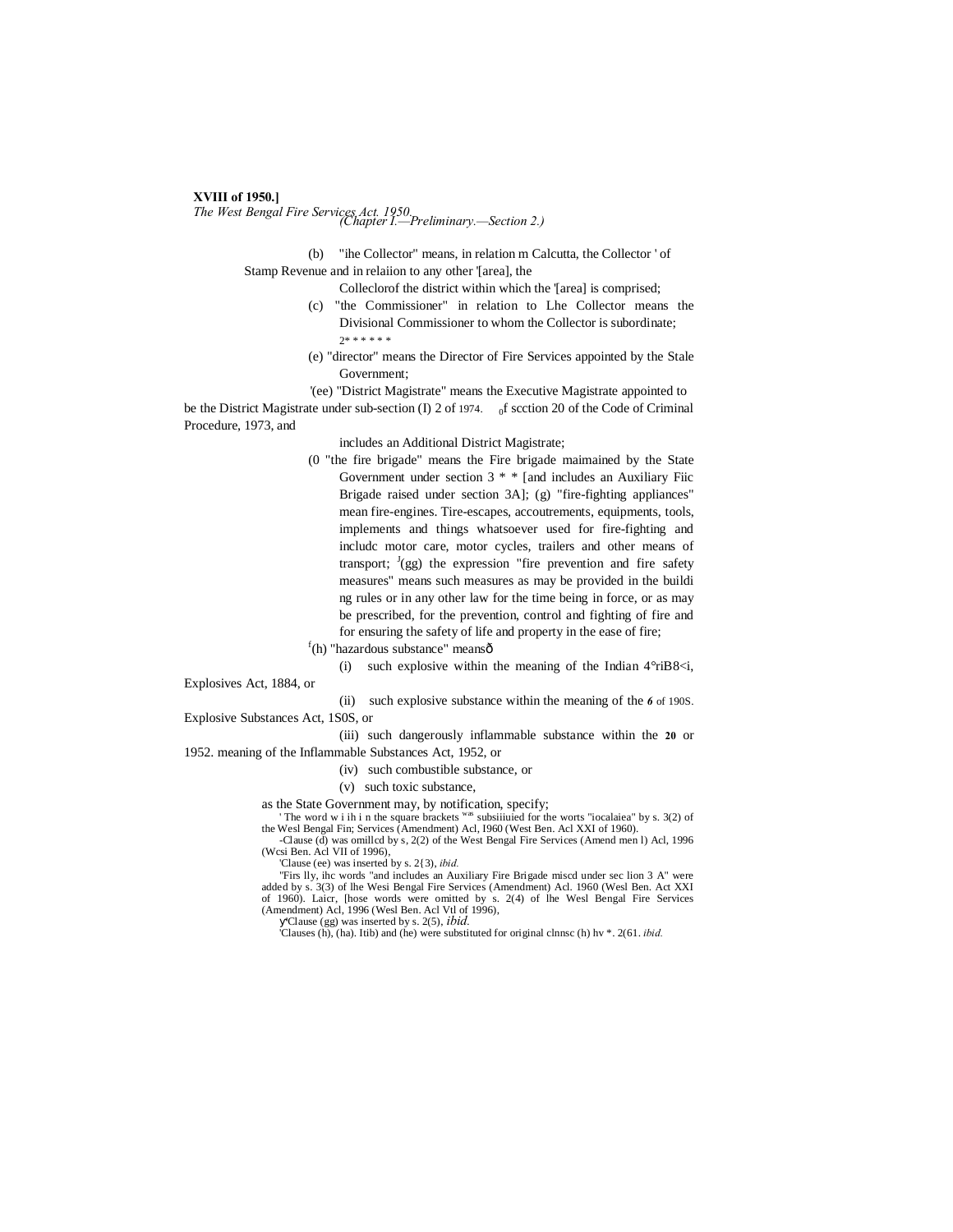*The* tVcjr *Bengal Fire Services Act. 1950,*

**[West Ben. Act**

*(Chapter J.—Preliniinaiy.—Section 2.)*

'(ha) "high-rise building" means a building the height of which is fourteen and a half metres or more. *Explanation.* $\delta$  For the purposes of this Aci, the height in relation loa building shall mean the vertical dislance measured from the average level or the centre line of the street or passage to which the plot of land on which the building is situated abuts **id** the highest point of ihe building, whether with flat roof or with sloped roof; '(hb) "high-risk building" means a high-rise building or a building with

such occupancy within the meaning of the relevant mun icipal law in force in a local area, or such other occupancy, or such building, or such class or classes of buildings, as the State Government may, by notification, specify;

- '(he) "licensed agency" means a person or association of persons to whom a licence has been granted by ihe Director in the manner pre scribed for undertaking or ex ecu ling fire prevention and fire safety measure or for performing such other related activities required to be carried out under this Act in such area as may be specified by the Director;
- $2$ {hh) "local area" means the area over which a local authority has jurisdiction  $\frac{1}{1}$  [or any other area defined by boundaries for the purposes of this Act];
- <sup>J</sup>(hhh) "local authority" means a municipal authority or Industrial Township Authority within ihe meaning of the relevant municipal law or a *Grani Panchayat, Panchayat Samitt, Zilla Pari shad,* or *Mahakuma Pari shad,* constituted under the West Bengal *Panchayat* Act, 1973; Wesi Ben.

Act XL I of 3 # \* \* \* \* \* \* \*

- tia) "members of the fire brigade" includes persons employed in the West Bengal Fire Service and also volunteers or other persons enrolled in an auxiliary fire brigade;
- $7$ (ib) "nominated authority" means an officer, not below the rank of station officer, as may be nominated by the Director, or such officer as may be nominated by the Sta\e Government;

*'See* foot-note 6 on page 189, *nine* :

Clause (hh) was inserted by s. 3(4) of the West Bengal Fire Services (Amendment) Aci, l%U(\Vcsl Ben. Act XXI of I960),

1 5 7 3 ,

- "These words were inserted by s. 2(7) of the West Bengal Fjrc Scrviccs (Amendment) Act, 1996 (West Ben. Act VII of 1996).
	- 'Clause (hhh) was inserted by s. 2(8), *ibid,*
	- 'Clause (i) was omitted by s, 2(9), *ibid,*
- 'Clause (ia) was inserted by s. 3(5) of the West Bengal Fire Scrviccs (Amendment) Act, 1960 (West Ben, Act XXI or 1960).
	-
- 'Clauses (ib), (ic), (id) and <ic) were inserted by s. 2( I0)of the WesI Bengal Fire Scrviccs f Amendment) Aci 1996 IWnt Ben Art VII nf I99M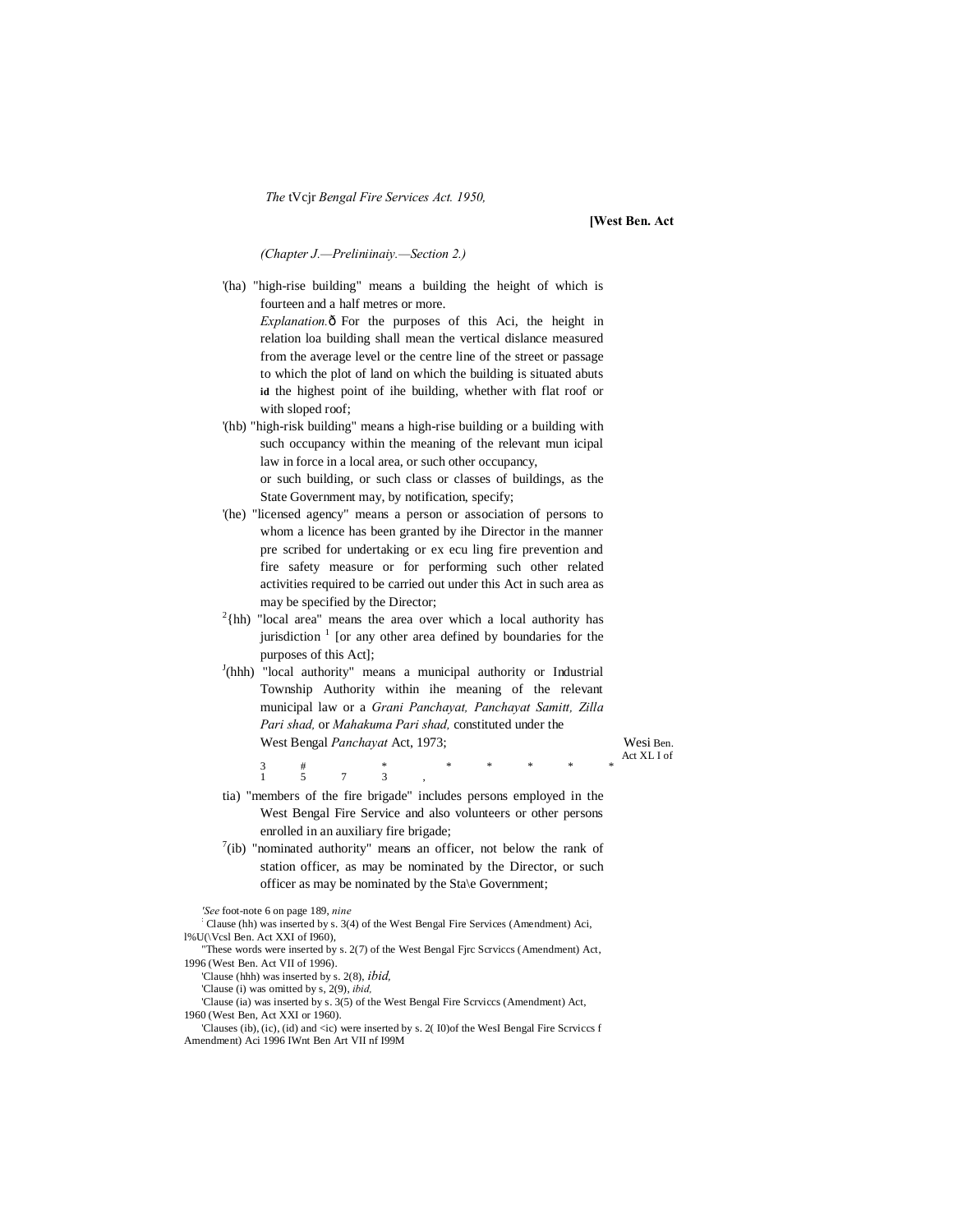## *The West Bengal Fire Sendees Act, J 950.* **XVIII of 1950.]** *(Chapter I.—Preliminary.—Section 2.)*

*'*

<sup>u</sup> '(ie) "notification" means a notification published in the *Official Gazette;*

- '(id) "occupier" means a person living in, or otherwise using, any land or building owned by him, ora person who, for the lime being, is paying, or is liable lo pay, lo the owner the rent or fee, or is making, or is liable lo make, contractual payment to the owner for adjustment of rent or fee, or damages, or any portion thereof, on account of occupation of any land or building, and includes a rent-free tenant;
- '(ie) "owner" means a person who, for the time being, is receiving the rent of any land or building or any pan of any land or building, either on his own account or as on agent ofaperson, or trustee for a society for any religious or charitable purpose, or as a receiver who would reccive such rent if (he land or the building or any part thereof were let to a tenant; (j) "person" includes an undivided Hindu family, and a firm or company or association of individuals whether incorporated or no I;
- (k) "prescribed" means prescribed by rules made by the Stale Government under this Act;
- $3(1)$  "premises" means a land or building or hut or part of a land or building or hut, and includes—
	- (i) lhe garden, ground or out-house, if any, appertaining thereto; or
	- (ii) any fillings or fixtures affixed to a building or hut Or part of a building or hut for the more beneficial enjoyment thereof;
- ! (la) "processing" means making, altering, repairing, treating or otherwise dealing with any article by means of steam, elcctricily or other power;
- \*(lb) "the relevant municipal "law" means—
- West Ben, (i) [he Howrali Municipal Corporation Act, [980, or

(ii) Calcutta Municipal Corporation Acl, 1980, or

1990. (iv) the Asansol Municipal Corporation Act, 1990, or

Acl LVtll of 1980<br>Wcsi Ben. Act LIX or Wesl'Ben ('") die Siliguri Municipal Corporation Act, 1990, or Ac i XXX of Wcsi Ben.  $\sqrt{c}L$  of 1990. (v) lhe Chandemagorc Municipal Corporation Acl, 1990, or Wcsi Ben.<br>0**01990**<sup>X11</sup> ( Wcsi Ben.<br>Act XXII of

v 0 lhe West Bengal Municipal Act, 1993;

Act XXII of fooi-noic 7 on page 190, *ante*.<br>
1993. **Causes (I), (Ia), (9b), (Ic)and (Id) were substituted for crginal clause (1) by s. 2(11) of** ihc West Bengal Fire Services (Amendment) Act. 1996 (Wesl Ben, Acl VII of 1996).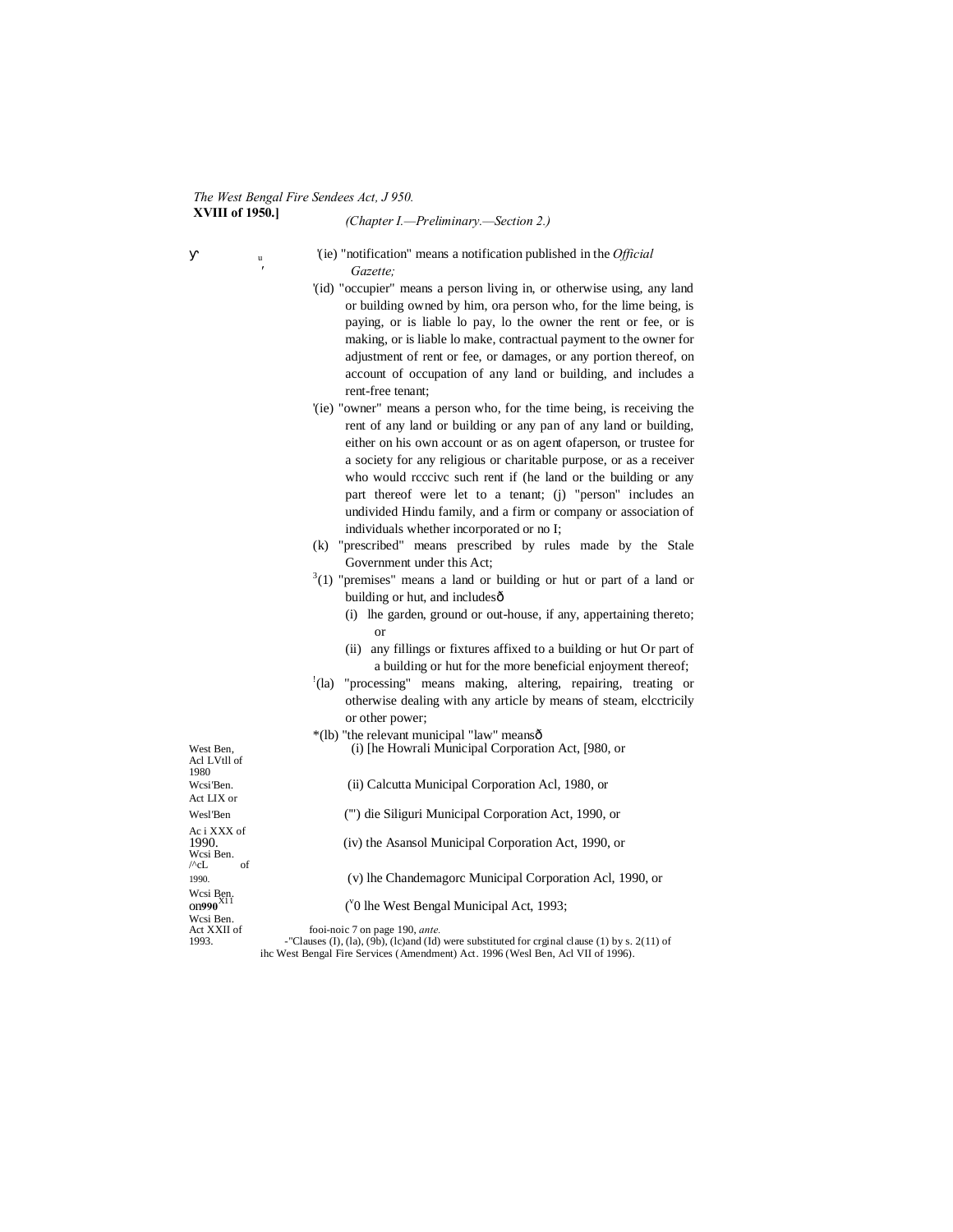#### 11 *The West Bengal Fire Sendees Act, 1950. (Chapter 11.—Fire Brigade.—Section 3.)*

**[West Ben. Att**

'(1c) "requisition for fire safety" means the statement showing ihc requirements of fire prevention and fire safety measures to be provided in a premises;

'(Id) "superior nominated authority" means such officer, not below the rank oF Divisional Fire Officer, as may be nominated by the Director, or such officer as may be nominated by the State Govemmenl.

| 2 $\qquad$ \$ |  |  |  |                 |
|---------------|--|--|--|-----------------|
|               |  |  |  | $\ast$ 2 $\ast$ |
|               |  |  |  |                 |

## CHAPTER II,

#### **Fire Brigade.**

Maime-3. (1) The State Government shall maintain a fire bridge  $\frac{1}{2}$  [for the c oris h'tui ion, purposes oF extinguishing fire and protecting life and property in lhe case etc., orfire of fire and for rescue services and such other services as the State brigade. Government may, by notification, specify, in the local area or any other

> area] in which this Act is in force and may, if It thinks fit, send lhe fire . brigade to any place outside any such area<sup>5</sup> [for such purposes or services.]

(2) The fire brigade shall consist of such numberof members and shall be otherwise constituted in such manner <sup>6</sup>[, and shall consist of such organisational set up,] as the State Government may think fit.

(3) The fire brigade shall be under Lhe direction and control of the D irector who may, with the previous sanction of the Stale Government and subject to the orders or rules, i Fany, made by the State Government under section 4 or section 40, as the case may be, frame such regulations as he thinks fit relating toô

- (a) the general administration and control of the fire brigade,
- (b) the equipments, clothing and accoutrement of the members of the fire brgade, their classification and duties and distribution of work among them,
- (c) the place at which or the limits of lhe area within which the members or any class of members of lhe fire brigade shall ord inarily reside, for ensuring lhat lhe services of the members or such class of members of the fire brigade may be readily available, and

*'See* fool-nole 2 on page 191, *ante.*

'Clause (m) and the *'Explanation'* thereto were a mined by s. 2(12) of [he West Bengal Fire Services (Amendment) Acl, 1996 (Wesl Ben. Acl VII of J 996).

<sup>J</sup>Sections 3 and 3A were first substituted for Lhe original seclion 3 by s. 4 of lhe West BcngaJ Fire Services (Amendment) Acl, I960 (West Ben, Act XXI of 1960)-Laiei, section 3 A was rusubsiiluled by s. 4 of the Wesl Bengal Fire Services {Amendment) Act, 1996 (West Ben, AclVIIorL99S).

•The words within ihc square brackets were subsliluled for (he words "for service in lhe local or olher areas" by s. 3{a)(i), *ibid.* 'These words were subsliluled lor lhe words 'Tor service therein." by s. 3(a)(ii), *ibid.*

'Time words were inserted by s\_ 3(b), *ibid,*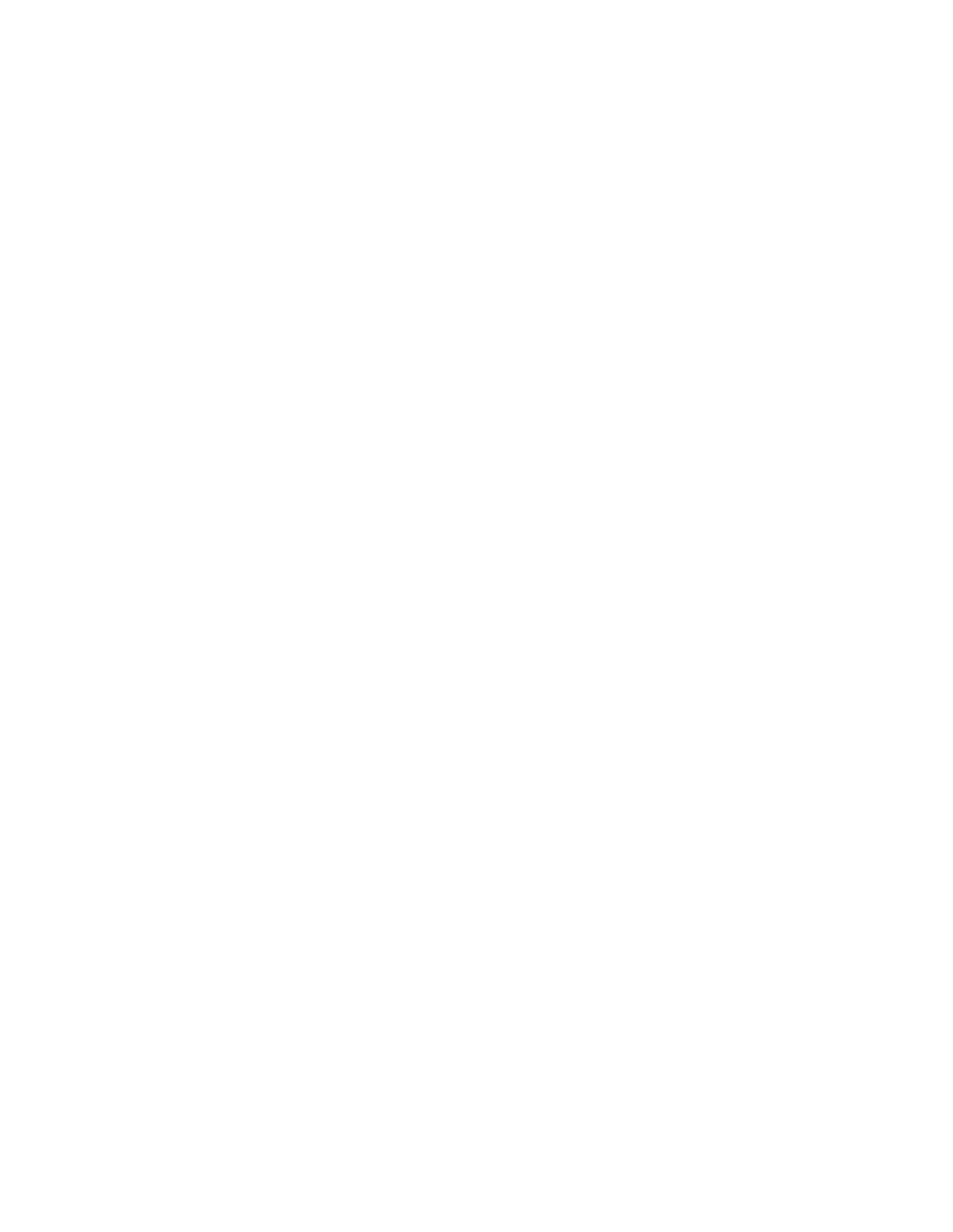xvm of 1950.]

#### *(Chapter II.—Fire Brigade.—Seclio/is 3A. J/L4.)*

(d) all other matters which he considers necessary for ' rendering ihe fire brigade an efficient fire-fighting force.

'3A. The Stale Government may allow raising of an auxiliary fire Auxiliary brigade for ihe purposes of extinguishing fire and protecting life and fire brigade, property in the caseoffireandforsuch oilier services as may be determined by the State Government in any local area or any other area in which this Act is not in force, by the local authority for that area, or any organisation or institution, on such terms and conditions as may be determined by the Slate Government, and may provide such assistance as may be necessary for raising of such fire brigde and allow enrolment of volunteers and other persons as members of such fire brigade on such terms and conditions as the local authority, with the prior aproval oF ihe Stale Government, may determine.

: 3AA. (1) There shall be a fire prevention wing in (he Wesi Bengal Fin; Fire Service which shall consist of such number of inspecting officers and  $JJ\hat{T}^{-1nJ0}$  other staff as the State Government may determine.

(2) The Director shall be responsible for the smooth and efficient operation of the fire prevention wing.

(3) The inspecting officers and oihcr staff shall be appointed by the Director in such manner and shall receive such salary and allowances as may be prescribed.

(4) The functions of ihe inspecting officers shall be ps follows: $\hat{o}$ 

- (a) lo inspeei buildings, cinema houses, theatres and other places of public entertainment to see whether fire prevention measures have been taken and to test periodically the fire extinguisher, fire installation and other fire fighting appliances in such buildings, cinema houses, theatres or other places;
- (b) lo determine the method of maintenacc of water supply for fire fighting purposes in any building or place;
- (c) to inspect means of cscape in any building or placc and lo suggest creation of means of escape and fire prevention measures;
- (d) to render assistance to any slalulory aulhority when so requested by it in matters connected with fire prevention or Tire protection;
- (e) such other functions as may be prescribed.

'**Jm** fool-note 3 on *pigc 192. ante.*

-Scciion 3A A was inserted by s. 2 of ihe Wesi Bengal Fin; Scrviccs (Amendment) Act, ty77 (West Ben Aci X of 1977)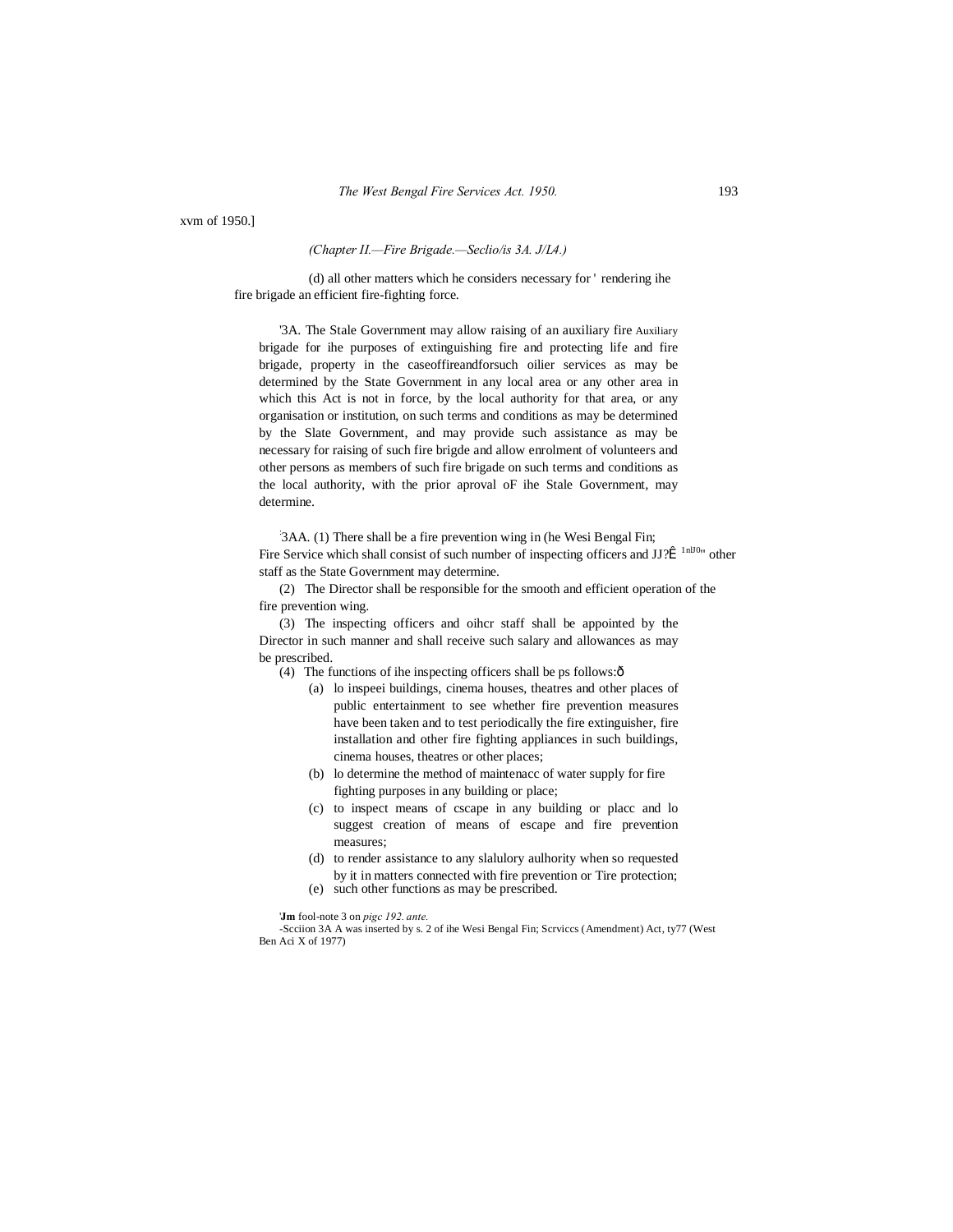# **[West Ben. Att**

**The West Bengal Fire Sendees Act, 1950.** 

#### *(Chapter II.*ô Ft re *Brigade.*—*Sections 3B, 4.*}

Powers of members of<br>auxiliary lire auxiliary brigade.

'3B. The members of the auxiliary fire brigade raised under section 3A may be given such oF [he powers cxercised by ihe members of ihe fire brigade employed in the West Bengal Fire Services as the State Government may dclcrmine.

: 4. The State Government may from lime to time make such general or special orders \*[and make such rules,] as it thinks fitô

> for furnishing ihe fire brigade with such fire-fighting appliances as it deems proper;

for building or providing stations, or hiring places, for accommodating the members of (he fire brigade and keeping its fire-fighting appliances;

 $4$  For giving  $\frac{1}{2}$  [rewards] to person who have given notice of fires and to those who have rendered effective service lo ihe fire brigade on the occasion of fires;

for ihe training, discipline and good conduct of the members of the fire brigade;

for the speedy attendance of members of the fire brigade with necessary fire-righting appliances on the occasion of any alarm of fire;

6 for sending the members of ihe fire brigade wilh necessary firefighting appliances, beyond the limits of any '[area] in which this Act is in force, in order lo extinguish fire in the neighbourhood of such limits on such terms andcondilions as it deems proper;

'Section 3 B was inserted by s. 5 oflhe West Bengal Fire Services (Amendment) Aci, 19% (West Ben. Aci VII of 19%),

For the Rules for ihe regulating ihe recruiimeni of members of [he West Bengal Fire Services, made under s, 4 of this Aci and articlc 309, proviso of Ihe Constitution, *see*  notification No. L.S.G. 3R—8/SQ, dated 24.11.51, published in [he *Calcutta Gazette,* of 1951. Pan 1, Pages 3281-3286. as subsequently amended from lime lo lime.

The words wilh in Ihe square brackets were inserted by s, 6(a) of the West Bengal Fire Services (Amendment) Aci. 1996 (West Ben. Aci VI [ of 1996).

Tor notification relating lo Order for giving graiuiics (rewards) for service on ihe occasion of fin:s. *see* notification No. L.S.G. 2S-28/50, dated 8.1.51, published in [he *Calcutta Gazette,* of 1951. Part I. page 131.

'This word was subsiiluled for Ihe word "graluiies" by s. 3 of ihe West Bengal Fire Services [Amendment) Act. 1951 (Wcsl Ben. Act XXVII of 1951).

'For notification in connection with Order relating to sending members ofthc fire brigade of a particular area to extinguish fireoulside that area, sec notification No. L.S.G. 2F.-49/50 (11), daied 28.2.52. published in the *Calcutta Gazelle* of 1952, Pan I, page 1303, as subsequently amended.

'Subsiiluled for Ihe words "local area" by s. 5(1) of the West Bengal Fire Services (Amendment) Aci. 1960 (Wcsl Ben, Aci XXI of I960),

Power of Stale Govern men i lo nuke orders wilh respeelio ih« fire brigade.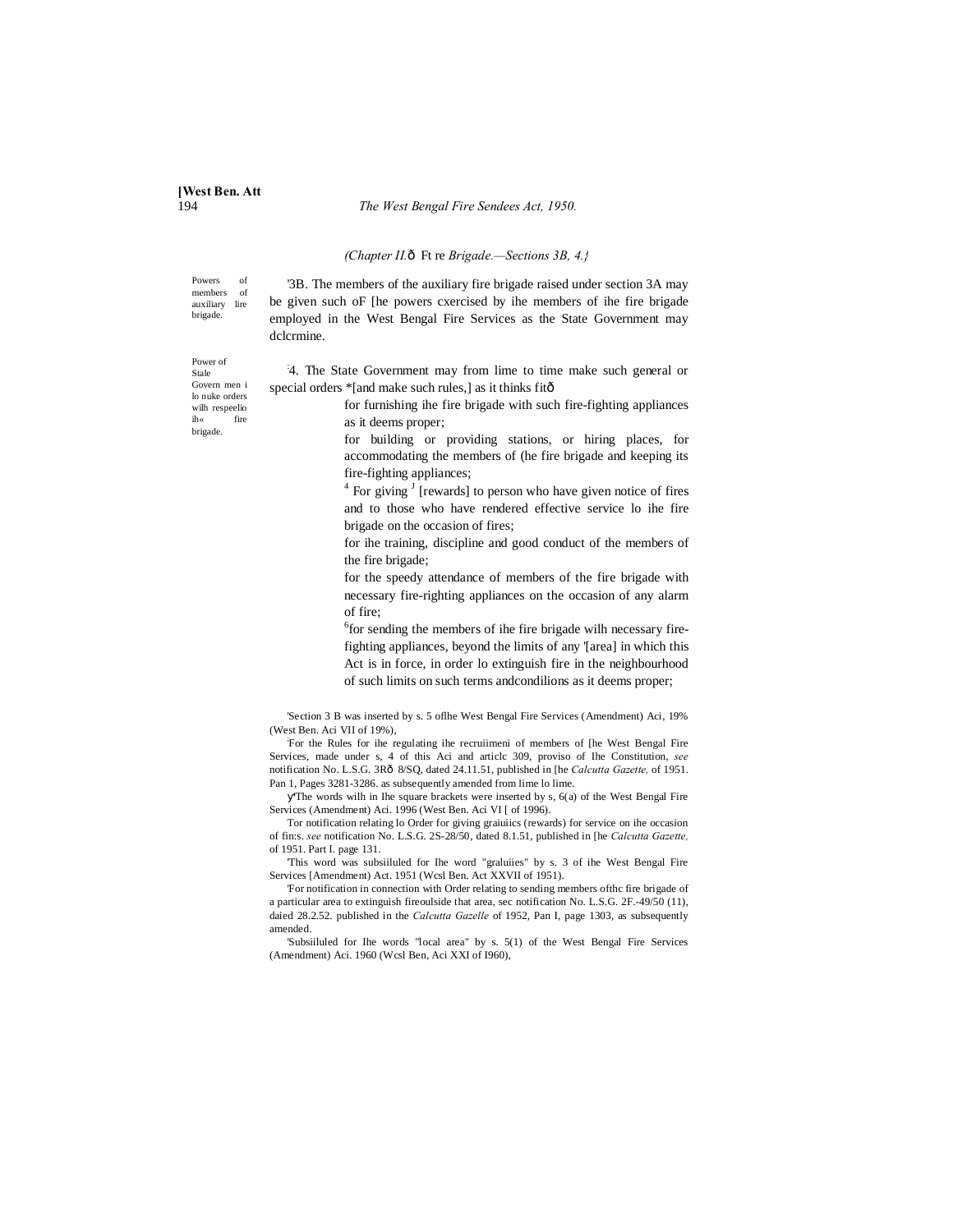**XVIII of 1950.]**

## *(Chapter II.—Fire Brigade.—Section 4A.) .*

'for lhe Employment of the members of lhe fire brigade on such terms and conditions as il deems proper in any work not connected wilh extinguishing fire, for which the fire brigade may in its opinion, be usefully and appropriately employed;

for enforcing discipline and imposing punishment on any member of the fire brigade who may infringe orders  $3$ [or for giving awards to any member of the fire brigade, whose performance is commendable];

\*for regulating and controlling the powers, duties and functions of the Director  $5$ {and lhe other members of the fire brigade]; and generally, for the maintenance of the fire brigade in a due state of efficiency <sup>6</sup>[, for recruitment againsl various categories of posts under the fire brigade and for regulating the terms and conditions of service of the members of the fire brigade].

<sup>7</sup>4A. (1) Where \*[lbe fire brigade is *scnl* beyond 'fils jurisdiction Fees payable to an area)] in which this Act is in force, in order to extinguish fire  $\frac{10}{10}$  a premises which otherwise would have required a 'Fire Safely areaswhere Certificate' under section 11C or a license under seclion 12.] shall be iheActisnot liable lo pay such fee as may be prescribed in this behalf. more,

(2) The fee referred lo in sub-section (1) shall be payable within one month of the service of a notice of demand by the Director on the occupier and if it is nol paid within such period, ii shall be recoverable as a public demand.

'Substituted for lhe paragraph beginning with ihc worcls "for Unemployment oflhc members of ihc fire brigade" by s. 5(2) of (he Wesi Bengal Scrviccs (Amendment) Acl, 1960<br>(Wesl Ben. Act XXI of 1960).<br>
The notification in connection with Order relation In the complement of members of the

For notification in conneciion wilh Order relating lo lhe employment of members of the fire brigade in wort: olhcr than fire extinguishing, see notification No. L.S.G. 2F-<! 8/50. dated 12.11.51, published in *iheCalcultatGitltltcof* 1951, Pan 1, pages 3113-3118, as subsequently amended from time to lime.

The wonls within the square brackets were inserted by s. 6(b) of lhe Wcsi Bengal Fire Services (Amendment) Acl, 1996 (Wesl Ben. Acl VII of 1996).

'For notification relating lo Order Tor regulating and controlling lhe powers, duties and functions of the Direcior, Wcsi Bengal Fire Services, *see* notificalioNo. L.S.G. 2F-47/50, dated 28.7.50, published in the *Calcium Gazelle* of 1950. Part 1, page 1594, assubscqucndy amended from lime to lime. 'The words wiihin the square brackets were inserted by s. 6(c) of lhe Wcsi Bengal Fire

Services (Amendment) Acl, 1996 (West Ben. Acl Vll of 1996).

'flic words wiihin the square brackets were inserted by s. 6(d), *ibid.* :

This new scclion was inserted by s. 4 of the Wesl Bengal Fire Services (Amendment) Acl, 1951 (Wesl Ben. Act XXVII of 1951).

"These words were subsliluled for the words "membersorlhe Tire brigade are sent beyond the limits of any local area" by s, 6 of lhe Wesl Bengal Fire Services (Amendment) Acl, 1960 (Wesl Ben. Acl XXI of I960.)

The words wiihin the first brackets were substituted for lhe words "ihc limits of any area" by s, 7(a) of the Wesl Bengal Fire Services (Amendment) Acl, 1996 (West Ben. Acl VII of 1996).

"The words, figures and letter wiihin the square brackets were substituted for ihc words "inawarehouscora workshop in lhe neighbourhood ofsuchlimiis, ihc occupierofihe warehouse *»««Arl'chr»rs\*' hv c fhi/f*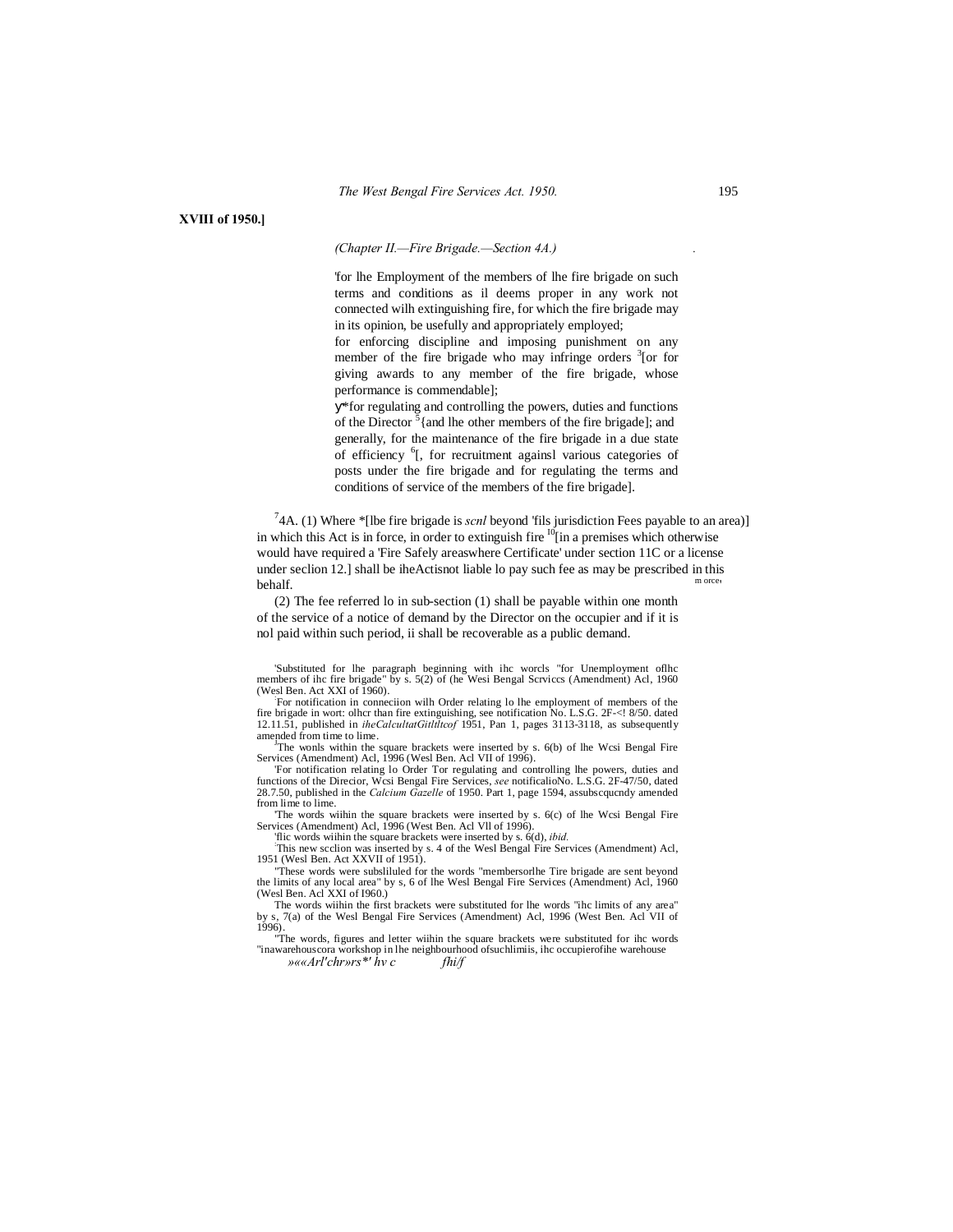#### *(CItuprer II.—Fire Brigade.—Sections 4B, 4C, 5.)*

l 4B. *[(Duties of members of fire brigade).—Omitted by s. S of the West Bengal Fire Services (Amendment) Aci, 1996 (West Beit. Act VII of 1996)].*

<sup>1</sup>4 C. *[(Prohibition of resignation or wilhdra »'a Ifron i duties without permission or notice).—Omitted by s. 9, ibid.].*

5. (1) On (he occasion of a fire, ihe Director or (he officer in charge of the members of the fire brigade on ihe spot, may—

- Powers exercisable on ihe occasion oFa (ire.
- (a) remove or may order any member of the fire brigade to remove, any persons who by ihcir presence interfere with the due operations oF the fire brigade;
- (b) by himself or by members of the fire brigade, break into or through, or pull down, any premises for the purpose of putting an end to the fire, doing as little damage as possible;
- (c) cause the mains and pipes of any area LO be shul off so as lo -[ensure] greater pressure of waler in Ihe place where ihe fire has occurred;
- $3$ (cc) cause the waler of any stream, cistern, lank, well or other available source of water supply, public or private, to be utilised for the purpose of extinguishing, or limiting the spread of, such fire;
- (d) exercise the same powers for dispersing any assembly of persons likely to obstruct the operation of Ihe fire brigade, as if be were an officer in charge oF a policc-station and as if such an assembly were an unlawful assembly and shall be entitled to the same immunities and protection as such an officer, in respect of ihe exercise of **<sup>J</sup> [such** powers;]
- (e) generally take such measures as may appear necessary for the preservation of life and property;
- $5(f)$  require an electric supply company or a gas supply company Lo disconnect supplies and lo remain as stand-by for duty unLil the fire is fully extinguished;
- $3$ (g) require ihe Calcutta Tramways Company (1978) Limited or a Railway company, telecom company or electric company lo remove overhead lines lo facilitate movement of fire- fighting appliances during firefighting operations;

'Sec I ions 4B and *A* C were inserted by s. 7 of [he Wesi Bengal Fire Services (Amend men I) Aci. 1960 (Wesl Ben. Aci XXI of I960). 'The word wilhtn ihe square brackets was subsiiluled Tor ihe word "give" by s, 10(a) of Ihe West

Bengal Fire Scrviccs (Amendment) Aci, 1996 (West Ben. Aci VII of 1996), 'Clause (ec) was inserted S>y s. 8 of ibe West Bengal Fire Services (Amendmer.O Aci, 1960

(Wcsl Ben. Aci XXI or 19S0). 'The wards wiihin ihe square bnickcls were subsiiluled for the words "such powers: and" by s,

10(b) ofihe Wcsl Bengal Fin; Scrviccs (Amendmeni) Aci, 199G {West Ben. Act Vll of 1996), 'Clauses (I). (g), (h) and (i) were inserted by s, 10(c), *ibid. '*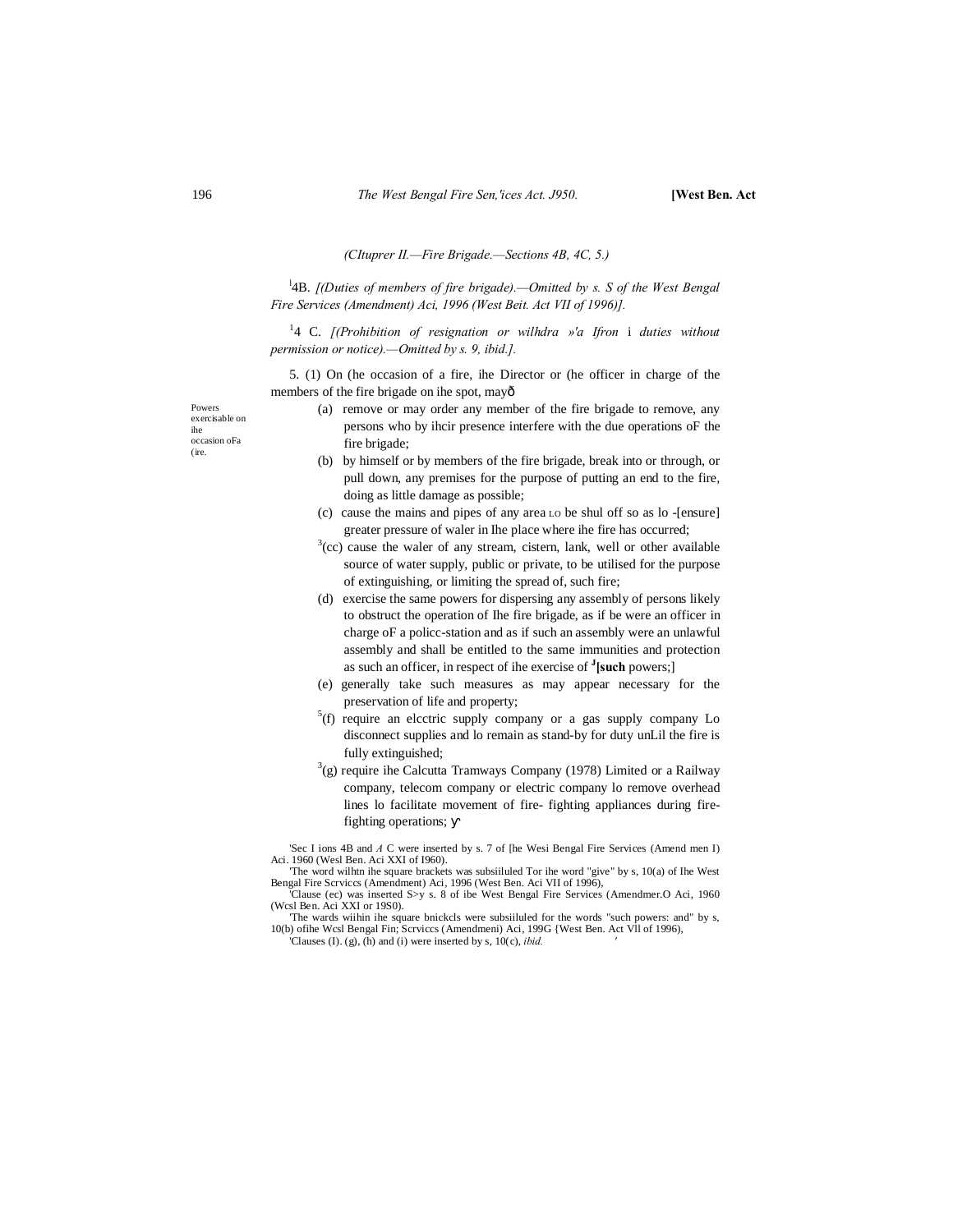#### *(Chapter II.—Fire Brigade.—Sections 5A-5D.)*

 $\ldots$  let  $<sup>1</sup>(h)$  require lhe local authorities lo give prior notice about</sup> blocking of roads wiihin the local area so that routing of fire appliances may be planned; and '(i) require telecom companies lo assist in tracing and recording fire calls.

(2) The Director or ihe officer in charge of the members of lhe fire brigade on the spot, may verbally nominate and depute one or more member or members of lhe lire brigade to act al a distance; and such member or members shall have for the time being the like powers as the Director or such officer himself possesses under this section.

-5 A. The local authority or any other agency responsible for water supply in an area or owning a source of water or reservoir, shall secure adequate supply of water to the members of the fire brigade or the auxiliary fire brigade raised under section 3A for fire fighting operations on no- charge basis, and shall ensure that such supplies are available at all material times Tor such purpose.

5B. The Director or the superior nominated authority may requre any person or authority maintaining any fire fighting arrangements to provide all assistance lo deal with fire or rescue service.

Local authority or olheragency to sccure supply of water.

Person or<br>authority lo authority lo<br>provide all provide assistance to deal with fire<br>and rescue rescue serviiv.

All vehicles lo give way lo fire brigade vehicles, etc. proceeding lo afire.

Penally Tor malicious call lo

summon (ire brigade.

<sup>J</sup>5C. Whenever any vehicle of lhe fire brigade "[proceeds] to a fire "[sounding itsj fire alarms, all other vehicles,  $\frac{7}{1}$ [other than] police vehicles or ambulances, shall give way to such vehicle of the fire brigade.

<sup>S</sup>5D. Any person who makes a malicious call lo summon the fire brigade to any place where there is no fire or apprehension of fire or need for rescue work, shall he punishable, on conviction, wilh fine not exceeding fifty thousand rupees or wilh imprisonment for a lerm which may extend to six months or with both.

*'See* fool-note 5 on page 196, *time.*

^Section 5A which was originally inserted by s. 9 of (he Wcsi Bengal Fire Services (Amendment) Acl, I960 (West Ben. Act XXI or I960) was subsliluled by s. 11 of Ihc Wesl Bengal Fire Services (Amendment) Acl. L 996 (Wesi Ben, Act V[[ of 1996).

'Seclion 5B which was 'originally inserted by s. 9 of ihc Wcsi Bengal Fire Services (Amendment) Aci. 1960 (West Ben. Acl XXI of 1960J was subsliluled by s, 12, *ibid.*

'Scclion 5 C was inserted by s. 9 of lhe West Bengal Fire Services (Amendment) Act, I960 (Wesl Ben. Acl XXI of I960). ^Thc word wiihin Ihc square hrackets was subsliluled for ihc words "is proceeding"' by s.

13(a) of the West Bengal Fire Services (Amendment) Acl, 1996 (Wesl Ben. Act VII of 1996). "The words wiihin the square brackets wen; subsliluled for the words "and using" by s.

13(b), *ibid.* 'The words wiihin the square brackets wen: subsliluled for Ihc words "not being" by s. 13(c), *ibid.*

Srclinnc nnd ^F wen? inserted hv c 14. *ihiri*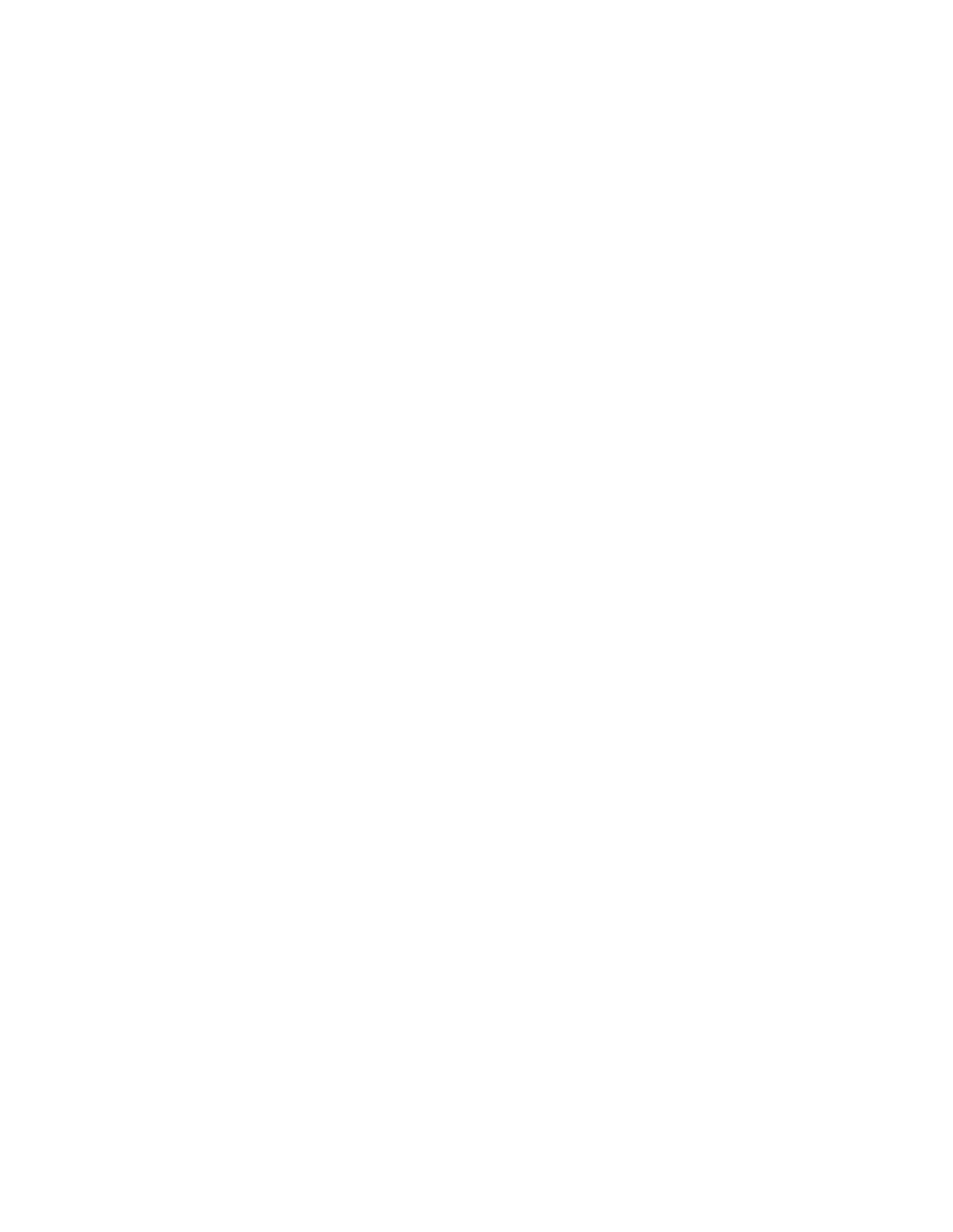#### L98 *The West Bengal Fire Sendees Ac!, J 930.*

**[West Ben. Act**

## *(Chapter II.—Fin' Brigade.—Sections 5E, 6-8J*

'5E. Any person or agency causing obstruction lo fire brigade to draw water for fire-fighting purposes from any reservoir or source locaicd in any premises shall be punishable, on conviction, wilh fine not exceeding fifiy thousand rupees or with imprisonment for a term which may extend to six months or with both.

6. Pol ice-officers of all grades shall be auihorised and bound to aid the fire brgade in the execution of its duties. They may close any street in or near which a fire is burning; and they may, on their own motion or on Ihe request of the Director or any member of the fire brigade, remove any persons who interfere by their presence with the operations of the fire brigade.

7. No officer of the police and no member of the fire brigade shall be held liable lo damages on account of any act done by him in ihe *bona fide* belief thai such act was required for the proper execution of his duties.

8. (I) In the case of any fire occurring within any : [area] in which this Act is in forcc, the seniormost officer in rank among ihe members of the fire brigade in that - [area]<sup>3</sup>(or where members of the fire brigade are sent beyond (he limits of any  $3$ <sup>1</sup> areal in which this Act is in force to extinguish fire in the pointhoughod of such  $3$ [arca] in which this Act is in force to extinguish fire in the neighbourhood of such limits, the seniormost officer in rank among the members so sent), shall ascertain the facts as Lo the origin and cause of such fire and shall make a report thereon to the '[District Magistrate] having jurisdiction in the place in which such fire <sup>5</sup>[has] occurred 6 \* \* \* \*.

*'Sec* fool-note 8 on page 197. uiife.

-The word within ihe square brackets was substituted for live words "local area" by s. lOoHhe West Bengal Fire Scrviccs (Amendment) Act, l96Q{WestBtn, ActXXI or I960).

'"ftoe wonJs within Ihe firet brackets were inserted by s. S of the West Bengal Fire Services (Amendment) Act. 1951 (West Ben. Act XXVII of 19SI).

'The words within the square brackets were substituted for the word "Magistrate" by s. 15(a)(i) of the West Bengal Fire Services (Amendmeni) Aci, 19% (West Ben. Act V!I or 1996).

The word within the square braekcis was substituted for the wonls "shall have" by s.  $|S(a)(ii),\rangle$ *ibid.*

' The wo rds and the s i ad Magisi rale, in any ease when: he m ay dec m fi l, shall s u mmon witnesses and take evidence in order to the further ascertainment of such facts" were omitted by s. 15(a)(iii), *ibid.*

Penally for causing obstruction to fire brigade Lt> dmw water rorfip;- fi^hlins putpc^s.

Police oJTiwrs lo aid die fin; brigade in execution of ilsdutes.

Non-liab LJiiy oF policeofficer etc.. io damages.

Enquiry into origin otfire mid report (o M operate.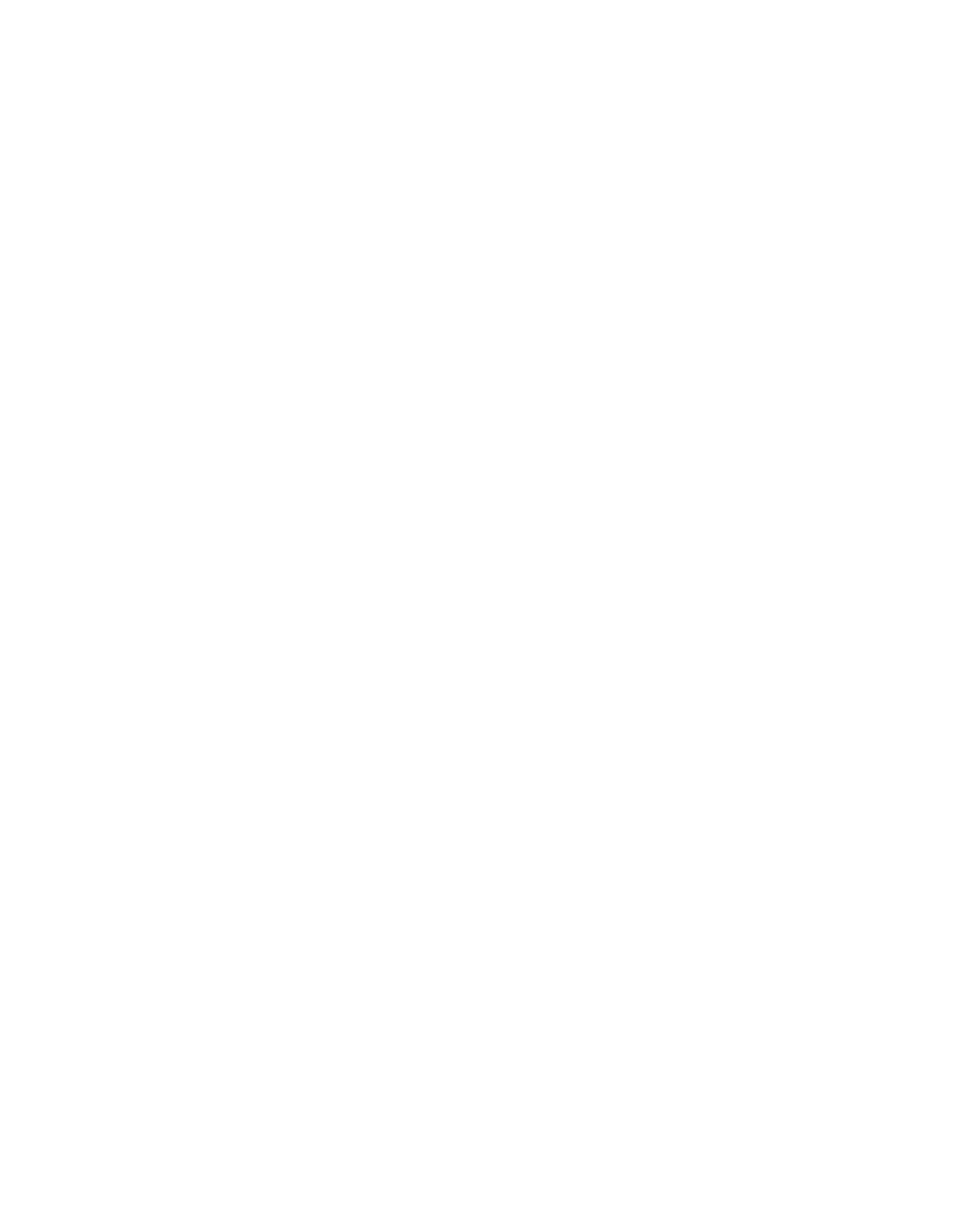## **XVIII of 1950.]** *The West Bengal Fire Services Act. 1950.*

#### *(Chapter HI.—Fire-works, etc.—Sections 9, JO.)*

'(1A) The District Magistrate on receiving the report under sub' section (1) may, if he deems fit, causc, either by himself or by any other Magistrate not below the rank of Sub-Divisional Magistrate, an enquiry, summon witnesses and take evidence about the cause of fire and effectiveness of the fire-fighting operations and recommend actions as may be required to be laken lo preveni recurrence of similar fire incidents. The District Magistrate shall submit his findings along with his recommendations to the State Government under intimation lo lhe Director, The Director shall lake such measures as he may deem fit and necessary on Ihc basis of the said findings and recommendations, and inform the Slate Government accordingly:

Provided that the State Government may require any fire incident to be enquired into by a committee specially consiiluied for lhe purpose in addition to, or in place of, the enquiry as aforesaid.

-(2) Copies of the report referred to in sub-section (1) may be furnished by the District Magistrate to a fire assurance company or other person interested, on payment of such fees and in such manner as may be prescribed.

#### CHAPTER m

#### **Fire-works, etc.**

^9. No person shall let off rockets or send up fire-balloons or sell fire-works within any area in which this Act is in forcc, without a license. A license for letting off rockets or sending up fire balloons shall, in any area, be subject lo the provisions of clausc (11) of seclion 66 of the Calcutta Police Act, 1866, or of clause (10) of section 40 of the Calcutta Suburban Police Acl, 1866, or of any other law on the subject, for lhe lime being in forcc in such area, and shal I indicate the place from which, the lime at which and the conditions subjcct to

Ben. Act IV of 1S66. Ben. Act It of J 866.

which, the rockets arc to be let off or lhe fire-balloons sent up, as the case may be, and a license for selling fire-works shall require prescribed conditions specified in the license to be complied with.

 $J_1$ 10. (1) The power of granting a license under section 9 shall be exercised by lhe Collector.

'Sub-scciion(lA) was inserted by s. 15(b) oflhcWest Bengal Fire Services {Amendment) Act, 1996 (West Ben. Act VII of 1996).

-Sub-section (2) was substituted for the original sub-section by s. 15(c). *ibid.* 'Scction? was substituted for the original section hys. 9 of the West Bengal Ftrc Services (Amendment) Act, I960 (Wesl Ben. Act XXI of I960).

'Section 10 was substituted for Ihc original section by s. fiafihe Wesl Bengal Ftrc Services (Amendment) Act, 1951 (West Ben. Act XXVII of 1951).

License for letting oiT rockets, ctc.

Who may grant licensc; fee for licensc.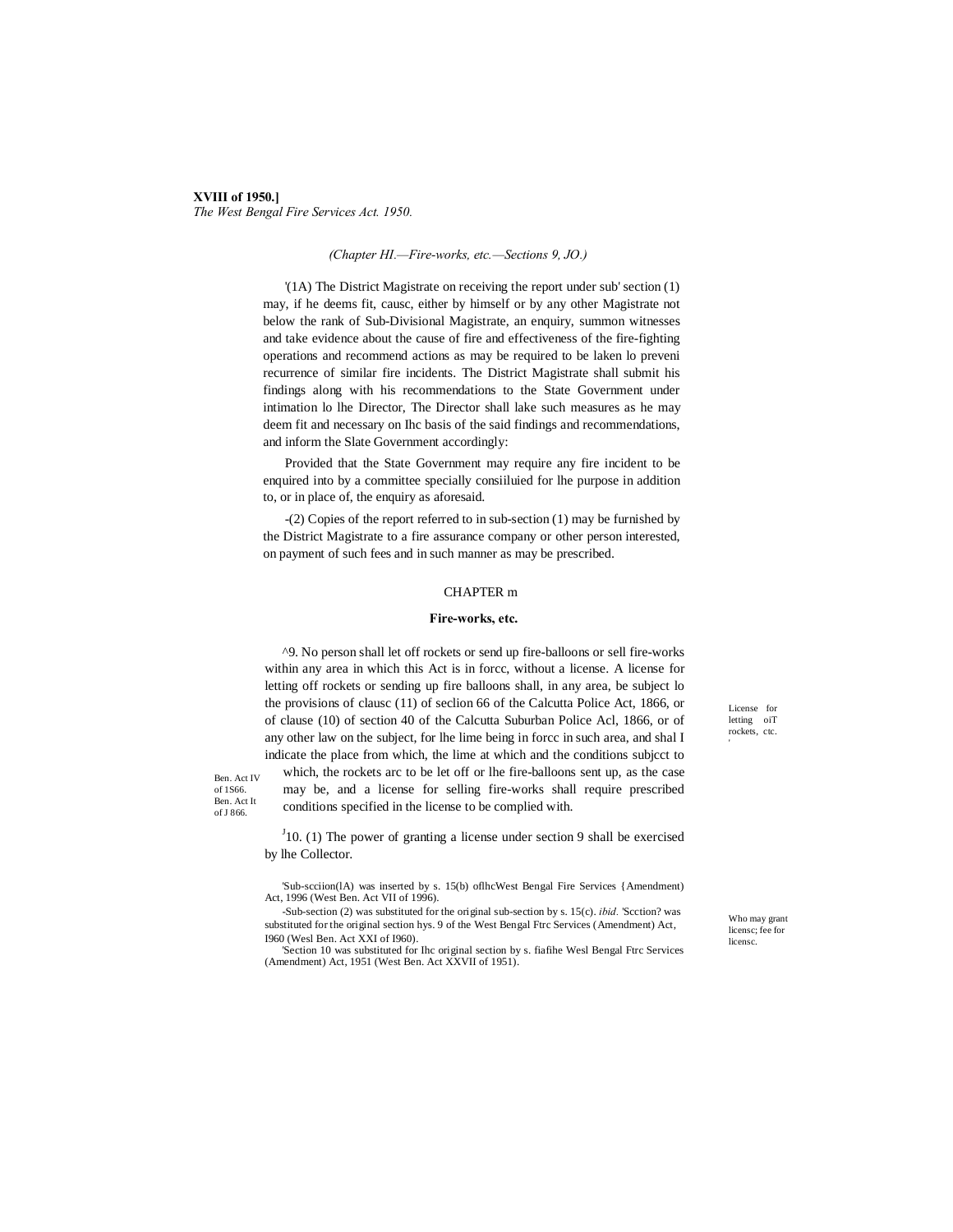**[West Ben. Act**

#### *(Chapter ill.—Fire- works, elc. —Seclion If.—Chapter IIIA. — Fire P rev em ion and Fire Safety.—Sections }1A, JIB.)*

'(IA) The Collector shall grant or refuse a liccncc under seclion 9 on the basis of a report from the Director or the nominated authority.

(2) (a) The fee for a license to lei off rockets or to send up fire- .balloons for any particular occasion shall be '[such as may be prescribed.] (b) The annual fee for a licensc to sell fire-works shall be '[such as may be prescribed and shall be] payable in advance.

Power io wifhdraw or suspend license.

<sup>J</sup>ll. A license granted under section 9 may, without prejudice to any other action that may be taken againsi ihc licensee, be suspended or withdrawn by lhe Collector after giving ihe licensee an opportunity of being heard, if in the opinion of the Collector it is necessary lo do so in the public interest or, in the cast of a license lo sell firc-works, if there has been a breach of any prescribed condition.

## 'CHAPTER IIIA.

#### **Fire Prevention and Fire Safety.**

II A. Subject to the provisions of the relevant municipal law, a local authority may require the general public residing in an area wiihin its jurisdiction to lake such preventive measures as may be required for safety from Tire and other similar hazards,

**\*1IB.** Subject Lo the provisions of the relevant municipal law and the building rules in force and in consultation with the Director, a local authority may, by general or special order,' require the owner or occupier of any building of any or all categories to make or cany out such arrangements as may be necessary for fire prevention and fire safely in thai area.

'Sub-stciioti (1A) was inserted by s. 16(a) of the Wesl B e ngal Fire Services (Amendmem) Acl. 199f> (West Ben. Acl Vlt of 19%).

The words wiihin ihc square brackets were subsliluled For ihe words "one rupee." by s.  $16(ii)(i)/6irf.$ 

'The words wiihin the square brackets were subsliluled far lhe words "fifteen rupees" by s. 16(b)(ii). *ibid.* Prior lo ihis substitution (he words "fifteen, rupees" were substituted far the words "<en rupees" by s. 12 of Lhe Wes I Bengal Fire Services (Amend men I) Acl, 1960 (West Ben. Act XXI of 1960),

'Section 11 was substituted Tor (he original seciion by s. II, *ibid.*

'Chapter IIIA consisting of sections II A, 11B. 11C, IID, HE. 11F. 11G, 11H, III, III and UK was inserted by s. 17 uf the West Bengal Fin: Services (Amendment) Act, 1996 (West Hen. Acl VII of [99M.

public to take prvvenlive measures Tor safely fium lire etc. Owner or occupyrot building io jiuie or carry mil arrange me nls necessary for fire prevention elc

General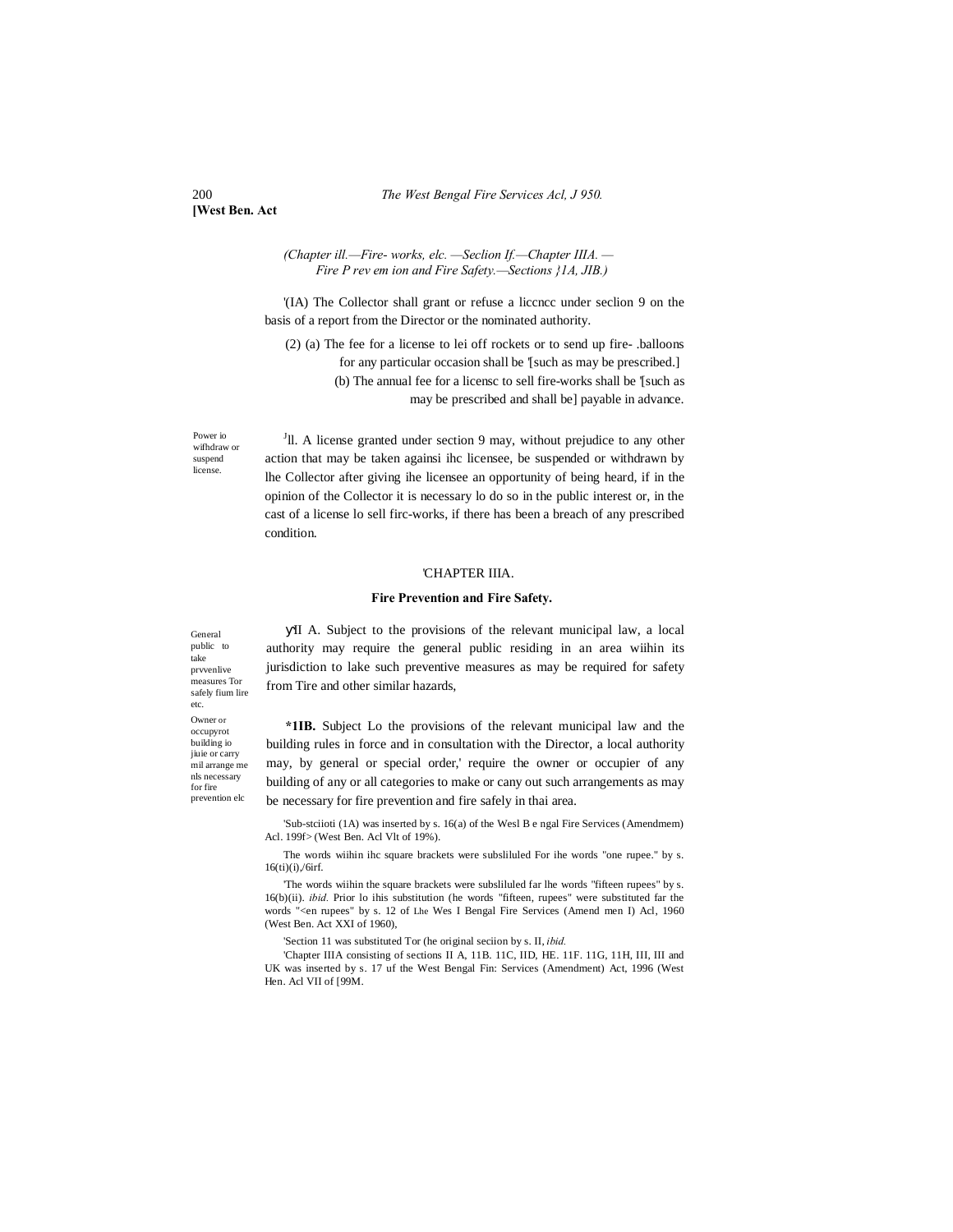#### **XVIII of 1950.]** *The West Bengal Fire Services Act. 1950.*

#### *(Chapter III A.—Fire-Prevention and Fire Safety.—Section 11C.)*

'11C. (1) The owner or, where ihe owner is not traceable, the occupier of a high-risk building or pan thereof shall provide fire prevention and fire safety measures in such building or part thereof and the occupier shall maintain the fire prevention and fire safety measures in good repair and in efficient condition at all limes in accordance wilh ihe provisions of this Chapter or ihe rules made thereunder:

Owner or occupier or high-risk building lo provide file prevention and lire safely measures.

Provided that in the ease of such building or part thereof, the construction of which has been completed on any dale before ihe date on which this Chapter conies into force, the occupier and, in the case of such building or part thereof which is under construction on the dale immediately before ihe date on which ihis Chapter comes into Force, the owner shall undertake and carry out such additional fire prevention and fire safely measures as arc specified in the noiicc served on him under section 35.

(2) The owner or occupier of a high-risk building, as ihe case may be, shall furnish to the Director or ihe nominated authority a 'Fire Safety Certificate' in the prescribed form issued by a licensed agency in the manner prescribed.

(3) The Siaie Government may require compulsory endorsement of .'Fire Safety Certificate' by the Director or by a superior nominated authority in respecl of any class or classes of high-risk buildings as may be notified by ihe Stale Government from lime lo time:

Provided thai the Director or a superior nominated authority shall not endorse any 'Fire Safety Certificate' unless he or it is satisfied about the fire prevention and fire safety measures including safety of electrical installations and provision of supply of adequate quantity of water for fighting purposes made by the owner or occupier of such building.

(4) The occupiers of all high-risk buildings shall carry oui a mock Fire drill involving ihe watch and ward staff of such buildings every year under intimation to the D tree lor or ihe nominated authority in such manner as may be prescribed and a certificate of performance of such drill shall be furnished to the Director or the nominated authority, as the case may be.

(5) No person shall tamper with, or alter, or remove, or causc any injury or damage lo, any fire prevention or fire safely equipment installed in any such building or pari thereof or instigate any other person lo do so.

'SVr frifll.nfitp S nn niCFF\* TY1 *out /\**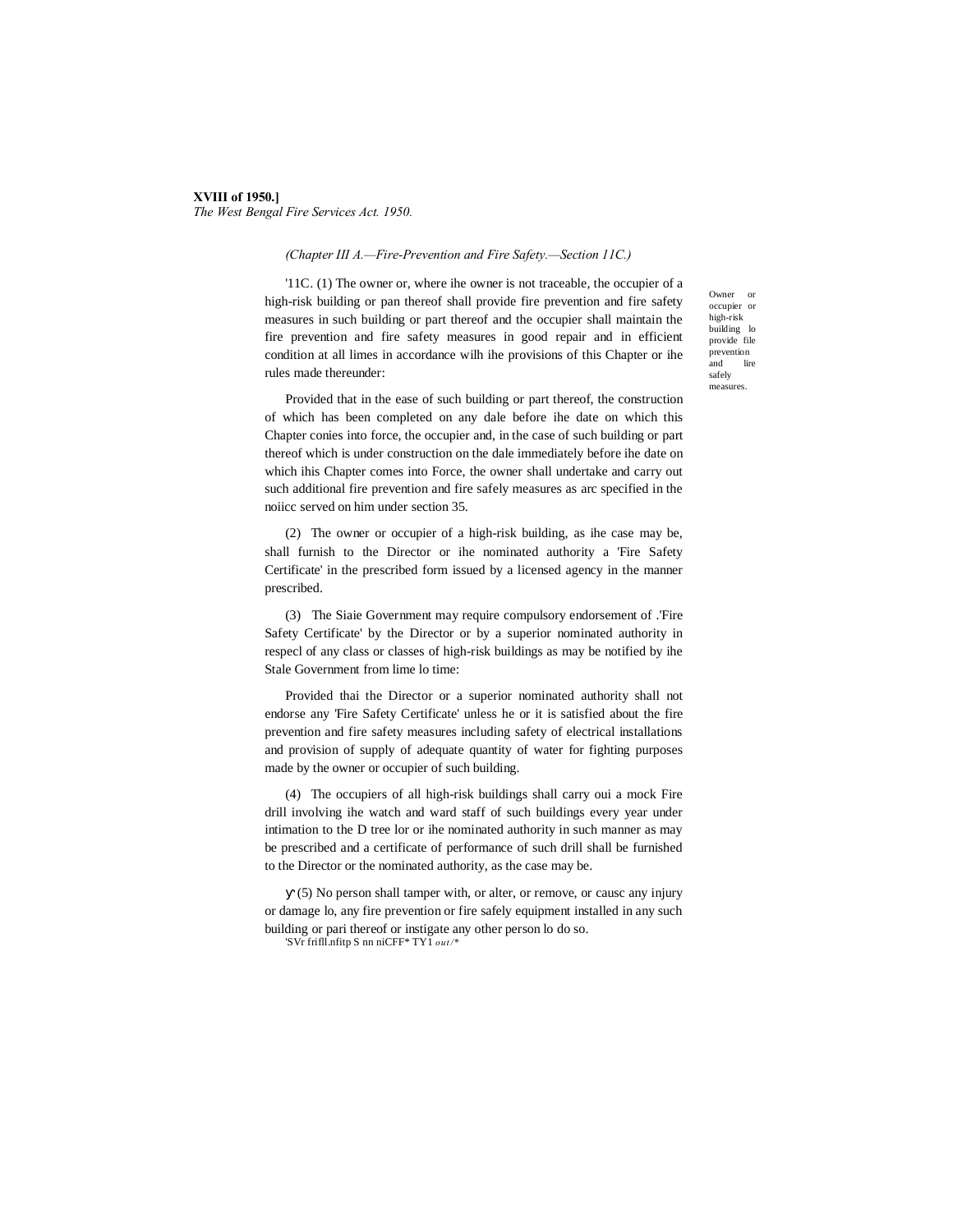No \_ objection" required under anyalhcr law.

<sup>1</sup>I1D. A fire safety certificate duly endorsed under sub-section (3) of section 11C shall be the 'no objection' regarding fire prevention and fire safety measures for a building or installation under the Indian Explosives Act, 1884, or the Explosive Substances Aci, 1908, or the Petroleum Act, 1934, or the Inflammable Substances Act, 1952, or the Cinematograph Act, 1952, or the rules made thereunder, or under any other law for (he time being in force, as required from the Director.

*(Chapter HIA.—Fire Prevention and Fire Safety.— Sections I ID, I IE.)*

4 of J8R4. 6 on 908. M of 1934. 20 of 1952. 37 of 1952.

#### **[West Ben. Act** *XVU1 of* **1950.]**

#### 202 *The Wesl Bengal Fire Services Act, J950.*

special tee. 'HE. (1) Wilh effect from such dale as the Stale Government may, by notification, appoint in this behalf, there shall be levied a special fee for the purposes of this Aci on the owners of such class or classes or high-risk buildings wilhin a local area in which ihis Aci is in force as may be prescribed:

> Provided lhai no special fee shall be levied on any such building or part thereof, which by virtue of its being used Tor any of the purposes referred lo in section 12, requires a licence under [hat section.

> (2) (a) The Stale Government shall prescribe by rules the rate of special fee for different classes of high-risk buildings on the basis of Ihe loial floor area of all the floors of a building as shown in ihe approved building plan:

> Provided t hat the rate of such special fee may be different for different local areas.

> (b) The manner of imposition, assessment and collection of such special fee shall be such as may bo prescribed.

> (3) The special fee referred to in sub-section (1) shall be payable by the owner of a high-risk building at the time of submission or application to a local authority for approval of the building plan under (he building rules:

> Provided that in the case of every high-risk building referred lo in subsection (1), the construction of which has been completed on any date before the date of coming into force of ihis Chapter or, in the case of any such building the construction of which has been completed on or after the date of coming into force of this Chapter, the special fee,

> unless it has already been paid in accordance wilh the provisions of any other law in force on the date immediately before the date appointed under subsection  $(1)$ , shall be payable, $\hat{o}$

- (a) in the former case, by the owner or, if the owner is not traccablc, the occupier, and
	-
- (b) in the latter case, by the owner,

of the building within three months from the date of receipL by the owner or occupier, as the case may be, of the notice of demand in this behalf.

*l See* fooi-nolc 5 on pace 200, *anre.*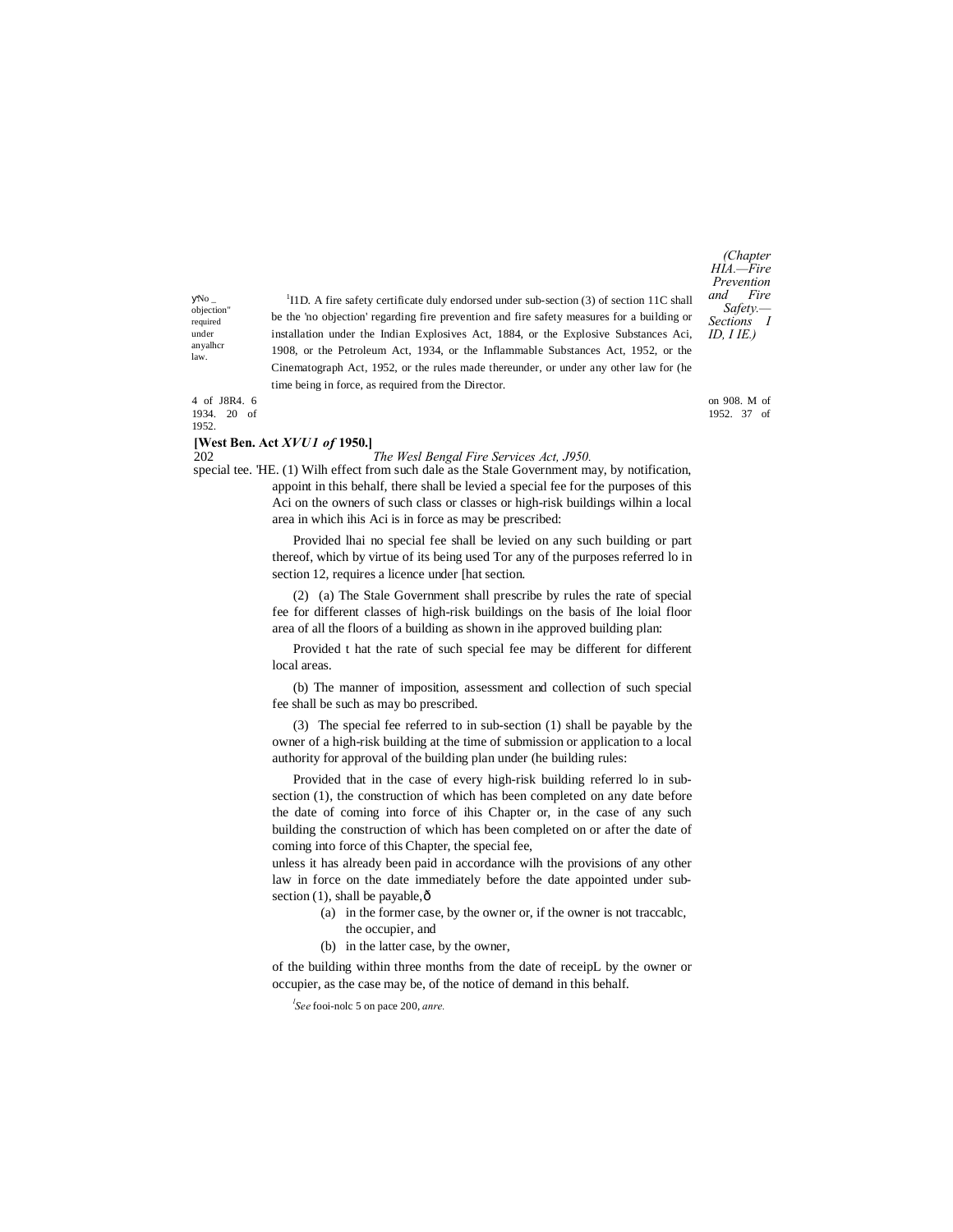## **XVIII of 1950.]** *The West Bengal Fire Services Act. 1950.*

#### *(Chapter IIIA.—Fire-Prevention and Fire Safety—Section IIF.)*

(4) The Stale Government may also levy annually a further special fee referred to in sub-section (1) wilh a view to defraying the expenses for regular checking and inspection and other incidental expenses so as to require and cause the occupier of a high-risk building to keep necessary installations in fit condition, and such spccial fee shall be payable by the occupier, in the ease of a building existing on the date immediately before the dale appointed under sub-section (1), from the date appointed under sub-section (1), and, in the case of a building the construction of which has been completed on or after the date appointed under sub-section (1), from lhe date of occupancy of the building as may be certified by the local authority, and in advance annually at the time of submission of the 'Fire Safety Certificate' under sub-section (2) of section 11C:

Provided thai the liability of the occupier to pay the special fee under this sub-section shall be only to the extent of the special fee payable in respect of the floor area of the building under his occupation including his share of lhe area comprising common facilities in such building or part thereof.

Explanation.ô Notwithstanding anything contained elsewhere in ihis Acl, for the purposes of ihis section and seclion 11C, "owner" shall include a promoter as defined in the Wesl Bengal Building (Regulation of Promotion of Construction and Transfer by Promoters) Act, 1993, or a co-operative society, or a company or an owner of an apartment as defined in lhe West Bengal Apartment Ownership Act, 1972.

Wcsi Ben. ActXXof 1993. Wcsi Ben. Act XVI of 1972.

'11F. (1) The Director may, from Lime lo time and in accordance, wilh such qualifications, experience or other matter in this behalf as may be prescribed in respect of such classes of buildings as may be prescribed, grant any person or association of persons, a license lo act as licensed agency for lhe purposes of this Acl.

(2) Every such license shall be renewed every three years.

Grant of license lo acl aslicenscd agcncy.

(3) The State Government may, from lime to time, prescribe a scale of fee for licensed agencies in respect of any class of building, if there is no written contract in this behalf to the contrary. (4) Where the Director has reason lo believe that any person to whom a

license has been granted under sub-scciion (1) has contravened any provisions of this Act or the rules made thereunder or has failed to comply with the conditions of the license or is unfil to hold lhe license by reason of incompetence, misconduct or any other reasons, the Director may, after giving the person a reasonable opportunity to show cause, suspend or cancel the license, after recording lhe reasons in writing.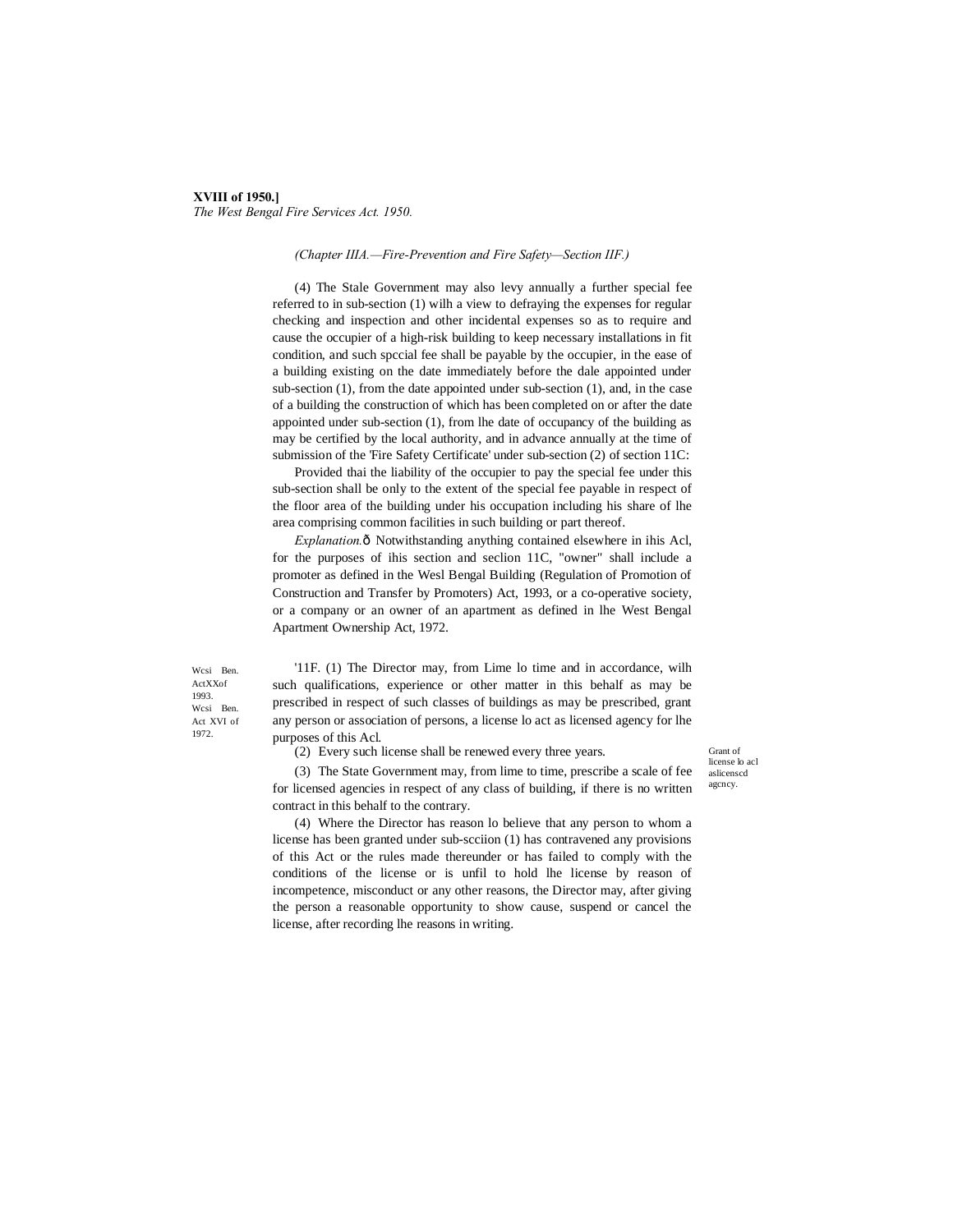#### 204 *The W?jr Bengal Fire Services Act, 1950.*

#### **[West Ben. Act**

#### *(Chapter III A.—Fire Prevention and Fire Safer}'.—Sections 1IG-JIK.)*

Barto cam4 outwork of providing fin; pr^vsntiun i:tc.

'I1G. No person, other than a licensed agcncy, shall carry out, in Lhc manner prescribed, the work of providing fire prevention and fiic safely measures or performing such other related activities required to be carried out in any highrisk building or part thereof under this Act.

**'I1H.** Where lhc wilful default on lhc part of a licensed agency in respccl of fire safety of any building or premises is compromised, such licensed agency

Bano compromise lire safely.

Appeal against order of Director.

shall be liable to criminal prosecution and, in ihe event of any fire accident in such building or premises, shall make good all damages on account of such fire accident.

'111. (1) Any person aggrieved by an order of the Director under this Chapter may, within thirty days of the service of the order, prefer an appeal to such authority as may be prescribed.

(2) The manner in which an appeal shall be filed and the manner of deciding the appeal shall be such as may be prescribed.

Penalty for contravention of provisions of Chapter IIIA.

<sup>1</sup>11J. Whoever contravenes any provision of Chapter HIA or the rules made thereunder or fails lo comply wilh any requisition lawfully made to him under any provision of Chapter IIIA or the rules made thereunder shall, without prejudice to any other action that may be taken against him under section 36 or section 37, be punishable with imprisonment for a term of three years which may extend lo five years or with fine of twenty thousand rupees which may extend to five lakh rupees or wilh both and, where the offcnce is a continuing one, wilh a further fine of one thousand rupees which may extend lo ten thousand rupees for every day during which such offence continues after the conviction for ihe first such offence.

Penalty for furnishing false 'Fire Safety Certificate'.

**'UK.** Any person associated with a licensed agency for any of the purposes of Chapter IIIA, who knowingly furnishes a false 'Fire Safely Certificate\*, shall be punishable with imprisonmenl for a lerm of three years which may extend to five years or with fine of twenty thousand rupees which may extend to five lakh rupees or wilh both.

 $\dot{\mathbf{E}}^{\dagger}\dot{\mathbf{E}}^{\dagger}$ 

 $\frac{1}{4}$  $4$ See fooi-norc 5 on once 200, ante.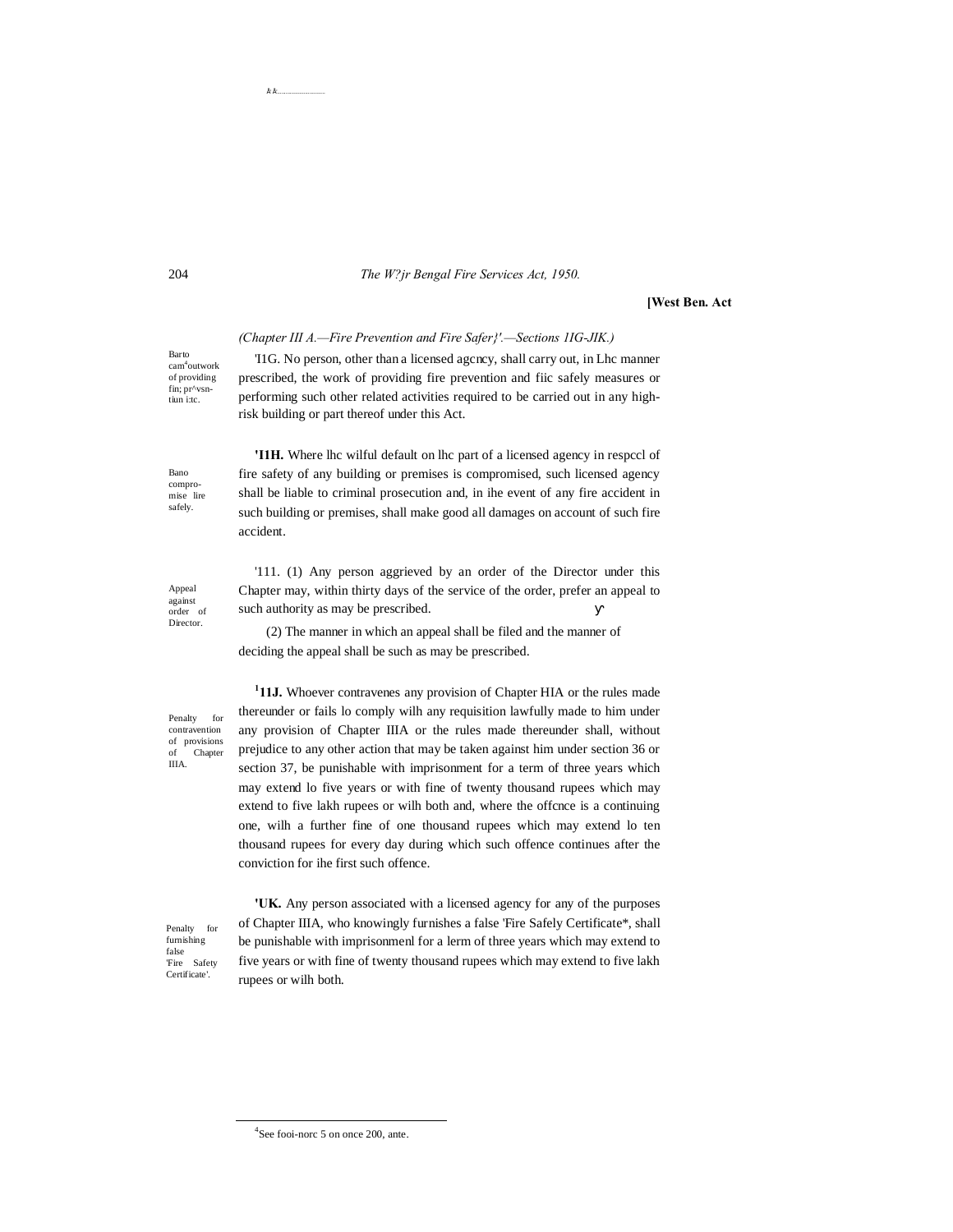#### CHAPTER IV.

#### 'License for storing hazardous substances.

XVIH of nay be prescribed unless the experience of the of that have previously been granted<sup>205</sup> -12. No premises in any area where ihis Act is in force shall be used for the purpose of storing or processing ai any material poinl of time hazardous substances beyond such quantity a liccnse by lhe Collector.

-13. No license lo use any premises for the purpose referred to in section 12 shall be granted unless such premises conforms to such conditions as may be prescribed.

Bario use of  $J<sup>J</sup>14$ . An application for license referred to in section 12 shall be made lo lhe Collector in lhe prescribed form along wilh an authenticated copy of the requisition for fire safely issued by a licensed agency and duly endorsed, in such manner as may be prescribed, by the Director or superior nominated authority, and such other documents as may be prescribed. The Collector shall, on scrutiny of the application, the requisition for fire safely and other documents, compute the annual fee payable by the applicant and shall, on payment of such fee in advance, issue the licence to the applicant on such terms and conditions as

may be prescribed: Provided that any owner or occupier of any premises which requires a licensc under seclion 12 and who holds a valid license under this Act on the day immediately before the date of coming into force of the West Bengal Fire Services (Amendment) Act, 1996, shall not be required to apply Tor a license but shall, at the time of renewal, make an application for a fresh licensc under this Acl:

premises for iloringor processing hazardous substances wilhoul liccnsc. Premises lo conform lo prescribed conditions.

Issue of licensc.

Provided further that where any owner or occupier of any premises which requires a licensc under section 12 has made an application for a license under ihis Acl before the coming into force of the West Bengal Fire Services (Amendment) Acl, 1996 but has not been granted a licensc till the date immediately before lhe date of coming into force of (hat Act, such owner or occupier shall be required to make an application for such license in accordance with the provisions or this Act.

'The heading to Chapter IV was subsliluled for ihe original heading by s. IS of Ihc Wcsi Bengal Fire Services (Amendment) Acl, 1996 (Wesi Ben. Acl VII of 1996).

-Sccrion 12 was subsliluled for ihe original seclion by s, 19, *ibid.* Prior Io litis substitution, (he words "or as a workshop", were inserted in ihc original seclion, by 5,7 of the West Bengal Fire Services {Amendment) Acl, 1951 (West Ben. Acl XXVIt of 1951).

'Section 13 was subsliluled for the original seclion by s. 20 of ihe Wesl Bengal Fire Services (Amendment) Acl, 1996 (West Ben. Aci VI] of 1996). Prior lo Ihis subsiiiulian. (he words "or as a workshop", were inserted in ihe original section, by s. 8 of the Wesl Bengal Fire Services (Amendment) Acl, 1951 (Wcsi Ben. Acl XXVII of 1951),

'Seclion 14 was substituted for the original seclion by s, 9, *ibid.* Lalcr. lhe same was resubsliluied by s. 21 of ihe West Bengal Fire Services (Amendment) Acl, 1996 (Wesl Ben. Ac i V11 ofl996), Prior io th esc s ubs I i I u I i ons. t he word "area", was su bs ii lu led Tor ihc words "local area", in (he

Wesl Ben Act VII of 1996.

previous section 14, bys. Hofthe West Bengal Fire Services (Amendment)<br>Art /W.rr AM VY1 nf lOS/H Art /W.rr AM VY1 nf lOS/H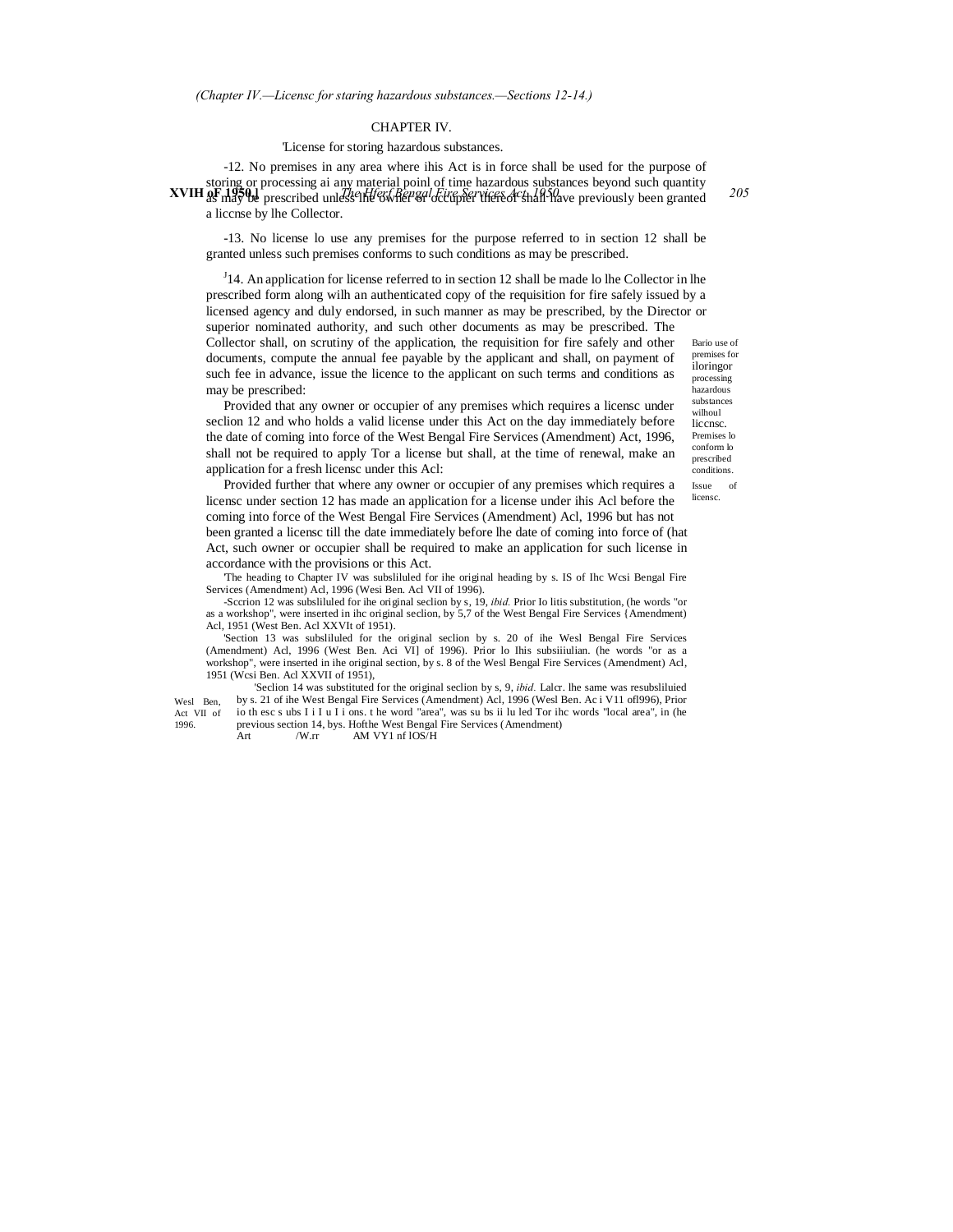206 *The West Bengal Fire Services Act. J950.*

#### **[West Ben. Act**

*(Chapter IV.—License for storing hazardous substances. —Section 15.)*

**'Conditions 15,** -(]} Non-fulfilment of any fire prevention and fire safely license.'^ measures as may be referred lo in the 'Fire Safety Certificate' shall be a brcach of a condition of license.

> $^2(2)$  Every license granted under section 12 shall be required to be renewed annually; application for renewal of license along with duly endorsed 'Fire Safely Certificate' and such other documents as may be prescribed shall be made to the collector, who shall renew the license on such scrutiny as he may consider necessary and on payment of the prescribed annual fees:

> Provided that if an applicant so desires, lie may renew the liccnsc Tor three years at a time on paymenL of the prescribed fees.

> ""(3) The annual fee shall be payable in advance in respeel of the period commencing from the date from which ihe premises is used for the purpose referred to in section 12 in the case of new license, and from the date following the date of expiry of the liccnsc in the case of the renewal of liccnsc.

''The marginal note'to suction 15 was subsiiluled for the original 'Marginal note' by s. 22(a) of the West Bengal Fire Services (Amendmeni) Aci. 1996 (Wcsl Ben. Act V[J of 1996).

: 5ub-5c(;lion (1) was subsiiluled far (he original sub-section bys. 22(b), *ibid.* Prior lo ihis subslitulion ihcre occurred following changes, namely: ô

- (i) the words "or as a workshop" wen: indued bys.  $10(a)(1)$  of the Wcsl Bengal Fire Services (Amendmeni) Act. 1951 (Wc.il Ben. Act XXVH or 1951),
- (ii) the word "area" was substituted Tor the woitis "local area" by s.  $15(1)$ U) of (he West Bengal Fire Services (Amendment) Act. 1PM (Wcsl Ben. Act XXI of 1960),
- (iii) ihe words "in ihe prescribed form for a license" were inserted by i 15(1 )(b). *ibid,*
- (iv) the wortls "one metre to a centime ire" were subsiiluled Tor the words "eight lecl lo an inch" by s, 2 of the- West Bengal Rru Services (Amendmeni) Aci, 1962 (West Ben. Act XXVI of 1962).
- (v) ihe words "or in the workshop" were inserted by s,  $10(a)(ii)$  of ihe West Bengal Fin: Services (Amendment) Aci, 1951 (Wcsl Ben. Aci XXVII of 1951),
- (vi) ihe word "and" was oniilled by s. 15(l)(c) of the Wcsl Bengal Fire Scrviccs {Amendmeni) Act, I960 (West Ben. Act XXI or I960),
- (vii) clause (bb) was inserted by s. 15(l)(d). *ibid,* and
- (viii) a proviso was added by s. 15(2), *ibid.*

'Sub-sec lion (2) was subsiiluled Tor lhc original tub-sec lion by s. 10(b) of On: West Bengal Fire Services (Amendmeni) Act, 1951 (Wcsl Ben, Aci XXVII of 1951). Later, ihe same was resubstiiutcd by s, 22(c) of lhc Wcsl Bengal Fire Services (Amendmeni)

Aci, 1996 (Wesi Ben. Act VH of 1996).

 $J<sup>J</sup>$ Sub-scciion (3) was substituted for the original sub-section by s. 22(d). *ibid*. Prior to Ihis substitution, ihe words "who shall refer lhc case lo lh£ Director and lhc Collector shall grant or refuse renewal as may be recommended by lhc Director", in the original sub-scclion, were subsiiluled for (he words "who may in his discretion granl or refuse renewal" by s 10(c) of ihe Wcsl Bengal Fire Services (Amendmeni) Aci, 19S1 (West  $D.ln \, \mathcal{b}$  p  $\mathrm{r}_{n}$ .1\* mm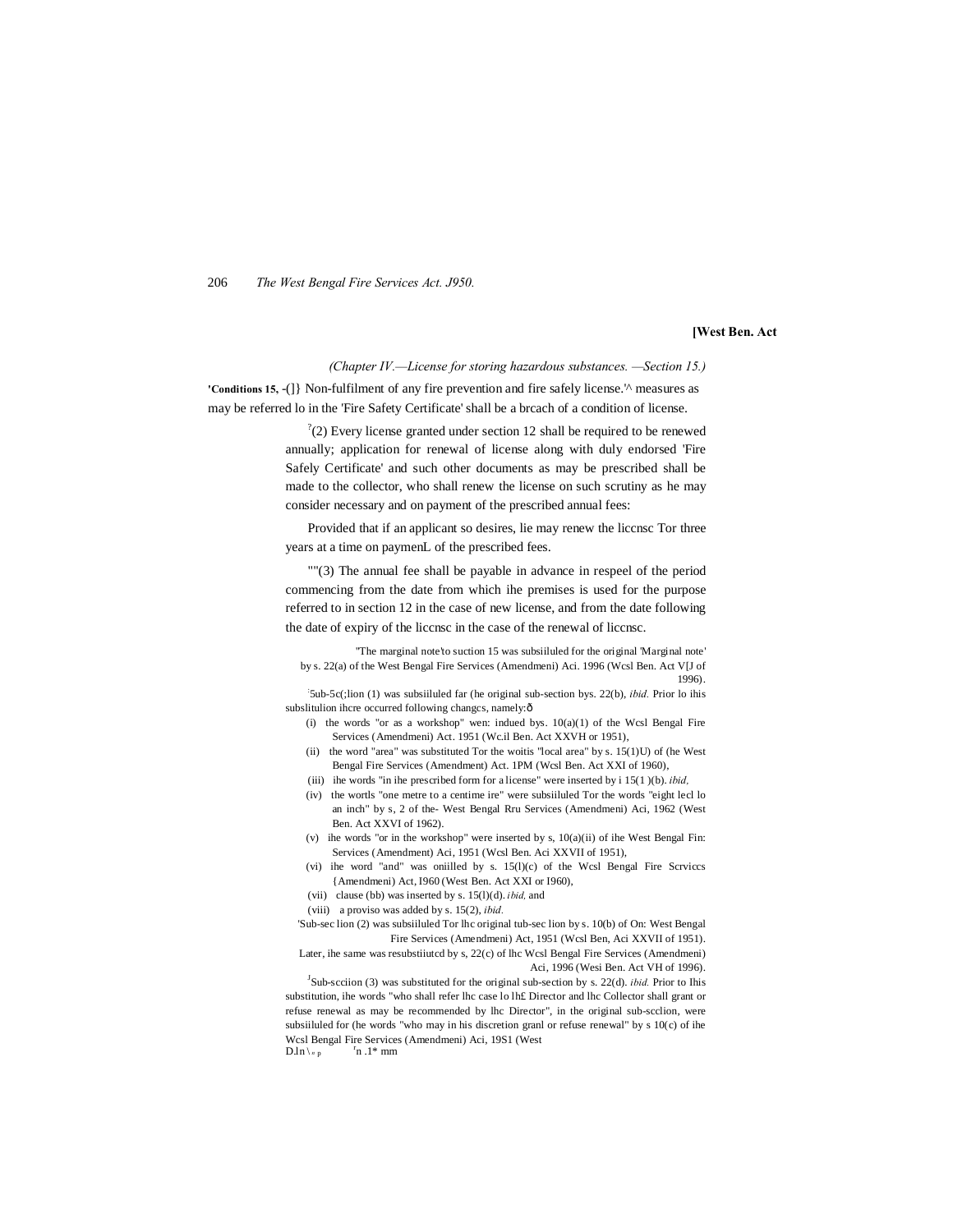#### *The West Bengal Fire Services Act, J950.* 207 **XVIII of 1950.J**

## *(Chapter IV—License for storing hazardous substances.—Section J5.)*

- '(3a) When a license is granted under ihis section or on
	- application under section 14 accompanied by a plan in duplicate ol" such building or place or when a license is renewed on application submitted with apian in duplicate under proviso (b) to section 14, a copy of the plan aulbenlicaied by Die Collector in ihe manner prescribed shall be returned to lhe licensee. -[Such authenticated copy shall be preserved in good condition by the licensee and he shall produce ii before an inspecting officer for scrutiny whenever demanded].
	- ''(Sb) Every license gran led under sub-sect ion (2) shall have effect from Lhe date on which the license is granted and the renewal of every license renewed under sub-section (3) shall have effect from the date following the date of expiry of ihc license which is renewed:

Provided lhat where Tor any reason no order cither granting or refusing a license is made under sub-section (2) wiihin a period of thirty days from the date of receipt by the Collector of the application for the license, the applicant may, or the expiry of such period and for so long as ihc license is not refused, use ihs building or place concemcd for the purpose for which the licensc is applied for, and if the license is subsequently granted, the license shall have effect, from the date, following lhe date of expiry of such period.

 $J(4)$  A liceme or renewal of a license, for which an application has been duly made under '[section 14,] shall not be granted if the Collector is satisfied that the area in which the "[premises] proposed to be used or continued to be : [uscd for the purpose referred to in seclion 12 is] unsuitable for the purpose. Where any such license or renewal of license is refused, the Collector shall record in writing the reasons for such refusal and shall communicate his order of refusal to the applicant.

'This new sub-section (3a) was inscned by s. 10(d) of the Weil Bengal Fire Services (Amendment) Acl, 1951 (West Ben. Act *XXV11* of i?JI).

-"These wonis were added by s. 15(3] of the Wesl Bengal Fire Services (Amendment) Act., 1960 (Wesl Ben. Act XXI of I960).

'Sub-scclion (lb) was insetted by s. 15(4}, *ibid.*

'Sub-section (4) was subsliluled for ihe original sub-scclion by s. 15(5). *i bid.*

'The word and figures wiihin ihcsquire brack'cis were subsliluled for the words, figures and brackets "sub-section (I) or sub-section (3)." by s. 22(c){i) of the West Bengal Firv Services (Amendment) **A**CL, 1996 (West Ben. Acl VII of 1996),

The word 'premises" was subsliluled for Lhe words "buildingor place" by s. 22(e)(ii), *ibid.*

The words wiihin the square brackeis were subsliluled Tor lhe words "usiid as a warehmicf *nr* wnrl-qhfin is in (he public interest" by s. 22(e)(iii), *ibid.*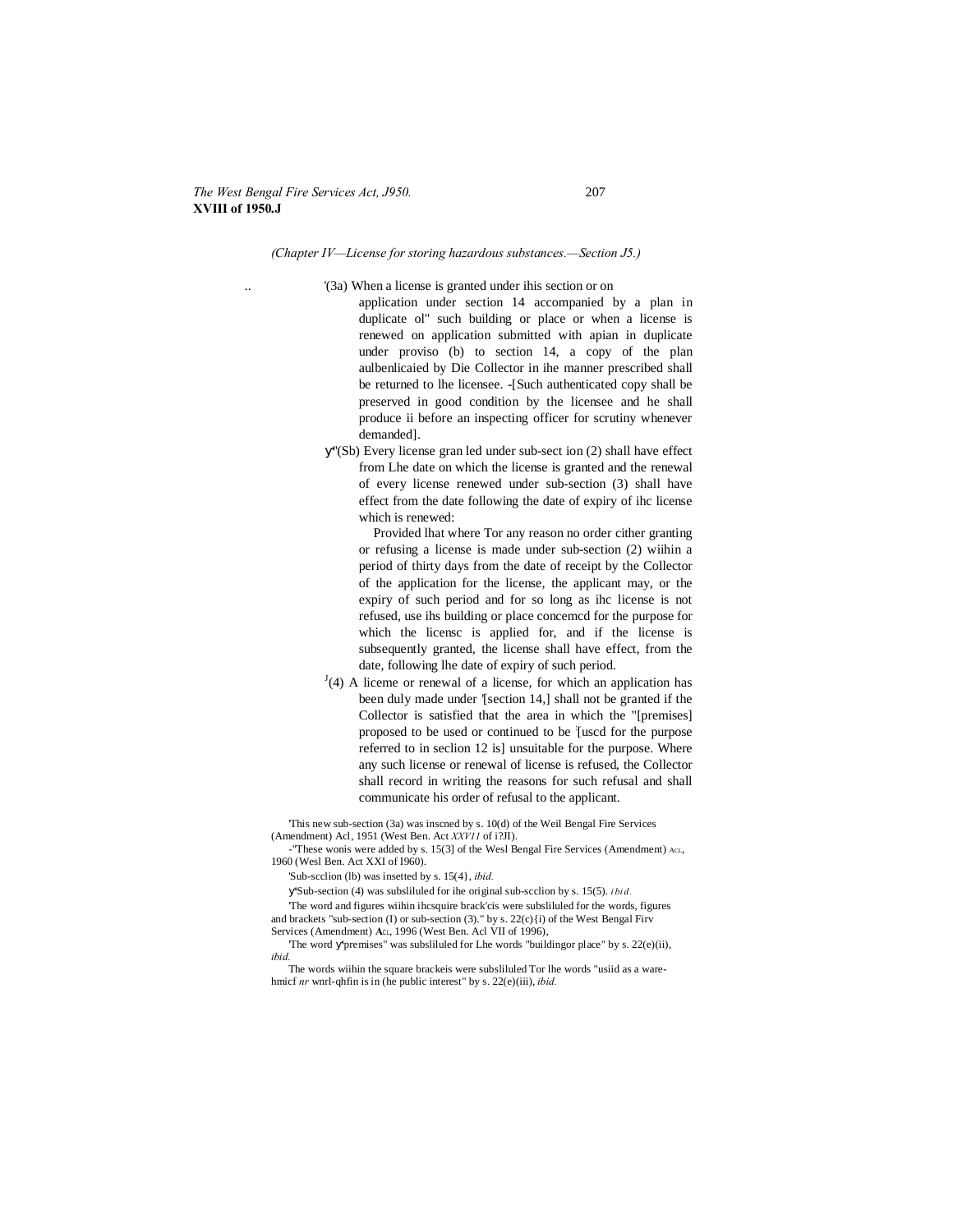#### 208 *The W?jr Bengal Fire Services Act, 1950.*

**[West Ben. Act**

*(Chapter IV.—License for storing hazardous substances.—Sections 16-18.)*

(5) An appeal shall lie to ihe Commissioner from an order ' refusing a licensc or the renewal of a licensc. '[The period of limitation for presenting such appeal shall be thirty days - (against) the dale of receipt of (he communication referred lo in sub-section (4): Provided thai no appeal shall be entertained unless Lhe memorandum of appeal bears -(such court-fcc stamp as may be prescribed.)]

Period for 16. Every application for a license under section  $14^{J_*}$  \* \* shall

application disposed of within '[sixty] days from the dale of iis receipt by the

for license. Collector and if it is not disposed of within thai period, the applicant shall not be liable to any penalties under this Act, '[for the use of the premises for Lhc purposes referred lo in section 12,] after the said period of '[sixty] days, so long as such application is not refused by the Collector.

> *17. {{Conditions to which a license shall be subject.).—Omitted by s, 24 of the West Bengal Fire Services (Amendment} Act, 1996 (H'ejf Ben. Act VI1 of 1996)1*

Annual fee.<sup>7</sup> ig. (I) The annual fee for any premises, which requires a liccnse under section 12, shall be such as may be prescribed:

> Provided that the Slate Government may by rules prescribe different rates of annual fee for different hazardous substances and for different local areas.

> 'Tlie portion within ihe squire braekcis was added by s. 15(6) of lhe Wesl Bengal Fire Services (Amendment) Aci, 1960 (West Ben, Aci XXI of 1960).

Thc word within ihe tirai brackets was substituted for the word "from" by s. 22(f)(i) of lhe Wcsl Bengal Fire Scrviccs (Amendmeni) Aci, 1996 (Wwi Ben. Aci VII or 1996). <sup>J</sup>Tfie words wiihin [he first brackets were subsiiluled for words "aCourtfccslamp of one

rupee" by s. 22(f)(ii). *ibid.*<br><sup>J</sup>Tiie words and figures "or under scclion 15" were omitted by s. 23(a). *ibid.* 

The word wiihin ihe square brackets were subsiiluled for lhe word "thirty" by s. 23(b), *ibid.*

The words and figures wiihin ihe square brackets were subsiiluled for lhc words "for lhc use as a warehouse or as a workshop of ihe building or place in respect of which the

application was made." by s. 23(c), *ibid.* Section 18 was substituted for the original bys, *25, ibid.* Prior loth is substitution. I here occurred following changes, namely: $\delta$ 

- (i) sub-sections (1), (la) and (lb) were substituted for lhc original subsection (I) by s, 16(a) of ihe Wcsl Bengal Fire Services (Amendmeni) Act, 1960 (West Ben. Act XXI of I960),
- (ii) the words "or as a workshop"' were inserted by s.  $13(b)(i)$  of the West Bengal Fire Services (Amendmeni) Act, 1951 (West Ben, Act XXV11 of 1951).
- (iii) the words "and for different classes of workshops according lo the nature of ihe processing carried on or the quantity or nature of the articles processed (herein" were added by s. 13(b)(ii), *ibid.*
- (iv) the first proviso to sub-seciion (21 was substituted Tor the original proviso by s. 16(b) of the Wcsl BengaJ Rw Services (Amendment) Act. 1960 (West Ben. Act XXI of 1960),

(Foot-note 7 continued to next pace.)

WW V, s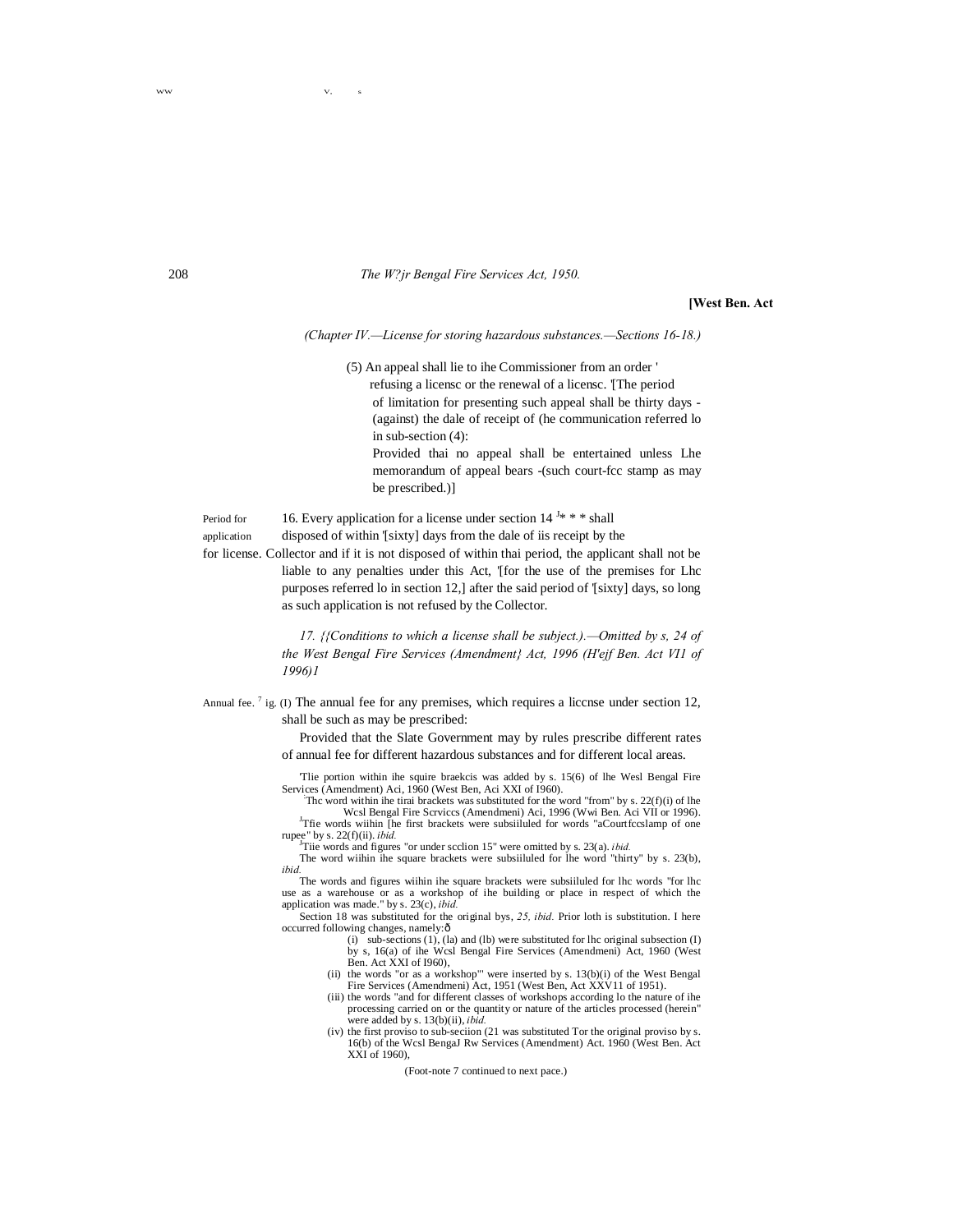## **XVIII of IPSO.]** *The West Bengal Fire Services Act, 1950.* 209

## *(Chapter IV.—License for storing hazardous substances.—Section 19J*

(2) A rebate in annual fee ai such rate as may be determined by [he State Government shall be allowed in the prescribed manner in respect or the premises where the owner or occupier maintains his own fire services, employing qualified and full-lime Tire personnel supported by adequate firafighting appliances'

Provided that a monthly return of the fire-fighting appliances, fire personnel and such other details as may be prescribed shall be furnished to the Director or the superior nominated authority and such fire services shall be subject to inspection by the Director or Lhe superior nominated authority:

Provided further that in case the fire cover provided is found to be inadequate, such rebate may be withdrawn and the annual fee for the period commencing from the date on which the Hre covcr became inadequate, may be required to be paid.

19. Whenever  $\frac{1}{16}$  \* \* a change in the occupation of any (premises requiring a licensc under icction 12] occurs, the person entering into occupation of the same shall, within two weeks of his so entering into occupation, give notice in writing to the Collector of such change of occupation, and shall thereupnn pay  $5$ [such fee as may be prescribed;] and his name shall accordingly be substituted in the license in respect of the [premiscs requiring a license under section 12]  $<sup>6</sup>$ </sup> [in lieu of lhe name of the previous occupier,]

Change in occupation of ware house or workshop lobe noli ficd.

*(Chapter IV.*—*License for storing hazardous substances.— Sections 20-23.)*

(v) (vi)  $\degree$  20.  $\degree$  A license issued under section 14 may, without prejudice lo any other action thai may be taken against lhe licensee, be suspended or withdrawn by lhe Collector, after giving the licensee an

(viii) opportunity of being heard, if, in lhe opinion of the Collector, it is necessary to do so in lhe public interest or if there has been a breach of any prescribed condition.

W

(ix) **21. [(***Magistrate may cancel or suspend license.).—Omitted by s. 28 of the West Bengal Fire Services (Amendment) Act, 1996 (West Ben. Act VII of 1996)1*

22. The Collector may delegate any of his powers, duties and functions

 <sup>(</sup>Fool-now 7 continued Train page 220.)

<sup>&#</sup>x27;The words "and so often as" were 0milted by s. 26(a) of lhe West Bengal Fire Services  $(Amendment)$  Acl. 1996 (West Ben. Acl VII of 1996).

Thc words and figures were subs muted for lhe words "warehouse or workshop" by s. 26(b). *ibid.* Prior lo (his substitution ihc words "or workshop" were inserted by s, M of lhe West Bengal Fire Services (Amendment) Act. 1951 (Wesl Ben. Act XXVTI of 1951 >.

The words within the square brackets were subslituted for the wonfs "a fee of len rupees;" by s. 26(c) of the West Bengal Fire Services (Amendment) Act, 1996 (Wcsi Ben, Act VII of 1996)

The words M'ilhin rhc square brackets were subsiim;cd for ihe words "for ihc name of ihi\* **T**tct nrmnW" hv 26fdt. it'll!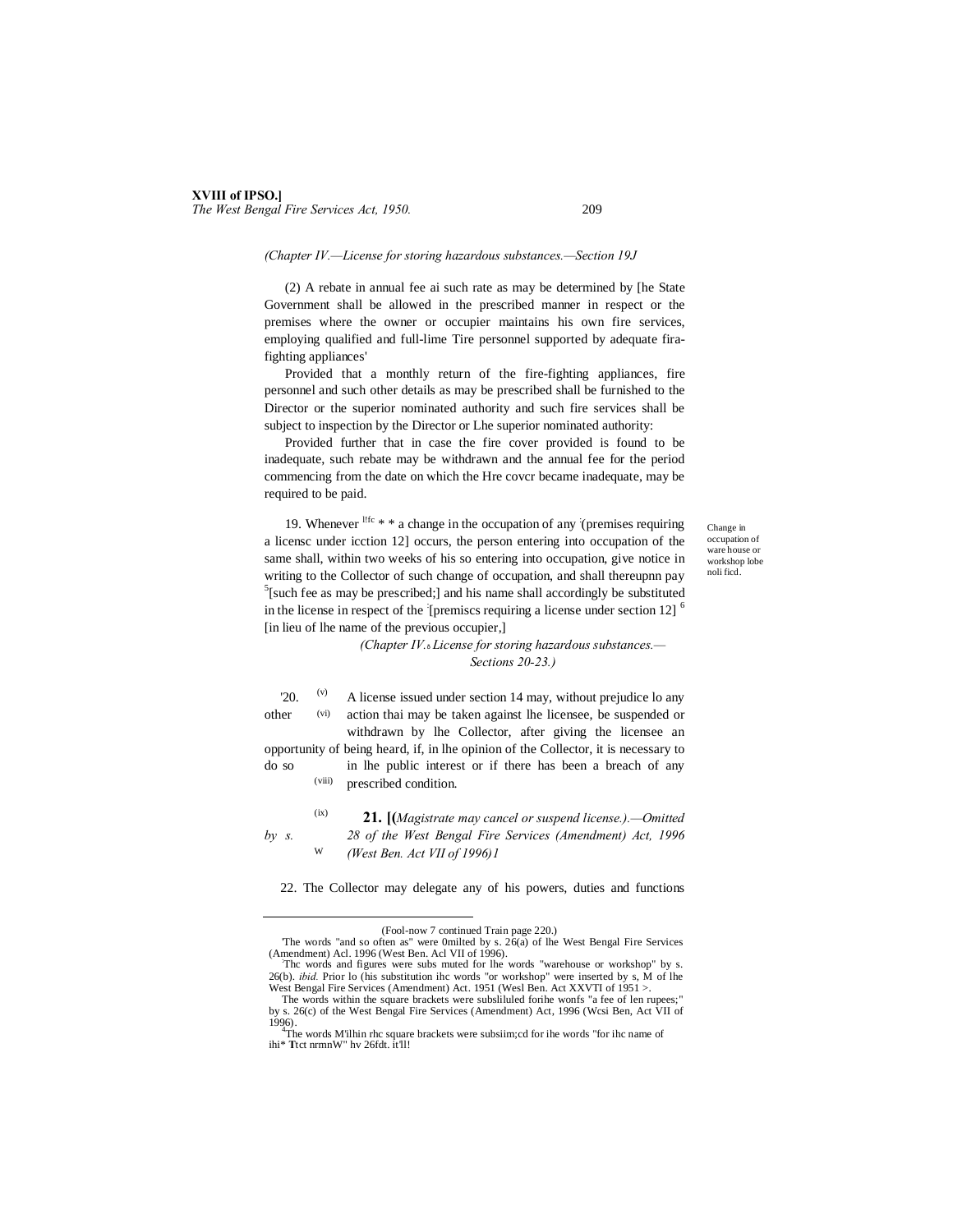under this Chapter lo any officer or officers -[, not below the rank of Sub-Divisional Officer,] subordinate to him.

Suspension or withdrawn I of licensc.

 $323$ . (1) The Slate Government may, by general or special order published in the *Official Gazette,* direct that such of the powers, duLies and functions of the Collector under this Act as may be specified in the order, shall be exercised and ""[performed also by such other officer or officers as may be specified therein.]

5\*=

3\*

**[West Ben. Act** *XVU1 of* **1950.]** 210 *The Wesl Bengal Fire Services Act, J950.* 3\*

Delegation or powers by Colleclor.

## Pow ers of Slate

Government [o direct delegation of powers,

'Section 20 was subsiiluled for lhc original sec lion bys. 27 of (he Wcsl Bengal Fire Services (Amendment) Aci. 1996 (Wcsl Ben. Act VII of 1996),  $\frac{1}{2}$ . The was determined by  $\frac{1}{2}$ .

The words wiihin lhe square brackets were inserted by s, 29, *ibid.* <sup>1</sup>Seclion 23 was subsiiluled for lhc original section by s. 17 of lhe West Bengal Fire Services (Amendmeni) Aci. 1960 (Wesi Ben Aci XXI or 1960),

The words wiihin the square brackets wcrv subsiiluled Tor lhe words "performed also byô " by s, 30(a) of lhe Wesl Bengal Fire Services (Amendment) Aci, 1996 (Wcsl Ben. Act VII of 1996),

Clauses (a), (b), (c) and (d) lo sub-scclion (I) of section 23 were omitted by s, 30(b), *ibid.*  $K_r$ -f,  $Tfv-i$  $K$ ,- f, Tfv-i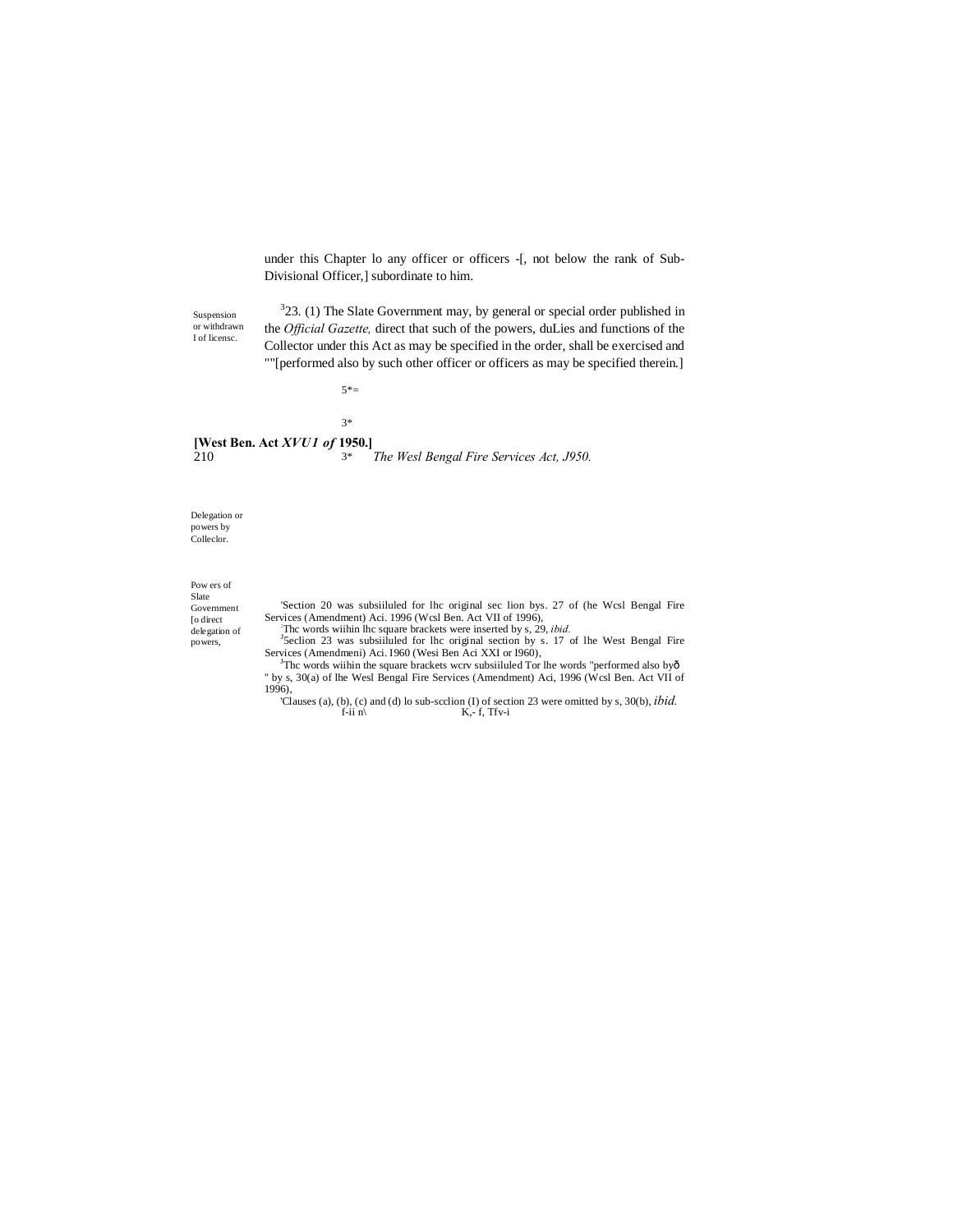#### **XVIII of 1950.]**

#### *(Chapter IVA.—Temporary Structures and* Pandals.— *Seclion 23A.)*

#### 'CHAPTER IVA.

#### **Temporary Structures and** *Pandals.*

'23A. (1) A person who intends to erect a temporary si rue lure or Erection of *panda I* with roof or walls made of straw, hay, *ulit grass, golpata, hogla,* dartna, mai, canvas [, tarpaulin, polythene sheets and high density pandals. polythene] or other like material  $\frac{7}{1}$  in an area where this Act is in force],

for use as a place where members of Ihc public may assemble, shall apply to lhe Director<sup>8</sup> [or the superior nominated authority along with the prescribed fees] for permission lo erect such s true lure or *pandal* and such permission shall not be refused if the structure or *pandal* conforms lo lhe conditions that may be proscribed in this behalf <sup>9</sup>[and the fee as may be prescribed in this behalf is paid]:

6 Providcd that the Siaic Government rnay prescribe by rules the essential requirements of a 'Fire Safely Certificate' in respect of any class or classes of temporary structures or *pandals.*

(2) No structure or *pandal* referred to in sub-section (1) shall be erected—

(a) unless it conforms to ihe conditions referred lo in suh- scction (1)  $^{10}$ [and the fee referred to in sub-seclion (1) is paid]; and

 <sup>&#</sup>x27;Chapter IVA consisting of section 23A was inserted by s. 17 of ihc West Bengal Fin:

<sup>&#</sup>x27;The words wiihin lhe square brackets were insened by s, 31(a)(ii). *ibiil.*

The words wilhm lhe square brackets wen; indued by s. 2{a)(ii> oTihc Wcsl Bengal Fire

Services (Amendment) Acl, 198B (Wcsi Ben. Aa XI of I9B8).

The proviso was added by s, 31(a)(iii) of ihe Wesl Bengal Fire Services (Amendment) Acl, 1996 (Wesl Ben. Acl VII of 1996).

The words wiihin ihc square brack els were inserted hy s,  $31(b)$  of lhe Wcsi Bengal Fire if i flurry) Arr iPOfi

if i /flurry) Arr iPQfi

<sup>&#</sup>x27;Section 23B was (irsl inserted by s. 18 of vhc Wcsl Bengal Fire Services (Amendmeni) Aci, I960 (West Ben. Act XXt of I960). Laier ihe same was re-subsiituted by s. 32 of the West Bengal Fire Scrviccs (Amendmeni) Act, 1996 (Wcsl Ben. Act VII of 1996).

<sup>^</sup>Section 23C was inserted hy s. 18 of lhc Wcsl Bengal Fin: Services (Amendmeni) Aci. 1960 (West Ben. Act XXI of I960), The words "before a Magistrate" wen: o mi I led by s. 33(a) of the West Bengal Fin: Services (Amendmeni) Act, 1996 (Wesi Ben. Act Vll of 1996).

<sup>&#</sup>x27;The words wiihin ihe square brackets were substituted for lhc words "one hundred" by s. 33(b). *ibid.*

<sup>&#</sup>x27;The word wiihin lhc square brackcis was subsiiluled for the words "local area" by s. 19(1) or the West Bengal Fire Scrviccs (Amendmeni) Act. 1960 (West Ben. Act XXI of I960).

The words wiihin ihe square brackets were inserted by s, 19(2), *ibid.*

The words "before a Magistrate"' were omitted by s. 34(B) of lhc Wcsl Bengal Fire Scrviccs (Amendment) Act, 1996 (Wesl Ben. Act VII of 1996).

<sup>&</sup>quot;The words wiihin the square brackcis were substituted (or lhc words "oni hundred" by s. 34(b), *ibid.*

The words "before a Magistralc" were omiucd by s 35(a), *ibid.*

<sup>&</sup>quot;The words wiihin the square brackets were substituted for the words "one hundred" by s. 35(b), iW.

<sup>&#</sup>x27;The words and figures wiihin ihc square brackets wen; subsliluled for lhe words "building or place as a warehouse or as a workshop" by s. 36(a) of the Wesl Bengal Fire Services (Amendment) Acl, 1996 (West Ben. Act VII of 1996). Prior lo Ihis subslilution ihe words "or as a workshop" were insened by s. 18(a) of lhe West Bengal Fire Services (Amendment) Act, 1951 (West Ben. Act XXVtl ot 1951).

The words "before a Magistrate" omitted by s. 36(b), *ibid.*

<sup>&#</sup>x27;These wwds within the square brackets we re substituted for the words "one hundred mpees for each day during which he may so use or continue lo use" by s. 20 of the West Bengal Fiie Services (A mend-men I) ACL I960 (Wesl Bin. Act XXIof I960).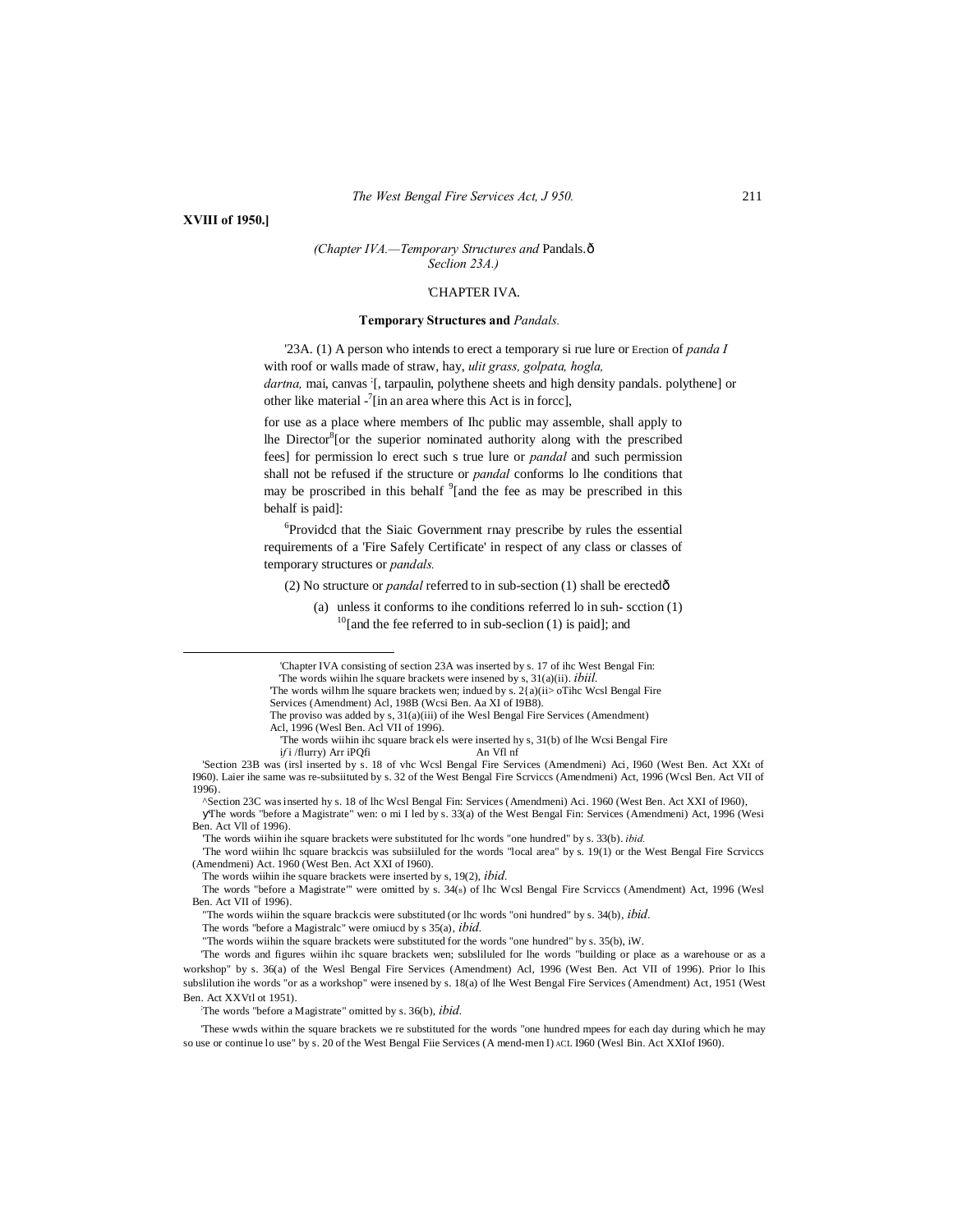'The word within ihc square brackets was subsliluled Tor ihc words "warehouse or workshop" by s, 36(c) of the West Bengal Fire Services (Amendment) Act, 1996 (West Ben, Acl Vll of 1996). Prior to this substitution, the words "or workshop" weic added by s. 18{b) or the West Bengal Fire Services (Amendment) Acl, 1951 (West Ben. Act XXVtlof 1951),

The words and figures within the square brackeis were subsliluled for ihe word.t "uses any warehouse or workshop" by s,  $37(a)$ of the Wesl Bengal Fire Services (Amendment) Act, 1996 (West Ben. Acl VI! of 1996). Prior lo this sub **suiu** lien. ihc vuorfs "or workshop" were inserted by s. 19 of lhe West Bengal Fire Services (Amendment) Act, 1951 (Wesl Ben. Act XXVII of 1951).

' The wordi "before a Magistrate" were omilled by s *31(b)* or the Wcsi Bengal Fire Services (Amendment) Act, 1996 (West Ben, Acl VII of  $1996$ ).

TTiese words were subsliluled for lhe words "four hundred rupees and to further fine nor exceeding ore hundred rupees for every day during whicn any such warehouse or workshop may be so used as aforesaid" by s. 21 of the West Bengal Fin: Services (Amendmem) Act, 1960 (Wesl Ben. Acl XX) of 1960).

"The word within the first brackets was subsliluled for the words "warehouse or workshop" by s. 37(c) of the West Bengal Fire Services (Amendment) Acl, 1996<br>
NVWf
<sup>\*</sup>-i WTT  $*$ -i WTT

**[West Benwill the** *XV* **square 6 rh950.**] were substituted Tor the words "warehouse or workshop" by s, 38(a) of ihe West Bengal Fing Services (Amendment) Aci. 1996 (Werh Benz Art NJh of 1996). Rries nebis substingsion LH- words "or wort shop" were inserted<br>by s. 20 of the West Bengal Fire Services (Amendment) Act, 1951 (West Ben. Act XXVII of 1951

-The wards "before a Magistrate" were omitted by s 38(b) of the Wcsl Bengal Fin: Scrviccs (Amendmeni) Aci, 15)96 (West Ben. Act Vtl of 1996).

'The words within ihe squaw brackets were inserted by s. *22* of the West Bengal Fire Scrviccs (Amendment) Aci, 1960 (Wcsl Ben. Aci XXI of I960).

Tbc words "and so often as" were omilied by s. 39(a) of ihe West Bengal Fire Sen ices (Amendmeni) Act, 1996 (West Ben, Act Vtl of 1996).

'The words and figures wiihin ihe square brackets were subsiiluled for ihe words "any warehouse or workshop" by s, 39(b), *ibid.* Prior 10 ihis subsliiulion. lhc words "or workshop" were inserted by s. 21 of the Wesi Bengal Fire Scrviccs (Amendmeni) Act, 1951 (West Ben. Act XXV11 or 1951).

The words "before a Magistrate" were omilied by s. 39(c) of ihe West Bengal Fire Scrviccs (Amendment) Aci, 1996 (West Ben. Aci VII of 1996).

The words wiihin ihe squats brackets were substituted for the word "livcniy" by s. 39(d), *ibid.*

"The words wiihin (he square brockets were subsiiluled for the words "such warehouse or workshop" by s. 39(c), *ibid.* Prior io (his subsliiulion, ihe words "or workshop" were inserted by s, 21 of lhc West Bengal Fife Services (Amendment) Aci. 1951 (Wcsl Ben. Act XXVII of 1951).

'Section 32 was subsiiluled Tor ihe original section by s, *42* of ihe West Bengal Fire Scrviccs (Amendmeni) Act, 1996 (West Ben. Aci V!t uf 1996), Prior lo this substitution, the words "one hundred rupees" were substituted for the words "twenty rupees" by s. 22 of (he Wcsl Bengal Fire Scrviccs (Amendmeni) Act, 1951 (West Ben.

'Section 33 was subsliluled for the original seclion by s. 43 of the West Bengal Fire Services tAmendment) Acl, 1996 (Wcsi Ben. An VII of 1996). Prior (o ihis substitution, ihc

words "one hundred rupees" were subsliluled for lhe words "twenty rupees" by s. 23 of (hi Wesl Bengal Fire Services (Amendment) Ac(, 1951 (West Ben. Act XXVII of 1951),

Section 3.1 A was insened by s. 24, *ibid.*

'The words "before a Magisimc" were omiued by s, 44(a) of ihc Wesl Bengal Fire Services (Amendment) Acl, 1996 (West Ben, Act VI) of 1996),

'The words wiihin the square brackets were substituted for the words "wilh fine nol exceeding one hundred rupees or wilh imprisonment for a term which may extend to one month or with both, and with further fine nol exceeding (en rupees for each day" by s. *2* of ihe West Bengal Fire Services (Amendment) Acl. 1988 (West Ben. Acl Xt of 1988). Prior la this substitution, the words "or wilh imprisonment for a lerm which may extend to one month or wilh both, and with further fine not exceeding ten rupees for each day" were substituted for the words "and to further fine not entitling ten rupees for everyday" by s. *25* of ihe West Bengal Fire Services (Amendment) Acl, 1960 (Wcsi Ben. Acl XXI of 1960). <sup>3</sup>

The wards within the first brackets were subslituted for the words "one thousand" by s.

44(b) of ihe West Bengal Fire Services (Amendment) Aci, 1996 (Wesl Ben. Acl VII or 1996). The words wiihin (he first brackets were substituted for ihe words "one hundred" bv s 44(rl *ihifJ*

'Section 33B was inserted by s, 3 of the Wcsl Bengal Fire Services (AmendmeniJ Act, 1952 (West Ben. Act XI of 1952). : The words "before a Magistrate" were omitted by s. 45(a) of the West Bengal Fire Services {Amendment) Act, 1996 (West Ben Act VII of 1996).

'Thtf words wiihin lhe square brackcis were subsiiluled for the words "one hundred" by s. 45(b), *ibid.*

'Scciion 33C was inserted by s,. *26* of ihe Wcsl Bengal Fire Services (Amendment) Act. I960 (West Ben. Act XXI of I960). 'The words, figures and letter *except* where punishable under section 23B," were omilied by s. 46 of the Wesi Bengal Fire Services (Amendment) Act, 1996 (West Ben. Act VII of 19961

^Section 34 was subsiiluled for the original scciion by s. 47 of the We si Bengal Fue Services {Amendmeni) Act. 1996 (West Ben. Act V11 of 1996). Prior to this subsliiulion. there occulted following changes, namely: ô

(i) sub-section (1) lo original section was substituted by s.. 27(a) of the West Bengal Fire Services (Amendmeni) Act, 1960 {West Ben. Act XXI of I960), and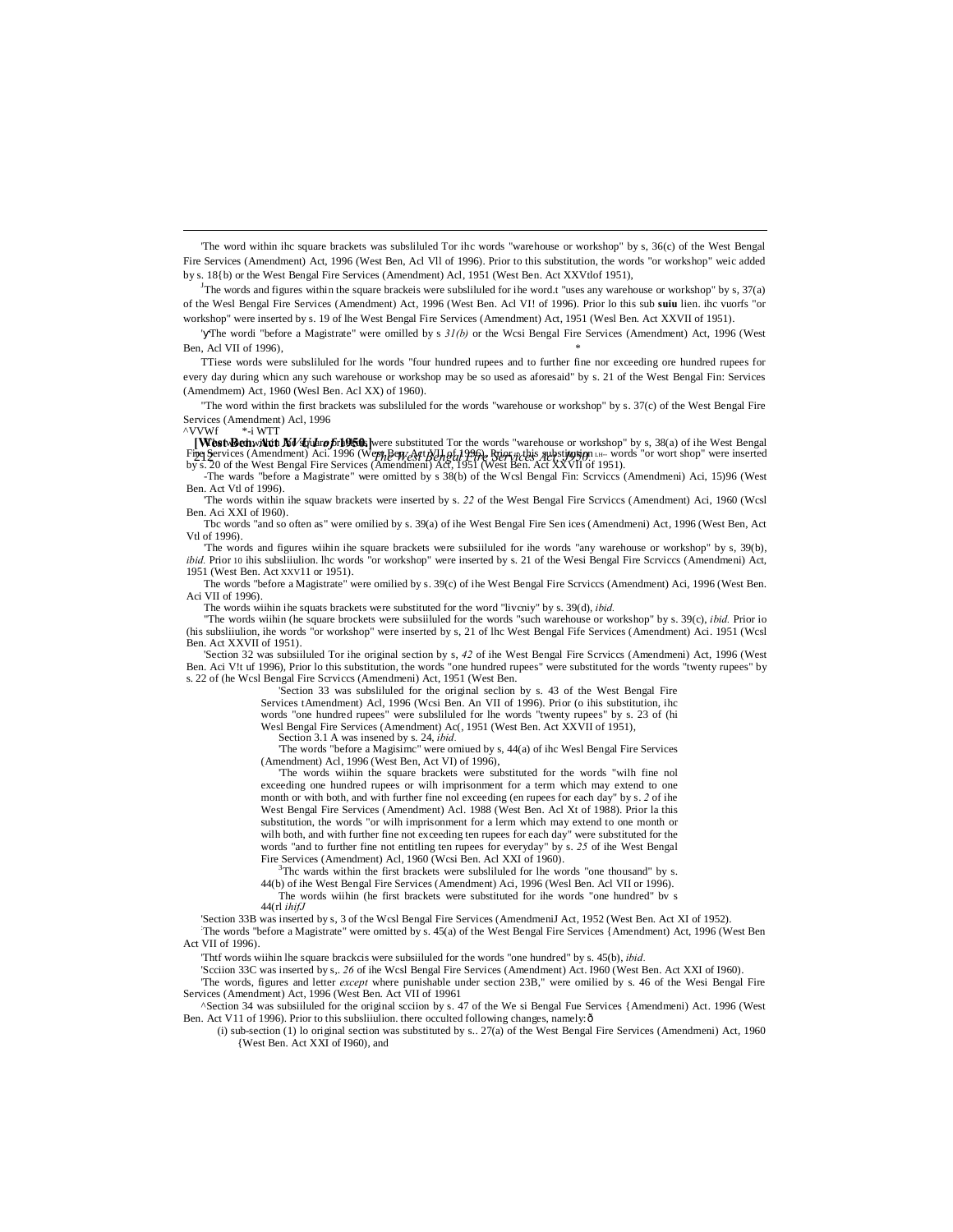(b) unless permission of the Director\* [or the superior nominated authority] has been granted under sub-seclion (1);

Provided that where no order granting or refusing the permission is made wiihin such period as may be prescribed in this behalf, the structure or *pandal* may be erected ifit conforms Lo lhe conditions referred to in sub-seclion (1).

*Explanation.—Far* the purpose of the above proviso, different periods may be prescribed for different kinds of structures and *pandals.*

5ection 37A was first inserted by s. 4 or lhe West Bengal Fire Services (Amcndmenr) Acl, 1952 (West Ben. Acl XI or 1952), Later ihe present section was subsliluled by s. 51 or lhe Wesl Bengal Fire Services (AmenJmcnl) Acl, 1996 (West Ben. Acl VII of 1996). Prior to these insertion and substitution there occurred a change, namely: $\delta$ 

the word "weifihmcni" was inserted, in ihe original seclion. by s. 28 of the West Bengal Fire Services (Amendment) Acl. I960 (Wesl Ben. Acl XXI of 1960). 'Scciion 37AA was inserted by s. 3 of ihc Wcsi Bengal Fire Services (Amendment)

'Scciion 37B was inserted by s, 4 of the Wcsl Bengal Fire Scrviccs (Amcndmcm) Act, 1952 (Wesi Ben. Act XI of 1952),

'These words within (he square brackets were subsiiluled for the words "Corporation of Calcutta and (he Commissioners of nny Municipality in which Ihis Act is in force" by s. 29(b). *ibid.* 

Firsdy, section 38 was substituted for ihe original section by s. 30, *ibid.* Later, the present section 38 was subsiiluled for lhe previous scciion by s. 52 of the West Bengal Fire Services (Amendment) Aci. 1996 (Wcsl Ben, Act V[[ or 1996). 'Seelions 38A and 3KB were inserted by *s.* 53, *ibid.*

'The words "in ihe *Official Gazette"* were omiltcd by s. 54(a), *ibid.*

iti»- wnril? "or ihe Municipal Corporation of ChandernaEore" were

<sup>&#</sup>x27;Scciion 35 was subsiiluled Tor lhe original section by s, 48 of lhc Wcsl Bengal Fire Services (Amendment) Aci, 1996 (Wcsl Ben. Aci Vtl of 1996).<br>See lion 36 was subsilluled for the original section by s, 49. *ibid.* 

Section 37 was substi Luted for lhe original section by s. 50 of the Wesl Bengal Fire Services (Amendment) Act. 1996 (West Ben. Acl VII of 1996).

<sup>-</sup>These words wiihin lhc square brackets were substituted Tar the words "Corporation of Calcutta or lhe Commissioners of a Municipality in which ihis Aci is in force." by s. 29(a) of (he West Bengal Fin; Scrviccs (Amendmeni) Act, I960 (West Ben. Aci XXI of 1960).

<sup>&#</sup>x27;Sections 3SC, 38D and 38E were inserted by s. 53 of Ihe Wesl Bengal Fire Services (Amendment) Acl, 1996 (Wesl Ben, Aci VII of 1996),

<sup>&#</sup>x27;For rules made in cicrcisc of lhe power conferred by this seclion, *see* lhe following notifications of ihc Local Sclf-Govemmeni Department, namely;—

<sup>(1)</sup> Notification Nos. L.S.-G. 0-8/50-11 and L.S.-G. 1 A-10/5. bolh daied Ihe 20lh April, 19S0, published in lhe *Calcutta Gazette, Extraordinary,* daied lhe 20ih April, 1950, Pi. [. page 521;

<sup>(2)</sup> Notification No. L 5.-G. 3 R-15/51, daied the 11 ih June. 1951, published in the *Calcutta Gazette,* dated ihe 21st June, 1951, Pi. I, page 1471;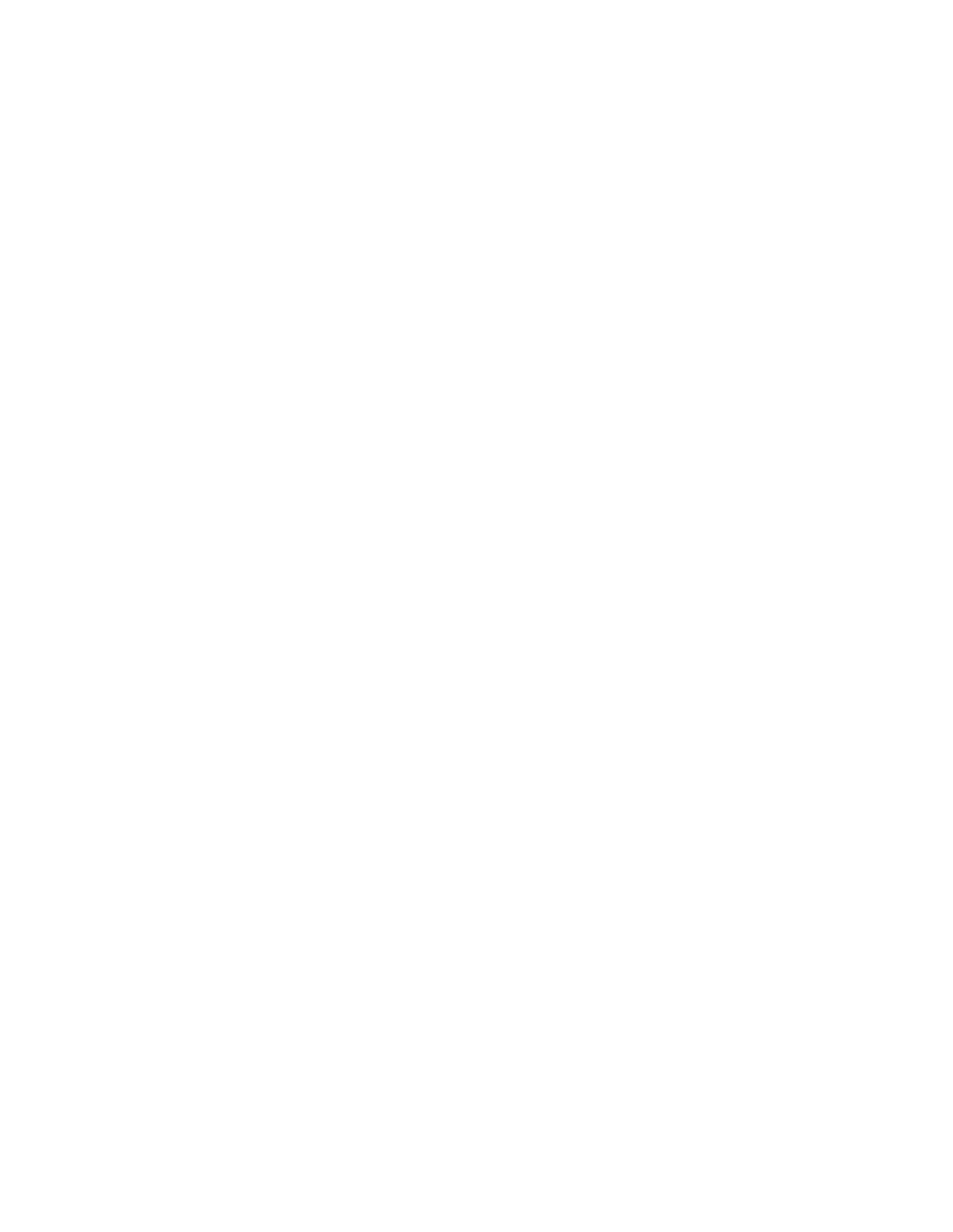## *The Wejf Bengal Fire Services Aci, 1950.*

*(Chapter V.*—*Penalties.*—*Sections 23B, 23C, 24, 25J*

#### CHAPTER V.

#### **Penalties.**

Dismantling or iiimpurnry structure or *pn/idnl.*

212

<sup>1</sup>23B. The Director or lhe superior nominated authority wilh the assistance oT the local authority and under police protection shall dismantle a temporary structure or *pandal* erected in contravention of ihe provisions of sub-section (1), and the cost of such dismantling shall be charged to the person who so crects the temporary structure or*pandaU* as the case may be.

Penalty for noi giving way to fire brigade chides.

Penally for telling olT rockcls.ctc.

: 23C. Any person who, being in charge of a vehiclc, contravenes the provisions of section 5C shall be punishable, on conviction i# \* \* with fine which may extend to '[two thousand] rupees.

24. Any person who, within any  $f(\text{area})$  in which this Act is in force, lets ofr rockets or sends up fire-balloons or sells fire-works without obtaining a license, <sup>6</sup>[orwhcrea licensc to sell fire-works has been granted, breaks any of the prescribed conditions specified therein] shall be punishable, on conviction  $7***$ , wilh fine which may extend to <sup>s</sup>[five thousand) rupees for every such offence.

Penalty on householders for allowing rockeis. tic., lolcl off wilh out liccnsc.

25. If any rockets are let off or fire-balloons sent up from within the precints of any private premises or compound without a licensc. the owner or occupier or person under whose immediate eontrolthe premises or compound is, shall, unless he

can prove that ihe offence was com mi tied without his knowledge, be punishable, on conviction  $9* ** * *$ , wilh fine not exceeding <sup>10</sup>[five thousand] rupees.

#### **[West Ben. Act**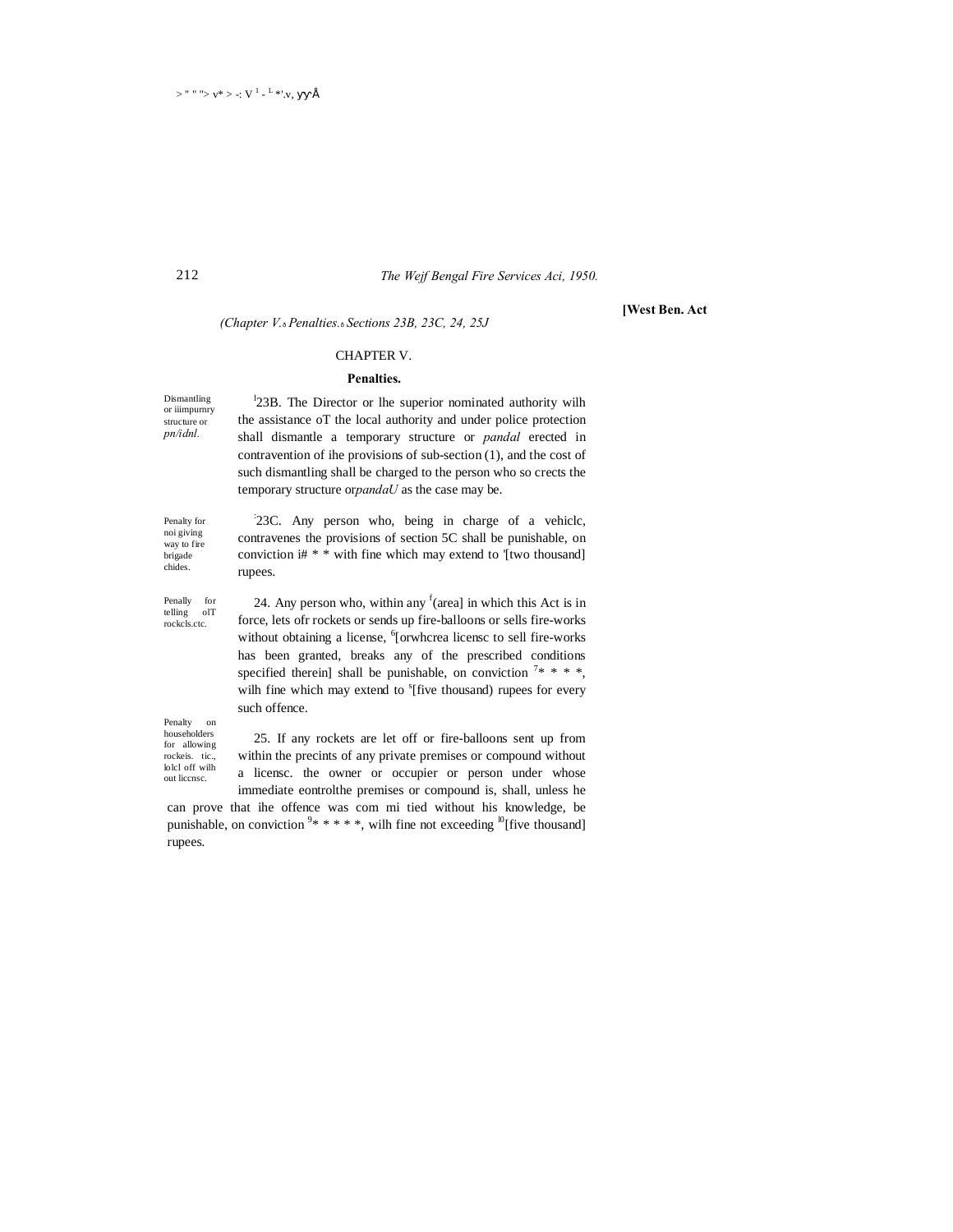*The West Bengal Fire Services Acl, 1950,*

**XVin** of **1950.]**

## *(Chapter V,—Penalties, —Sections 26, 27.)*

26. Any person who without a licensc uses any '[premises for ihe purpose referred lo in scdion 12] shall be punishable, on conviction -\*\*\*\*, wilh fine not exceeding <sup>J</sup>[five hundred rupees or with imprisonment for a lerm which may extend to two months or wilh both, and wilh further fine not exceeding one hundred rupees for each day during which he may continue lo so use] such ""[premises.]

27. Any person who '[, for the purpose referred to in seclion 12, uses any premises] in res peel of which a liccnse has been refused, or after the license in rcspecl thereof has been cancelled or during the lime for which such License has been suspended, shall be punishable, on conviction  $6$ \* \* \* \*, with fine not exceeding 'Jfive hundred rupees or with imprisonment for a terra which may extend to two months or with both, and wilh further fine not exceeding one hundred rupees for each day during which he may continue to so use such '(premises.)]

Penally for nol raking nut a liccnse for a warehouse or workshop.

Penally for using warc-I∎<mark>.u∿c or</mark><br>workshop after refusal, cic.of license.

2 ] 3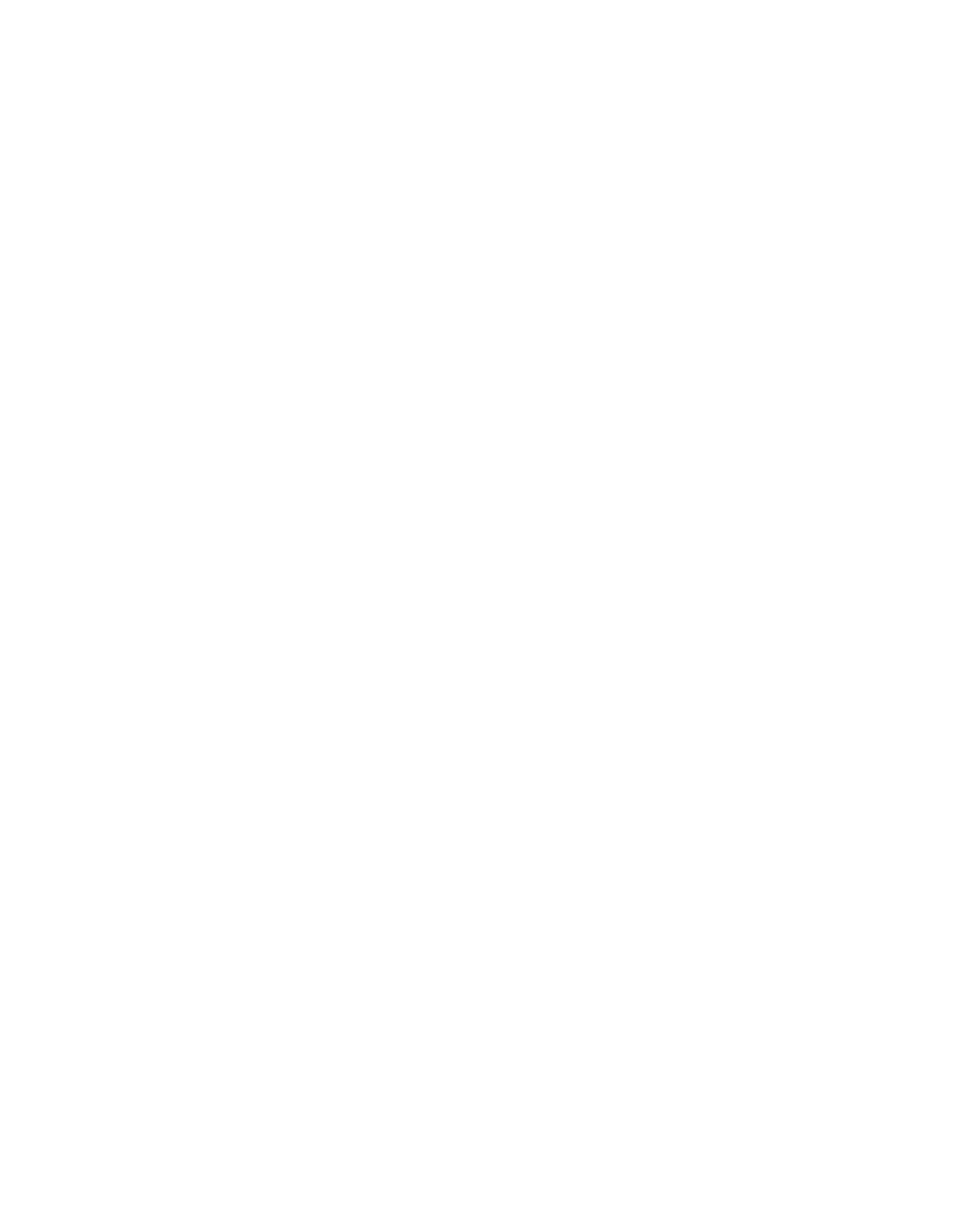#### *(Chapter K—Penalties.—Sections 28-32.)*

Pen ally.for breach or conditions.

 $\operatorname{falling}$ notify change

28. Any bolder of a licensc who breaks any oT the conditions under which a liccnse is held in respect of any '[premises] shall be punishable, on conviction  $* * *$ , wilh fine not exceeding one hundred rupees  $5$  [or with imprisonment for a term which may extend lo one month or with both] for any one such offence.

or warehouse rupees for each day during which he may so use or continue to use "[such of work hop **West Ren. Act**  $XVUI$  of 1950.] Penally for<br>falling 10 in occupation 29. If  $I_n$ ,  $* * *$  there be a change in ihe occupation of '[any premises referred to in section 12,] the person entering into occupation fails to give a notice and to pay [he fees required by section 19 such person shall be punishable, on conviction \*\* \* \*, wilh fine not exceeding  $\left[7\right]$  [five thousand] premises.]

214 *The Wesl Bengal Fire Services Act, J950.* 30. *[(Penalty for giving false information to Collector respecting I icefi.se.).—Omitted by s. 40 of lhe* IVeif *Bengal Fire Sen'iccs (Amendment) Act, 1996 (West Ben. Act VII of 1996)1*

31. *[(Penalty for using as residence of warehouse used for pressing jitic or cotton.).—Omitted by s. 41,* ibid.]

<sup>y</sup>32. Whenever on enquiry into an incident of fire by the District Magistrate or by the committee specially constituted by the State Government under subsection (1A) of section 8 it is established that the incident of fire was due to wilful default or negligence on the part of the owner or occupier of any building or premises, such o^ner or occupicr shall be liable to compensate every person affccLed by such Fire for the loss sustained by him in addition to his being liable to criminal prosecution,

Owner or occupier of building or premises lo compensate person affected by (Ire.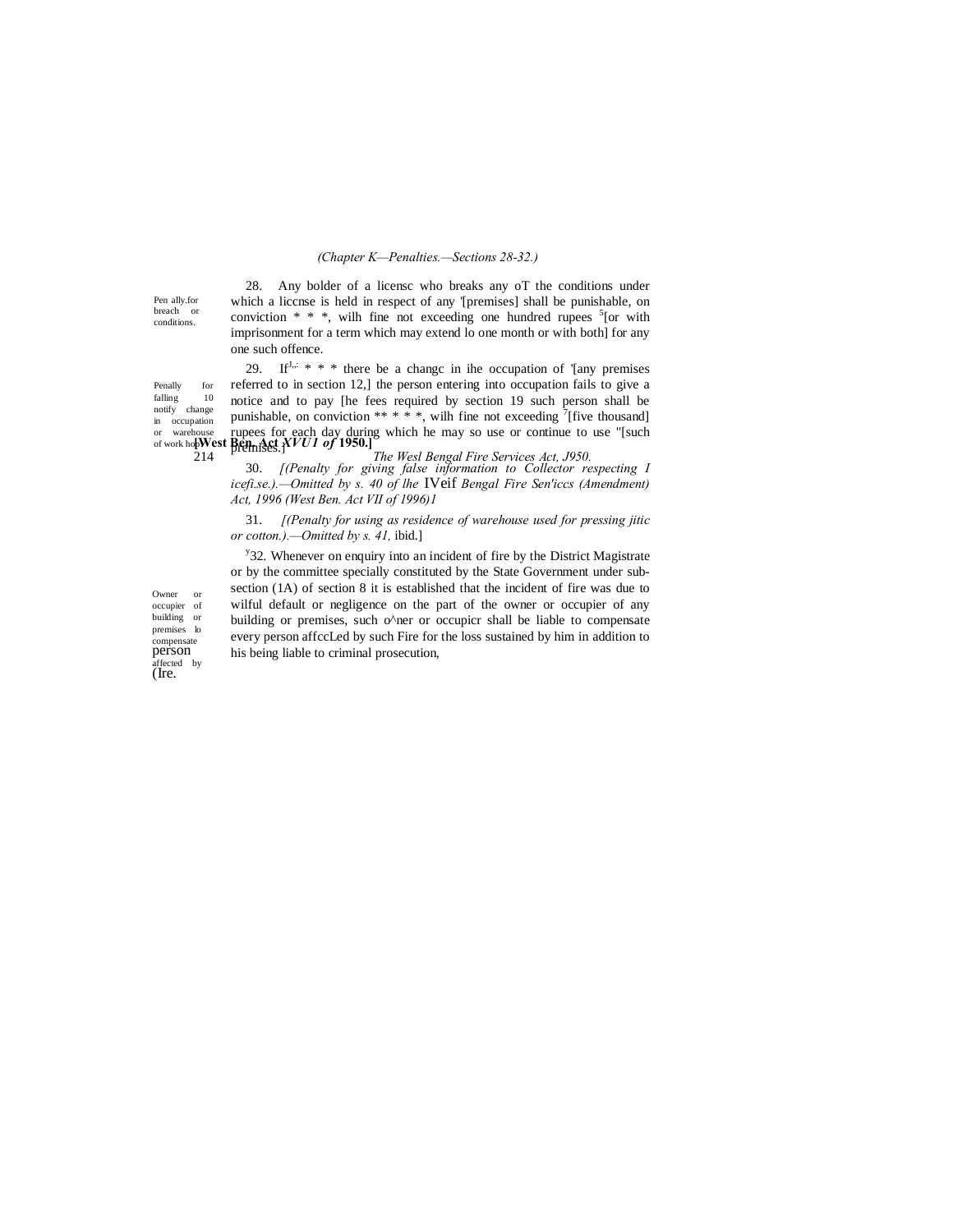#### **XVIII of 1950.]**

#### *(Chapter V.—Penalties.—Sections 33, 33A.)*

. '33. (1) Where. an offence under [his Act has been committed by Ofknccsby a company, every person who, at the Lime lhe ofFcncc was committed, companies, was in charge of, and was responsible to, lhe company for lhe conduct of the business of the company, as well as the company, shall be deemed to be guilty of the offence and shall be liable to be proceeded against and punished accordingly:

Provided thai nothing contained in this sub-seclion shall render any such person liable to any punishment, if he proves ihat the offence was committed without his knowledge or that he had exercised all due diligence lo prevent the commission of such offence,

(2) Notwithstanding anything contained in sub-section (1), where any offence under tfiis Act has been committed by a company and iL is proved that lhe offcnce has been committed with the consent or connivance of, or is attributable to any negleci on lhe part of, any director, manager, secretary or other officer of ihe company, such director, manager, secretary or other officer shall be deemed to be guilty of lhal offence and shall be liable lo be proceeded against and punished accordingly.

*Explanation.* $\hat{o}$  For the purposes of this scciion, $\hat{o}$ 

- (a) "company" means a body corporate and includes a firm or other association of individuals; and
- (b) "direcLor", in relation lo a firm, means a partner in the firm.

\*33A. Any person who erects any slructure or/7fl"t/a/in contravention of the provisions of sub-scciion (2) of section 23A, shall be punishable, on conviction  $* * *$ , "[with fine not exceeding '(fifty thousand) rupee?; or wilh imporisonment for o term which may extend to six months or wilh both, and wilh Further fine noL exceeding <sup>6</sup>(thrce thousand) rupees Tor each day] during which such contravention continues-

Penalty for erecting slructure. etc. in contravention of section 2 3 A.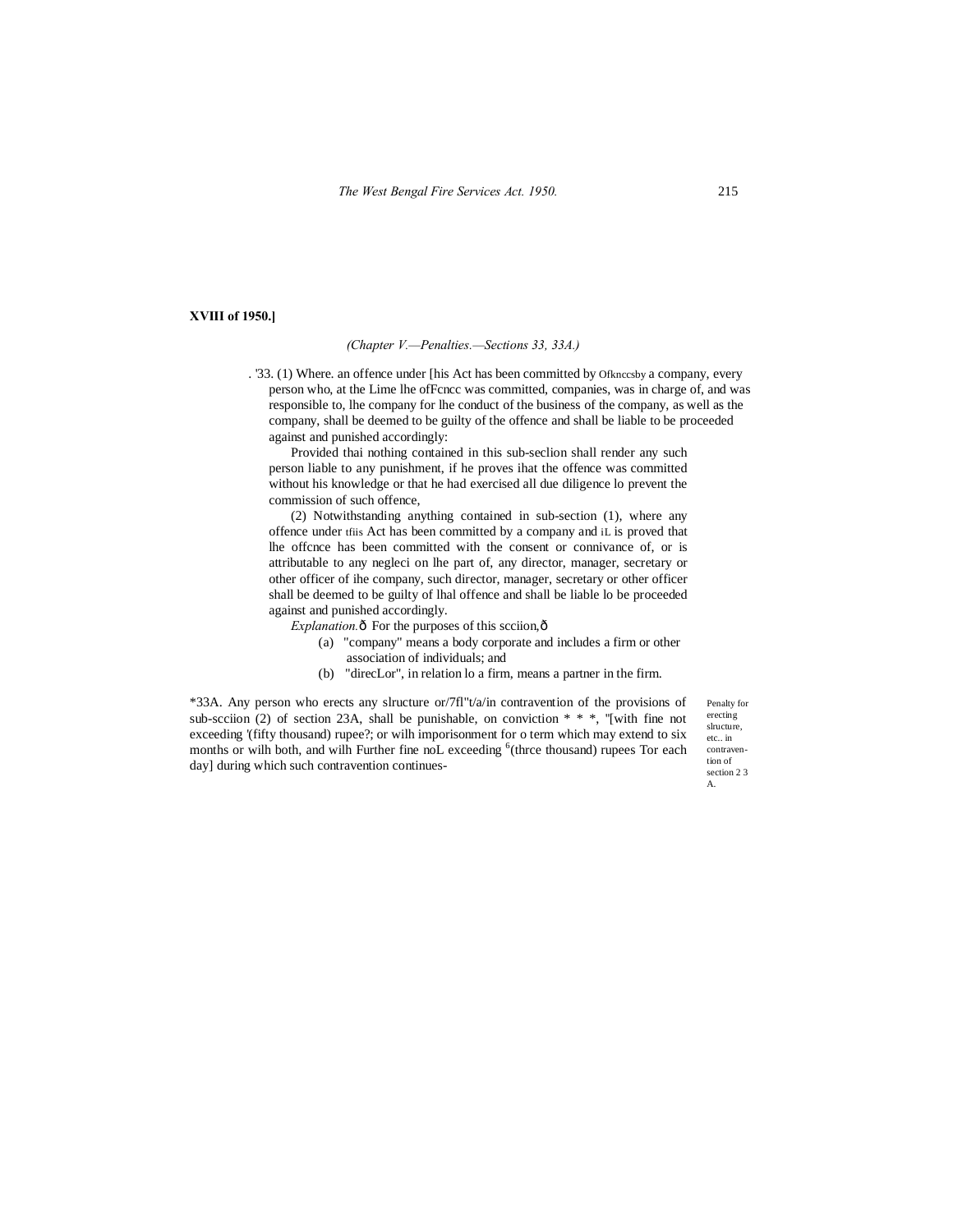## *(Chapter V—Penalties.—Sections 33B, 33C.— Chapter VI.—Miscellaneous.— Section 34.)*

Penally for Obi iruc ling persons exercising powers under section 37A.

Offencesô bailable anil

'33B. Any person who wilfully obstructs, or offers any resistance lo, or impedes or otherwise interferes wilh the Director or any officer exercising powers under section 37A or any assistant accompanying the Director or such officer while exercising such powers, shall be punishable, on conviction \* \* \* \*, with fine not exceeding '[live thousand] rupees.

All offences punishable tinder this Chapter shall be bailable and shall \* \* \* be cognizable.

## **[West Ben. Act** *XVU1 of* **1950.]** cognizable.

#### 216 **The West Bengal Fire Service Act on Service** Act 1950.

 $h$ <sup>h</sup> 34. (1) The Director or the nominated authority may enter and inspect any building or part thereof or any premises at any lime between sunrise and sunset where such inspection appears necessary for ascertaining the contravention, if any, of fire prevention and lire safely measures referred to in section 11C and of the conditions referred to in section 13:

Inspection of building or premises.

Provided thai the Director or ihe nominated authority may enter into and inspect any such building or pari thereof or premises at any time if it appears to him or it to be expedient and necessary I o do so in order to ensure safety of life and property.

(2) The Director or the nominated authority, as the case may be, shall be provided with all possible assistance by the owner or occupier, as the case may be, of such building or pan thereof or premises for carrying out the inspection under sub-section (1).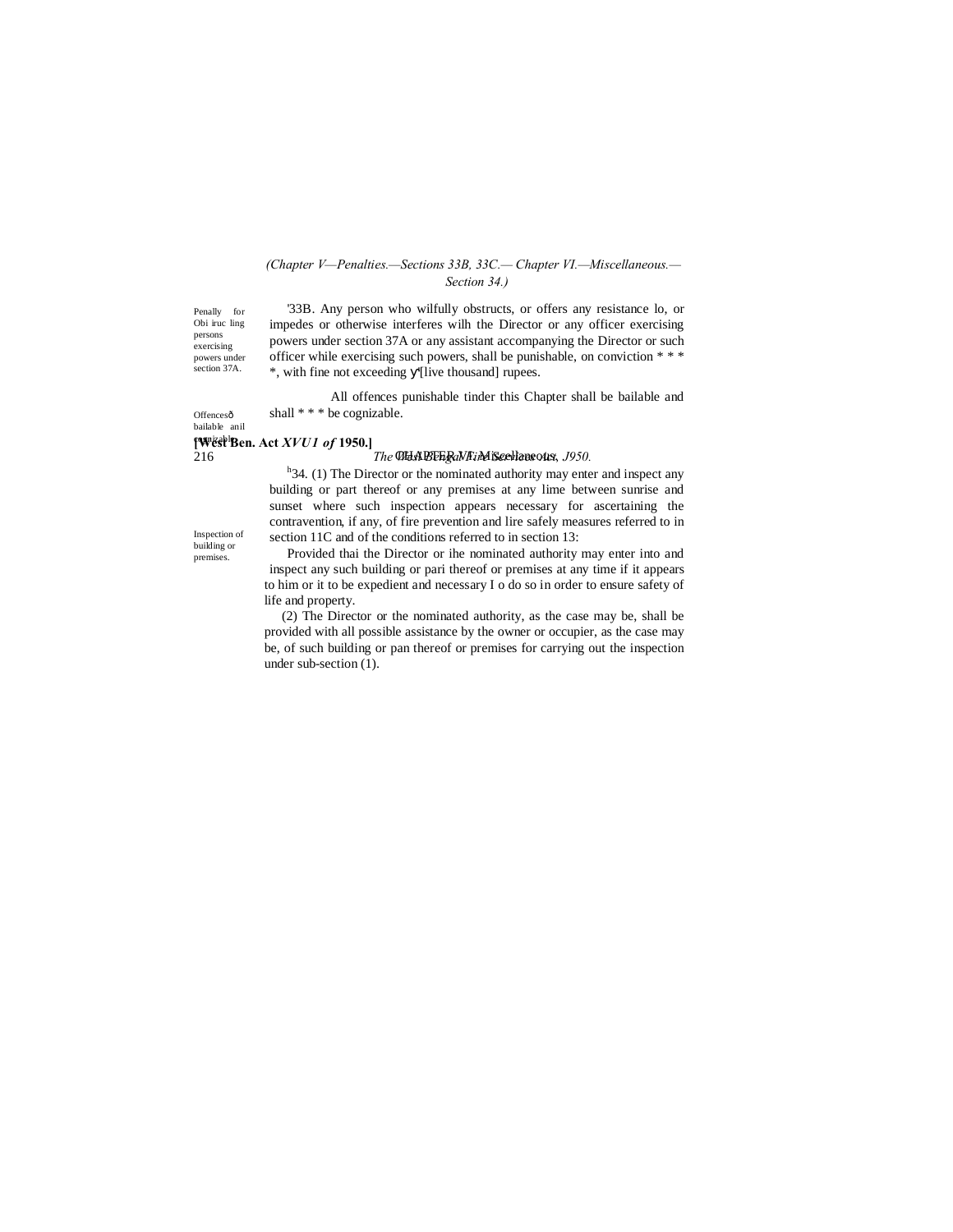## **XVIII of 1950.]** *The West Bengal Fire Services Act. 1950.*

#### *(Chapter VI.—Miscellaneous.—Sections 35, 36.)*

(3) When any such building or part thereof or premises used as a human dwelling is entered under sub-section (1), due regard shall be paid to the social and religious sentiments of Lhe occupiers; and before any flat or pan of such building or premises in [he actual occupancy of any woman who, according lo [he custom, does not appear in public, is entered under sub-seclion (1), notice shall be given to her thai she is at liberty lo withdraw, and every reasonable facility shall be afforded lo her for withdrawing.

(4) Where the inspection is carried out by [he nominated authority under the foregoing provisions of this section, it shall give a report of any such inspection to the Director or the superior nominated aulhorily.

West Ben. Am XX of]y93.

*Explanation.* $\hat{o}$  For the purposes of this scciion, "flat" shall have the meaning assigned lo il in the Wcsl Bengal (Regulation of Promotion of Construction and Transfer by Promoters) Act, 1993.

'35. The Director or ihe superior nominated aulhorily, as the case may be, shall, after completion of the inspection of the building or part thereof or lhe premises referred to in sec lion 34, record his or its views on the deviations from, or contravention of, lhe requirements wilh regard lo lhe fire prevention and fire safety measures or the inadequacy of, or non-compliance with, such measures provided or to be provided (herein with reference to the structure of the building or the premises or Lhe nature of activities carried on in such building or pare thereof or premises and issue a noliee to lhe owner or occupier of such building or part thereof or premises directing him lo undertake such measures, and within such time, as may be specified in the notice. Where the owner is not available, lhe occupier shall undertake such measures in the interest of public safety, notwithstanding anything contained in any other law for Lhe lime being in force.

 $36.$  (1) The Director may, in lhe event of non-compliance wilh any notice issued under scciion 35, take such steps as may be necessary for the compliance with such notice.

(2) All expenses incurred by the Director in relation to any steps taken by him under sub-seclion (1) shall be payable, on demand, by Lhe owner or occupier on whom such notice is served, and shall, if not paid within 30 days of such demand, be recoverable under the Bengal Public Demands Recovery Act, 1913.

issue of noiicc to owncrar occupier to undertake fin; prevention and fire safety measures.

Compliance with notice issued under section 35.

Ben, Act Til of 1913.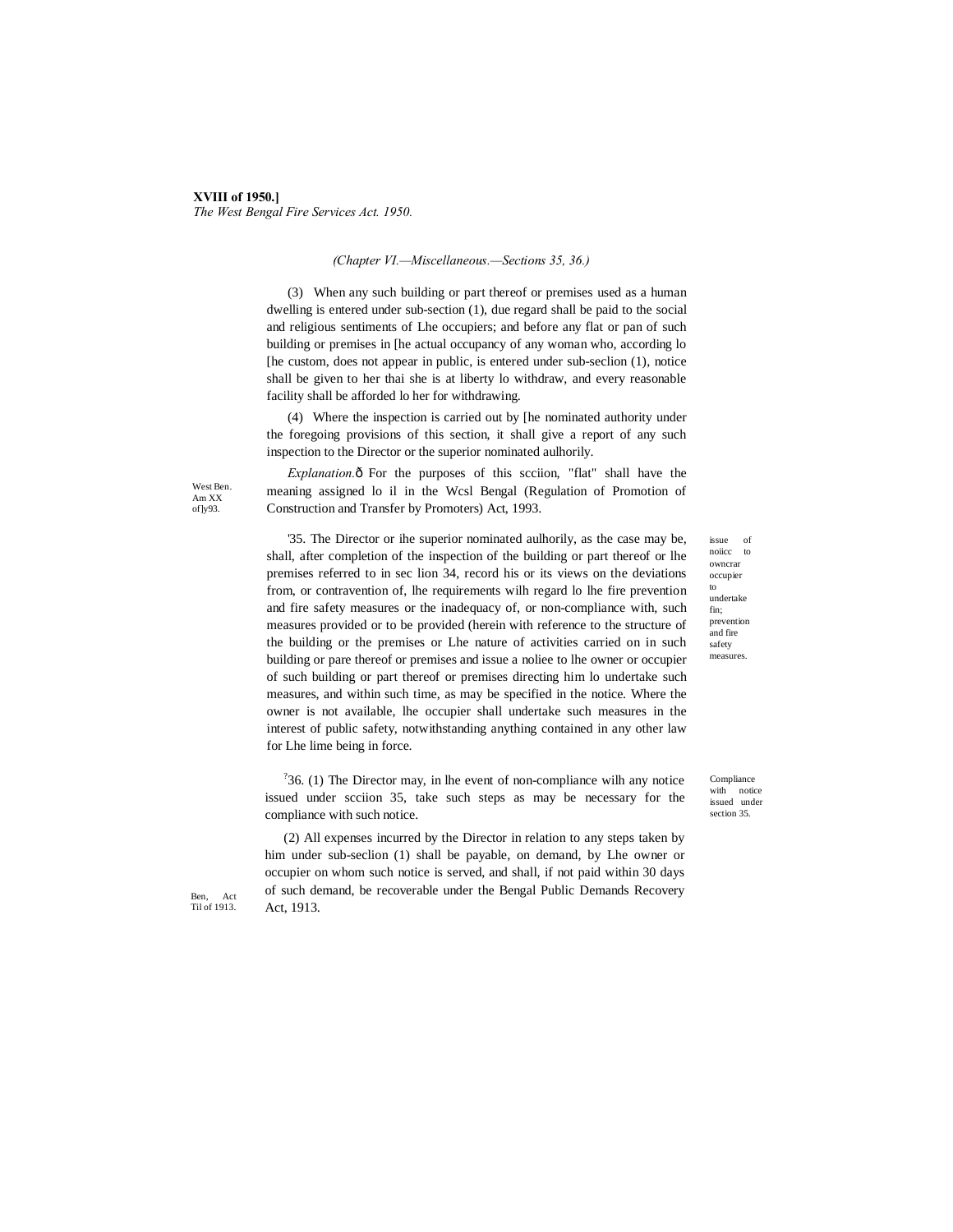#### f *Chapter VI.—Miscellaneous.—Sections 37-3?'AA.)*

Rccovcry of fees'

Dirccloror superior nominated aWest Ben. building.

'37. (I) The fees payable under this Act, if not paid wiihin the lime provided in ihis Act or lhe rules made thereunder, shaJI be recoverable as a public demand under the Bengal Public Demands Recovery Act, 1913.

(2) The Stale Government may remit payment of fees in such eases as may .be recommended by the Collector.

Ben. Acl III of 1913.

**[West Ben. Alaw for the flicts 1960** leing in force, he or ii shall, by order to be recorded in 2<sup>1</sup> *Ph<sup>iging.</sup>* writing, require the *Thers Viasel Bile pgsde Sine no envises un atticle 30ft* such building or : 37A. (I) If [he Director or the superior nominated authority is satisfied that owing lo inadequacy of fire prevention and fire safety measures, ihc condition of any high-risk building or part ihercoT is in imminent danger to person or property, then, notwithstanding anything contained in this Act or in any olher part thereof to remove themselves forth wilh from such building or part thereof.

(2) If an order made by the Director or the superior nominated authority under sub-section (1) is not complied wilh, the Director or the superior nominated authority, as the case may be, may direcl any police officer having jurisdiction to remove such persons from such building or part thereof and such police officer shall comply wilh such direction.

(3) After the removal of the persons under sub-section (1) or sub- seclion (2), as the case may be, the Director or lhe superior nominated authority, as the case may be, shall seal such building or part thereof.

(4) No person shall remove such seal except under a written order made by ihc Director or lhe superior nominated authority *suo inotn* or on application by the owner or occupier.

(5) Any person who contravenes the provisions of sub-section (4) shall be punishable wilh imprisonment for a term of three years which may extend lo five years or with fine of twenty thousand rupees which may extend to five lakh rupees or with both.

ihc Director<sub>to</sub> remove inflammabl e chemicals or articles.

 $337AA$ . (1) Whenever any storage of inflammable chemicals or articles is made in any building or place in such manner as in the opinion of the Director is highly hazardous and is likely to endanger public safety, the Director may direcl the owner or occupier of such building or place to remove such inflammable chemicals or articles wiihin such time as may be specified in lhe directions.

Power of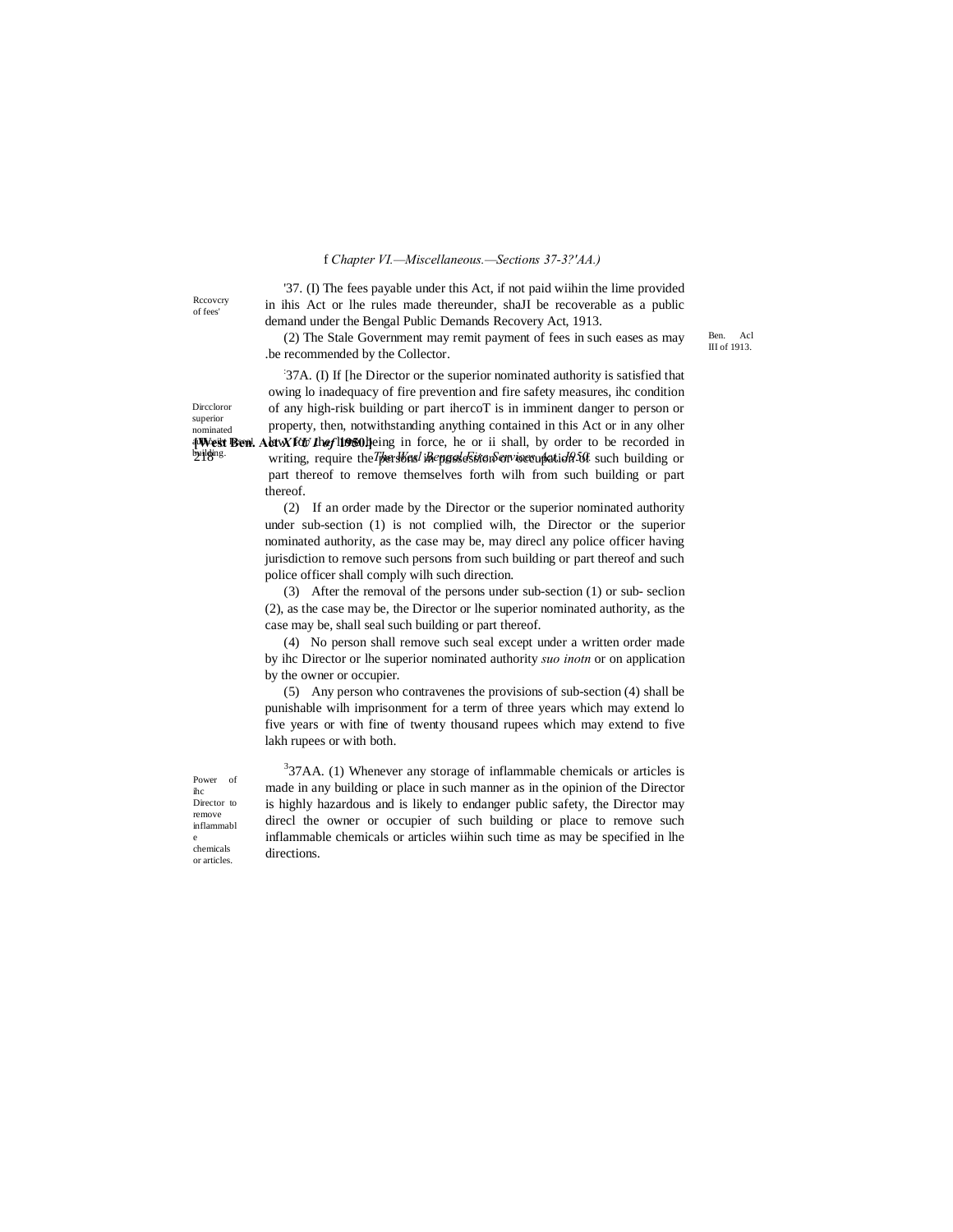#### *(Chapter VI.—Miscellaneous.—Sections 37B-38B.)*

: (2) I f s uc h i n (1 amma ble che mic al s or article s are n o 1 rem oved within ' the time specified in Lhe direction, lhe Director may remove such inflammable chemicals or articles with the help of police and such chemicals or arlicles shall be forfeited to lhe Government.

'37B. (1) The Collector may call for all necessary information relating to the annual valuation of any building or place used as a warehouse or workshop from the [Commissioner of the Corporation of Calcutta or the Chairman of the Commissioners of any municipality in which this Aci is in force or lhe Chief Executive Officer of lhe Municipal Corporation of Chandemagore, as lhe case may be,] for the purpose of calculation of fees in res peel of licenses under section 18.

(2) The ^[Commissioner of lhc Corporation of Calcutta or the Chairman or the Commissioners of any municipality in which this Act is in force or ihe Chief Executive Officer of lhe Municipal Corporation of Chandemagore, as lhe case may be,] shall comply with such requisition and furnish such information to the Collector wiihin lhe prescribed period.

\*38. (1) Any person aggrieved by an order under section 35, section 36 or section 37, may, wiihin thirty days of the service of the order, prefer an appeal to such aulhorily as may be prescribed for the purpose.

(2) The manner in which an appeal shall be filed and Lhe manner of deciding lhe appeal shall be such as may be prescribed.

S 38A. No Court shall enleriain any suit, application or **Dihcr** proceeding in respecl of any noticc under scction 35 or any step taken under section 36 or any refusal to permit removal of seal under subsection (4) or section 37, and no such notice or step or refusal shall be called in question otherwise than by preferring an appeal as provided in this Aci.

 ${}^{S}$ 38B. (1) The District Magistrate wiihin whose jurisdiction a local area lies, or such other officer as may be prescribed for a local area, may, by general or special order, either before or after the institution of proceedings in this behalf, compound any offence punishable by or under Ihis Act or the rules made thereunder or withdraw from such proceedings.

Power of Collector (o call for information relating to annual valuation.

Appeal again 51 order under scciion 35. scciion 36 or scciion 37.

Court nol to entertain any suit, appli cation or oiher proceeding.

Compounding of offences.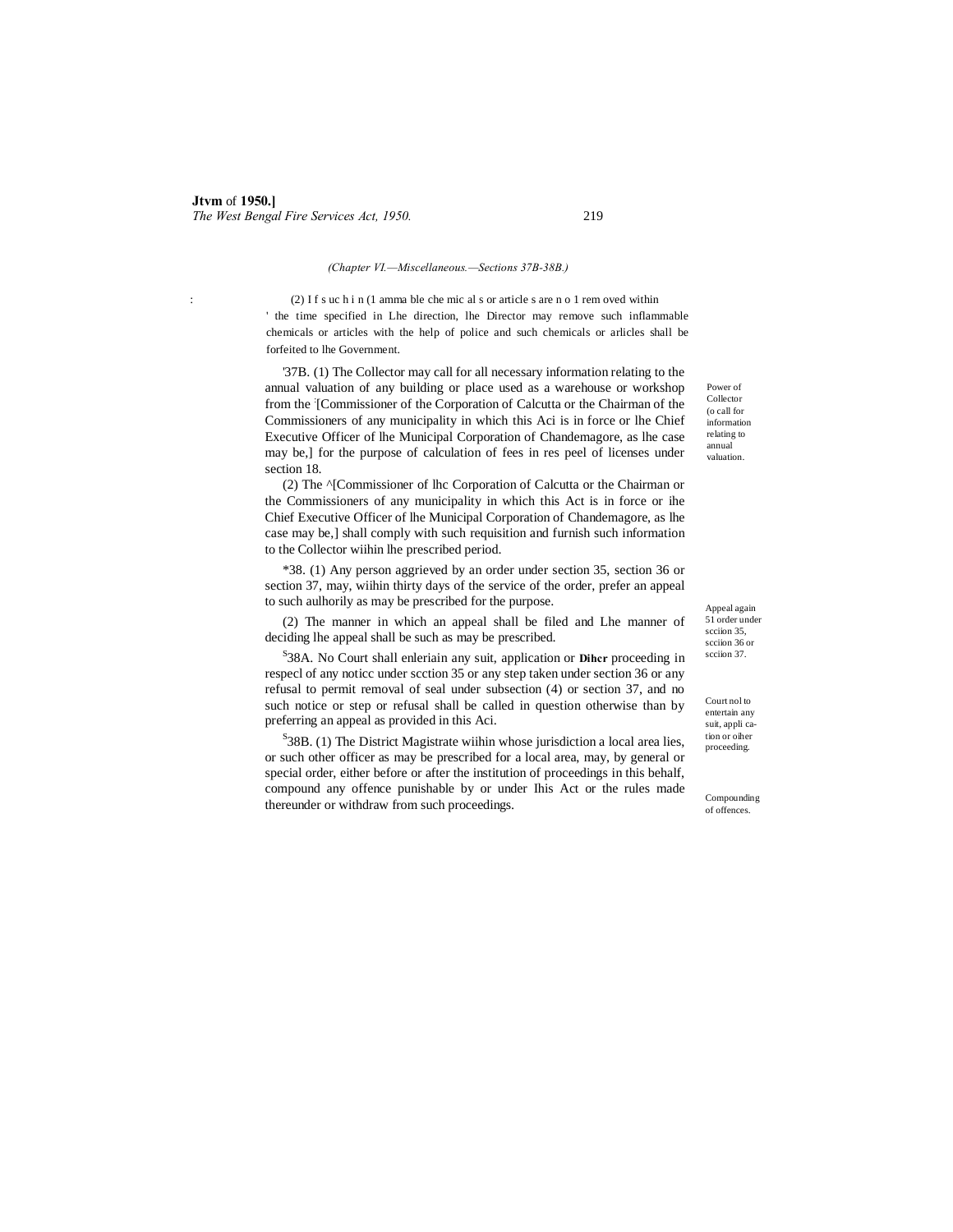#### 220 *The West Bengal Fire Services Aci, 1950.*

**[West Ben. Act**

#### *(Chapter VI.—Miscellaneous.—Sections 38C-40.)*

(2) When an offence has been compounded under sub-seclion (I), the offender, iT in custody, shall be discharged, and no further proceedings shall be taken against him in respcct of the offence so compounded.

'38C. Save in lhe case of cognizable offences under [his Act, no .Court shall take cognizance of an offence under this Acl or the rules made thereunder cxccpl on the complaint of, or upon the information received from, the Director or any other officer authorised by him in [his behalf.

'38D. No suit, prosecution or other legal proceeding shall lie against any person for anything which is in good faith done or intended to be done under Ihis Act or the rules made thereunder.

<sup>1</sup>38E. Every officer and every other employee acting under lhe provisions of ihis Aci or the rules made thereunder, shall be deemed to be public servants within [he meaning of section 21 of the Indian Penal Code.

39. The Licensed Warehouse and Fire-Brigade Act, 1893. shall be deemed to be repealed on and from the date on which this Acl comes into force in Calcutta; and on and from such dateô

- (a) without prejudice lo the application of section 8 of lhe Bengal General Clauses Act, 1899. all rules, orders, declarations, financial arrangements and appointments made under the Licensed Warehouse and Fire-Brigade Act, 1893, shall continue in force in so far as they are not inconsistent with the provisions of this Act, until varied or rescinded;
- (b) all assets held by the Commissioner of Police, Calcutta, for the use of and on behalf of lhe Fire Brigade, under the Licensed Warehouse and Fire-Brigade Acl, 1893, shall pass to and be vested in the State,

40. (1) The Slate Government may, by notification  $**$ , make rules<sup>3</sup> for carrying out [he purposes of [his Acl,

Ben, Act I of 1899.

45 of 1860.

Ccun not lo lake cognizance of offence except on complaint.

Proleclion oraciion taken in good faiih.

0 dicers and other employee<br>Repeal of<br>Bengal Acl servants. 1 of 1893. Repeal<sub>offe</sub><br>Rengal Acl

Power to make rules.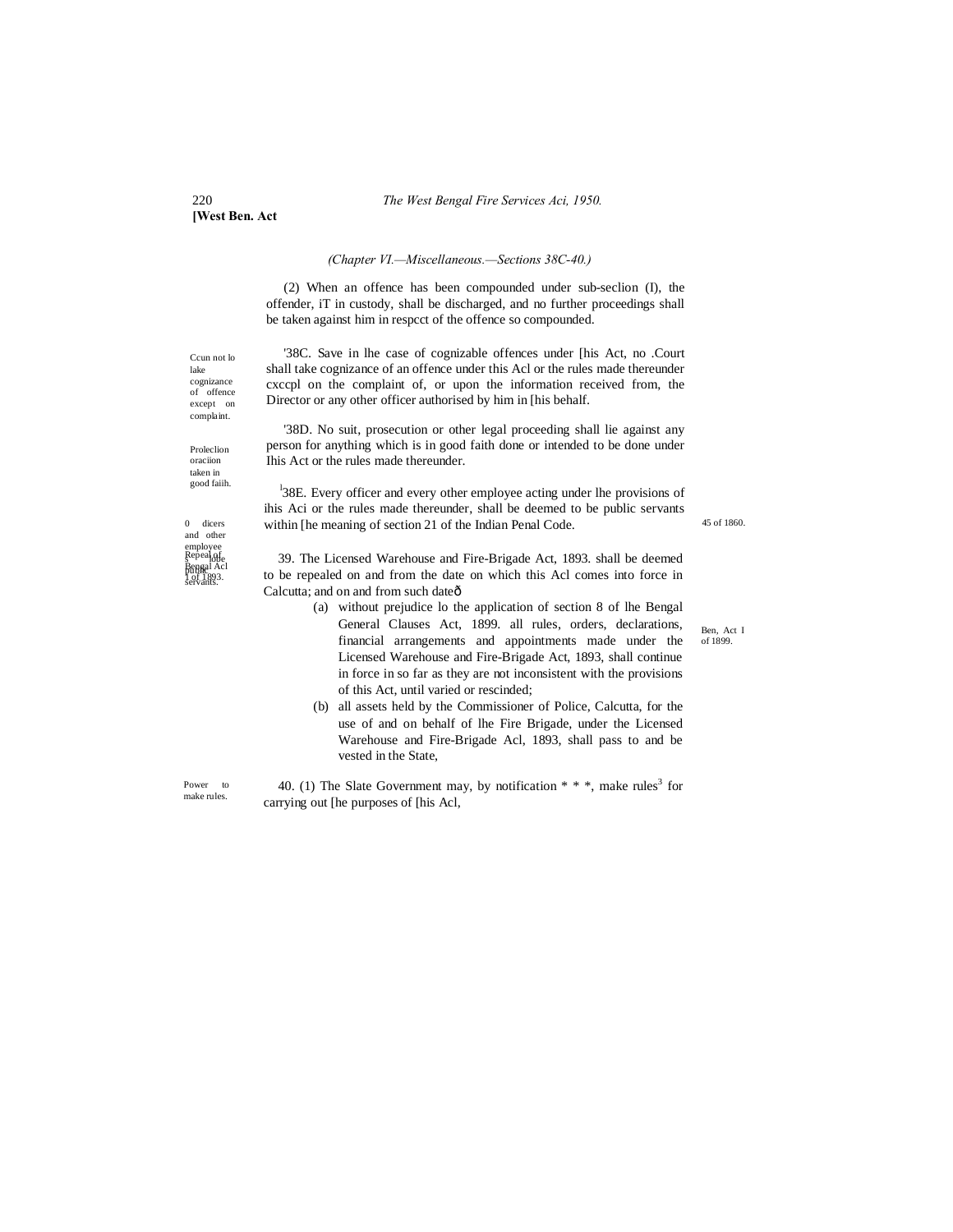## *The West Bengal Fire Services Act, J950. 221* **XVIII of 1950.]**

#### *(Chapter VI.—Miscellaneous.*—*Section 40.)*

 $(2)$  In particular and without prejudice to the generality of the ' foregoing power, such rules may provide for all or any of the following matters, namely:ô

'(ala) the manner of appointment and salary and allowances of the inspecting officers and other staff, referred lo in sub- \_ section (3), and other functions of the inspecting officers

referred lo in clause (e) or sub-scction (4), of section 3AA;

- . -(1 a) the determination of the fee referred to in section 4A;
- $J$ (lb) the form of any license referred to in section 9 and the conditions io be specified in such licensc for selling fireworks;

 $I^* * * n > * * * +$ .

 $J$ (aa) the manner of authentication referred to in sub-section (3a) of section 15;

*(t'Ot/1 ■!:!}!f 3 combined from page 220.)*

- (3) Notification No. L.S.-G, 2F-162/50. daicd [he J BLh July, 1951, published in ihe *Calcutta Gazette,* dated the 26lh July, 1951, Pi. I, page 1886:
- (4) Nolificalion No. L.S.-G. 9/50(1), doled the 28lh February, 1952, published in ihe *Calcutta Gazette,* daled lhc t si May. 1952. Pi. I. page 1304, as subsequently amended;
- (5) Nolificalion No. L.S.-G. 2F-211/51. dated lhc 2nd July, 1952, published in the *Calcutta Gazelle,* daicd lhc lOih July, 1952, Pi, I, page 2207;
- (6) Nolificalion No. L.S.-G. 1A-35/5 l/I, daicd 10.10.52. published in ihe *Calcutta Gazelle,* of 1952, Pari I. pages 3341-3342;
- (7) Nolificalion No. L.S.-G. 4F-9/51, dated the I7lh February, 1953, published in the *Calcutta Gazette,* dated lhe5lh March, 1953. Pi. I, pages 628-633, as subsequently amended;
- (S) Nolificalion No. F. 3L-7/52, daicd ihe I7lh April, 1953, published in the *Calcutta Gazette,* dated lhe 23rd April, 1953. Pi. I, page 1251;
- (9) Notification No. F, 3L-5/53. daled the 6th June, 1953, published in the *Calcutta Gazette,* daled the 18lh June, 1953, Pi. I, page 1996;
- (10) Nolificalion No. 7090/F. 3L-8/54, dated lhc 1 llh August, 1954, published in lhe *Calcutta Gazelle,* daicd lhe I9lh Augusl, 1954, Pi. I. page 2779;
- (11) Nolificalion No. 618/F. 3L-8/55, doled lhc 20ib January, 1P56. published in the *Calcutta Gazette,* dated ihe 2nd February. 1956, Pi. I, page 412;
- (12) Nolificalion No. 1126/F. 1A-4/57, doted 3,2,58, published in lhe *Calcutta Gazette*  of 1958, Port ], pages 529-540:
- (13) Notification No. 1879/F. 3R-3/57, daled 27,2,58. published in Ihe *Calcuttq Gazette*  of 1958, Pan 1, page 767.

'Clause (ala) was inserted by s. 4 of lhe Wesi Bengal Fire Services (Amendment) Aci, 1977 (Wesi Ben. Aci X of 1977).

Clausc (la) was inserted by s. 25(a) of tlie Wesi Bengal Fire Services (Amendmeni) Aci. 1951 (Wcsl Ben, Aci XXVII of 1951).

'Clause (lb) was inserted by s. 31(1) of (he West Bengal Fire Services (Amendmeni) Aci, 1960 (West Ben. Aci XXI of 1960).

'Clause (a) was omilied by s. 54(h)(i) of lhe Wist Bengal Fire Services (Amendmeni) Aci, 1996 (Wesi Ben. Aci VII of 1996).

-'Clauses (aa) and (aaa) ncre inserted by s. 25(b) of the West Bengal Fire Services (Amendmeni) Aci, 195) (Wcsl Ben. Aci XXVII of 1951). Laler, clause (aaa) was omilied by s. 54(b)(i) of Ihe West Bengal Fire Scrviccs (Amendment) Aci, 1996 (West Ben Aul VII of 1996).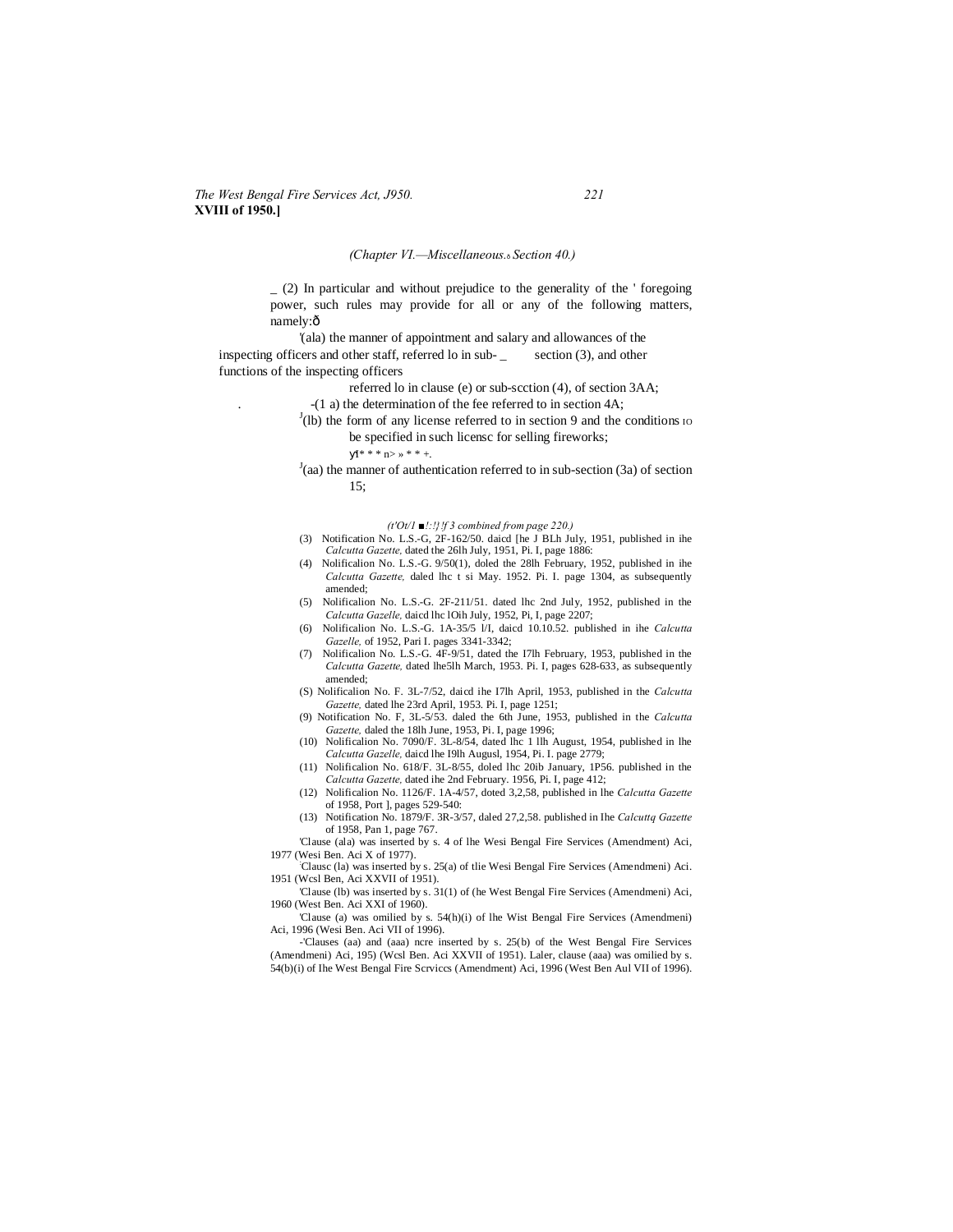# 222 *The West Bengal Fire Services Acr, 1950.* **[West Ben. Act** *(Chapter VI.—Miscellaneous.—Sections 41, 42.)*

' 2\* \* \* \* \* \* \* \* \$.

" '(b) lhe annual fee referred to in sub-section ([) of scclion 18;

- i  $3$ (cc) [he manner of allowing rebate in annual fee under sub- seclion (2) of scciion 18;<br>  $J \qquad * \qquad * \qquad * \qquad * \qquad * \qquad * \qquad * \qquad * \qquad .$
- i  $5(e)$  lhe conditions  $6$ [and [he determination of [he fee] referred to in sub-sec(ion (1) of scclion 23A and the period of time referred lo in the proviso to sub-seclion (2) of section 23A;
- $^{7}$ (t) the minimum standards for fire prevention and fire safety measures;
- $7$ (g) the qualifications, experience or other mailer for granting licence lo aci as licensed agency under scclion 1 IF;
- $^{7}$ (h) ihc authority lo whom appeal shall be preferred, the manner in which appeal shall be filed, and ihc manner of deciding appeal, under scclion 38;
- '(i) any other matter which may be, or is required to be, provided by rules.

Ml. No regulation made by the Director-under sub-section (3) of approved by °f section 3 shall be valid unless it is approved by the State Government.

Slaw Govtmmcnu

oven-hiin<sup>^</sup>  $\wedge$  P<sup>rov\*sons</sup> ihis Acl shall have effect nolwhh-

eficd, sonding anything inconsistent therewith contained in any other law for the lime being in force or in any instrument having cffect by virtue of any

> law other than [his Act. (2) Subject lo the provisions of sub-seclion (I), the provisions of this Act shall be in addition to, and, save.as otherwise expressly provided in this Acl, shall not be in derogation of, the provisions of any relevant municipal law in force

in any area in which ihis Act comes inlo force.

'Clause (b) was subsliluled for ihe original clause by s. 54(b)(ii) of the Wcsi Bengal Fire Services (Amendment) Acl, 1996 (Wcsi Ben. Acl VII of 1996). Prior to this substitution. the words "or ns a workshop" was inserted, in ihc original clause, by s, 25(c) of ihe Wesl Bengal Fire Services (Amendment) Acl, 1951 (Wesl Ben, Act XXVII of 1951).

: Clausc (c) was omiued by s. 5J(b)(iii) of lhe Wesl Bengal Fire Services (Amendment) Aci, 1996 (Wcsi Ben, Acl VII of 1996).

Clause (cc) was first inserted by s. 3(b) oftfic Wesl Bengal Fire Services (Amendment) Acl. 1957 (West Ben. Acl XIII of 1957), Laler. the same was substituted by s. 54(b)(iv) of the West Bengal Fire Services (Amendment) Acl, 1996 (West Ben. Act VII of 1996),

'Clause (d> was omiued by s. 54(b)(v), *ibid.* 'Clause (e> was added by s. 25(d) of lhe Wesl Bengal Fire Services (Amendment) Aci. 1951 (Wesi Ben. Ad XXVU of 1951).

The words within ihe square brackets were inserted by s. 4 of the West Bengal Fire Services

(A mend men i) Act, 1988 (Wesl Ben, Aci XI of 1988),<br>Clauses (0, (g), (h) and (i) were insened by s. 54(b)(vi) of the West Bengal Fire Services<br>(Amendment) Act, 1996 (Wesl Ben. Act VII of 1996).<br>'Sections A1 and 42 were i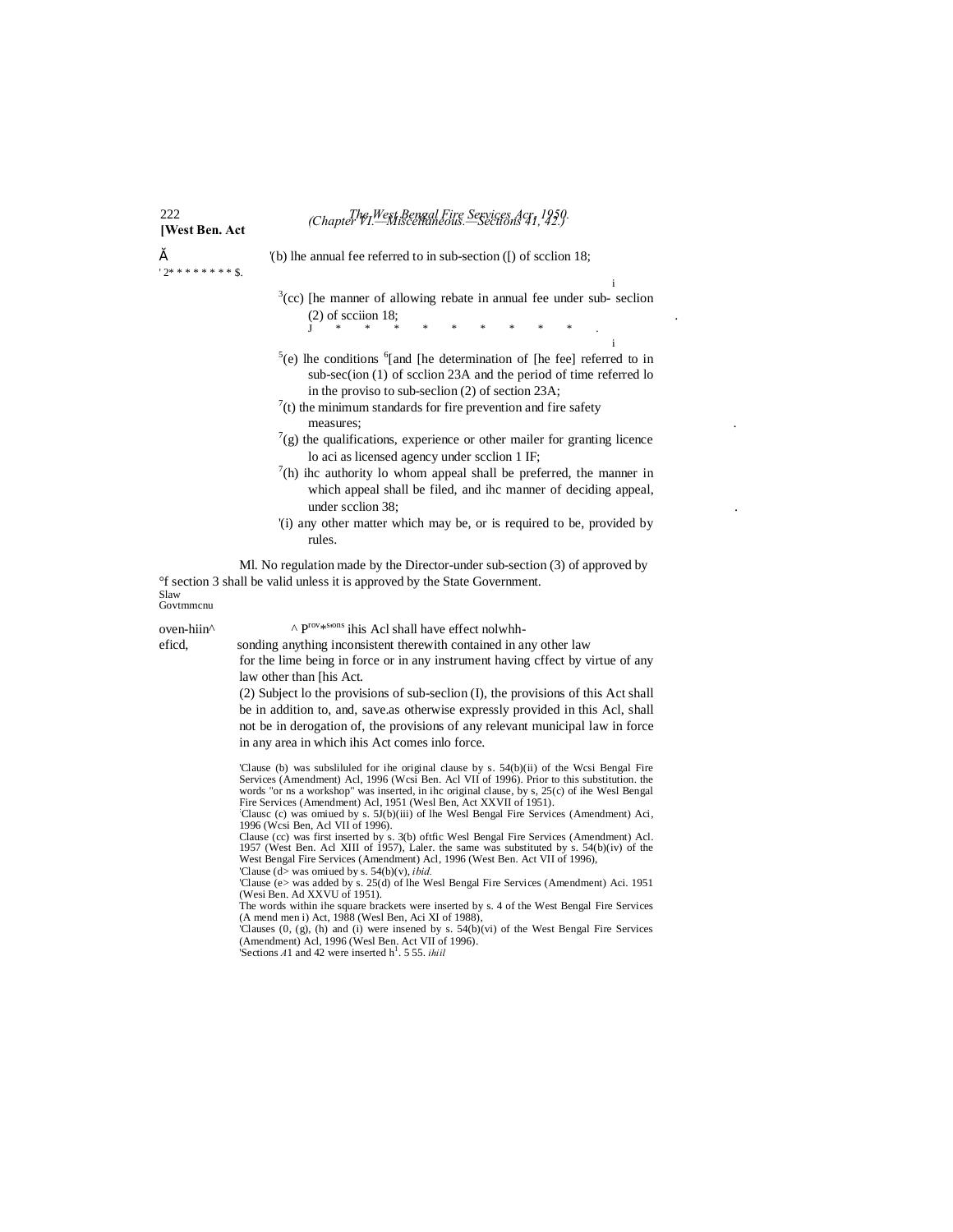#### **XVIII of 1950.]**

*'*

## *(Schedule.)*

## 'SCHEDULE.

*(See* scciion 36.)

#### **Licensc under the Wcsl Bengal Fire Services Act, 1950.**

| No.                                              | of 19 |  |
|--------------------------------------------------|-------|--|
|                                                  |       |  |
| under lhe West Bengal Fire Services Act, 1950,ô  |       |  |
|                                                  |       |  |
| warehouse for storing or pressing or keeping (b) |       |  |

to use lhc building or place being No. (a).............. ...............................

................................... as a workshop,

|                            | subject to the conditions noted on the back and such other conditions as may be prescribed. It |
|----------------------------|------------------------------------------------------------------------------------------------|
|                            | is hereby acknowledged lhai a sum of                                                           |
|                            |                                                                                                |
|                            |                                                                                                |
|                            |                                                                                                |
| liccnse has been received. |                                                                                                |

*Name of owner.*

*Name of occupier.*

*Collector of Stamp Revenue, Calcutta. Collector of lhe district of*

*Executive Officer of the Corporation of Calcutta.*

*Chairman of the Commissioners of Municipality of*

*.................................................*

*The ............................ day of ..............................................*

- (a) Here inseri ihe location.
- (b) Here insert lhc name of the article.

'This Schedule was substituted for ihe original Schedule by s, 26 of the West Bengal Fire Scmces (Amendmeni) Aci, 1951 (Wesi Ben. Aci XXVI! or 1951).

These words were substituted for lhe words "in respcct of the aforesaid licence ai lhe rale of *Rs.........................per annum* has been received" by s. 32 of lhe Wcsl Bengal

Fire Scrviccs (Amendmeni) Act, I960 (West Ben, Aci XXI of I960).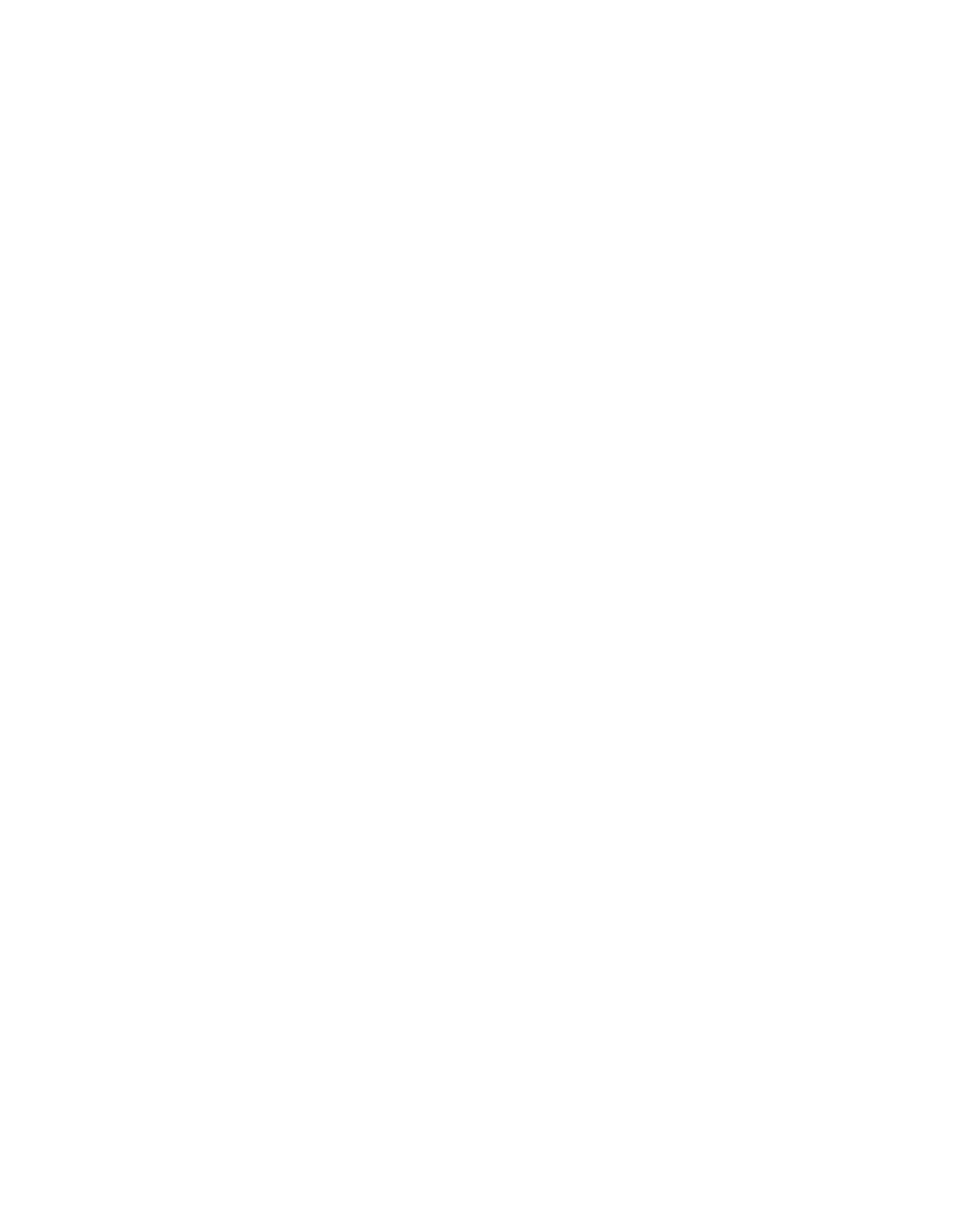#### **[West Ben. Act XVIII of 1950.]**

## *(Schedule.)*

### *(On the back of lhe license.)* Conditions.

*The West Bengal Fire Services Act, 1950.* (1) The warehouse/the workshop shall at all limes be open to inspection by such officer or officers, being member or members of the fire brigade, as may be appointed by the Director of Fire Services.

(2) The warehouse/the workshop shall conform to the conditions prescribed under section 13 of the West Bengal Fire Scrviccs Act, 1950.

(3) No anicle referred lo in clause (l)ofsecLion 2 of the West Bengal Fire Services Act, 1950, shall be made, prepared, dried or treated in any manner on the top or roof of any building constituting or forming part of a warehouse,

(4) (In case the warehouse is used for the pressing or screwing of jule or cotton.) No person shall be allowed to use as residence any part of the warehouse or to bring inio the warehouse any match-boxes or match-sticks or any artificial light not duly and thoroughly protected or to smoke within the warehouse, while jute or cation is stored therein.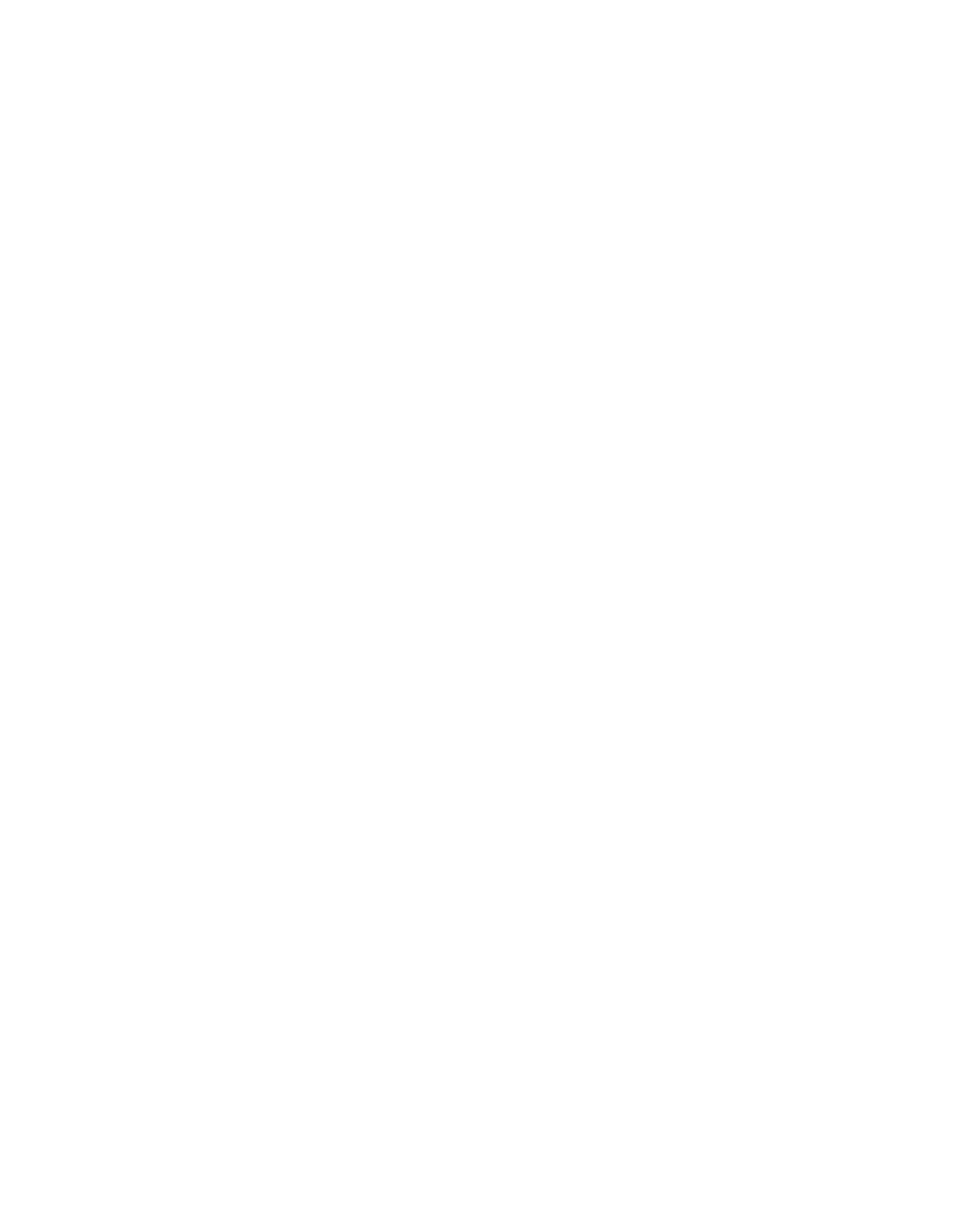## **©**

## **GOVERNMENT OF WEST BENGAL LAW DEPARTMENT Legislative West Bengal Act IV of 2000**

## **THE WEST BENGAL FIRE SERVICES (AMENDMENT) ACT, 2000.**

*[Passed by lhe West Bengal Legislature. \*

[Assenl or ihc Governor was first published in the *Calcutta Gazette,*

*Extraordinary,* of the 31st March, 2000.]

*[3Jsl March, 2000.]*

*An Act to amend the West Bengal Fire Services Act, 1950.*

West Ben. WHEREAS U is expedient lo amend the West Bengal Fire Services Act, Acl XV1TT of jg<sub>50</sub> 1950, for the purposes and in the manner hereinafter appearing;

> It is hereby enacted in [he Fifty-first Year of the Republic of India, by the Legislature of West Bengal, as follows: ô

1. (1) This Act may be called the West Bengal Fire Services Shoniiilc (Amendment) Act, 2000.

^mmccc-

.  $\delta$  mcnl. (2) It shall come into force on such date as theSiate Government may, by notification in the *Official Gazette,* appoint,

2. Insection2oflheWest Bengal FireServices Act, 1950 (hereinafter Amendment referred to as the principal Act), $\hat{o}$  of wtstBcn.

- (1) clause(a) and clause (aa) shall be renumbered respectively as  $195*$  <sup>VUI</sup> <sup>or</sup> clause (aa) and clause (aaa), and before clause (aa) as so renumbered, the following clause shall be inserted: $ô$ 
	- \*(a) "Additional Director-General" means the Additional Director-General of Fire Services immediately below the rank of Director-General, appointed as such by the State Government by notification;';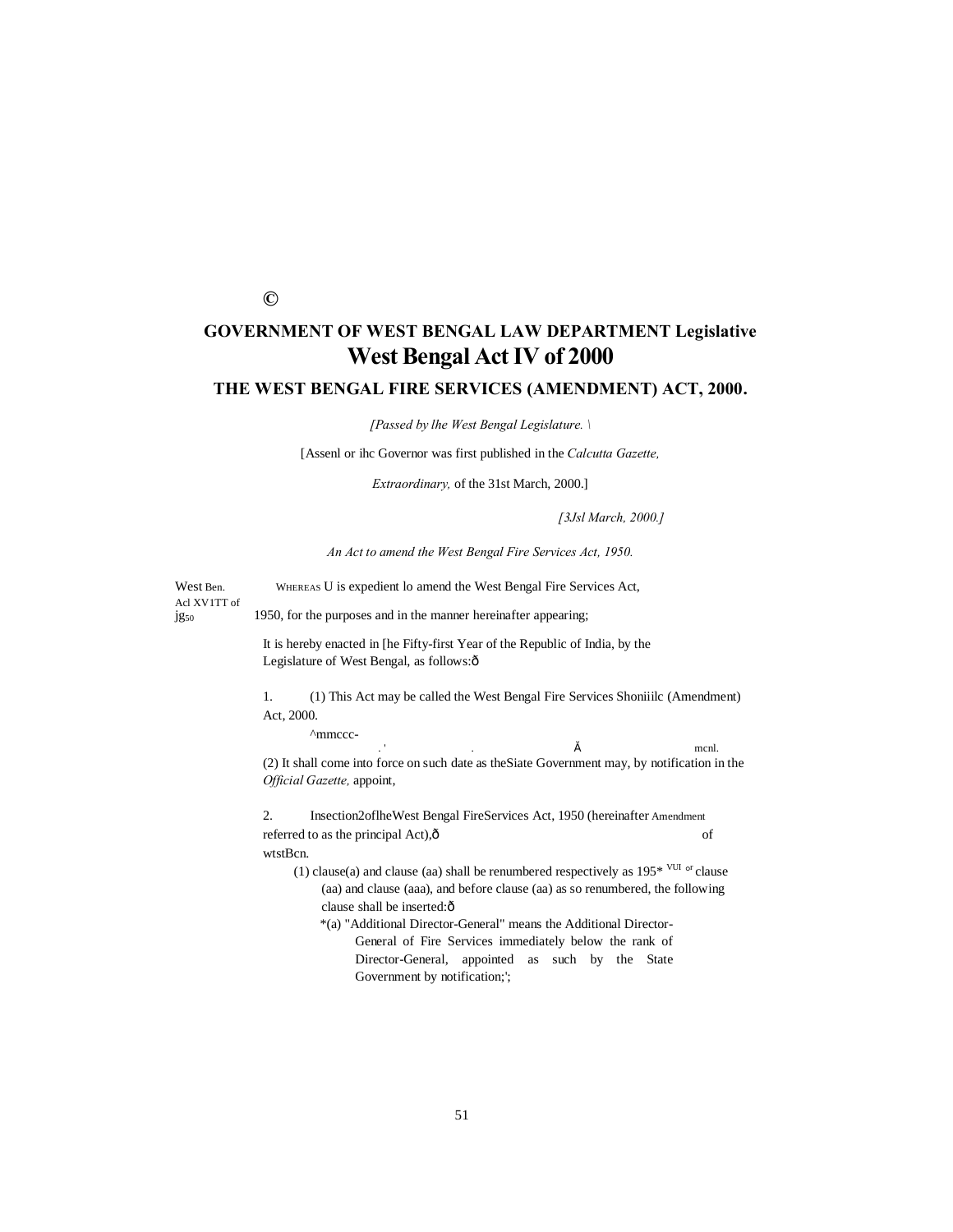*The West Bengal Fire Services (Amendment) Act, 2000.*

#### **[West Ben. Act**

#### *fSection 3.)*

(2) for clause (e), lhe following clause shall be substituted: $\hat{o}$ 

'(e) "Director" means the Director of Fire Services

- immediately below the rank of Additional Director-General, appointed as such by the State Government by notification;';
- (3) clause (ee) shall be renumbered as clause (eee), and before clause (eee) as so renumbered, the following clause shall be inserted: $\hat{o}$ '(ee) "Director-General" means the Director-General of Fire

Services, appointed as such by the State Government by nolificalion by deputation of an officer oflhe Indian Police Service holding immediately before

> such deputation a post of Additional Director-General of Policc, or equivalent post, in the Indian Police Service.

*Explanation.* $\delta$  "Indian Police Service" shall mean the

Indian Police Service referred to in section 2 of the All-India Services Act, 1951;',

Amendmeni 3. In section 3 of the principal Act, $\hat{o}$ of section 3.

''

- (1) for sub-seclion (3), the following sub-seclion shall be substituted:ô
	- "(3) The fire brigadeshall be underthe direction, supervision and control of itie Director-General who shall, wilh the. approval of the State Government, lake all the policy diecisians required for the fire brigade, and mayô
		- (a) exercise all the powers of the Director under this Act;
		- (b) delegate, by order, any power or powers of the Director under this Act to the Additional Director-General, subject to the approval of the State Government;
		- (c) make, with the previous sanction of the State Government and subject LO the orders or the rules, if any, made by the State Government under this Act, such regulations as he thinks fit relating too
			- (i) the general administration and control of the fire brigade;

61 of 1951.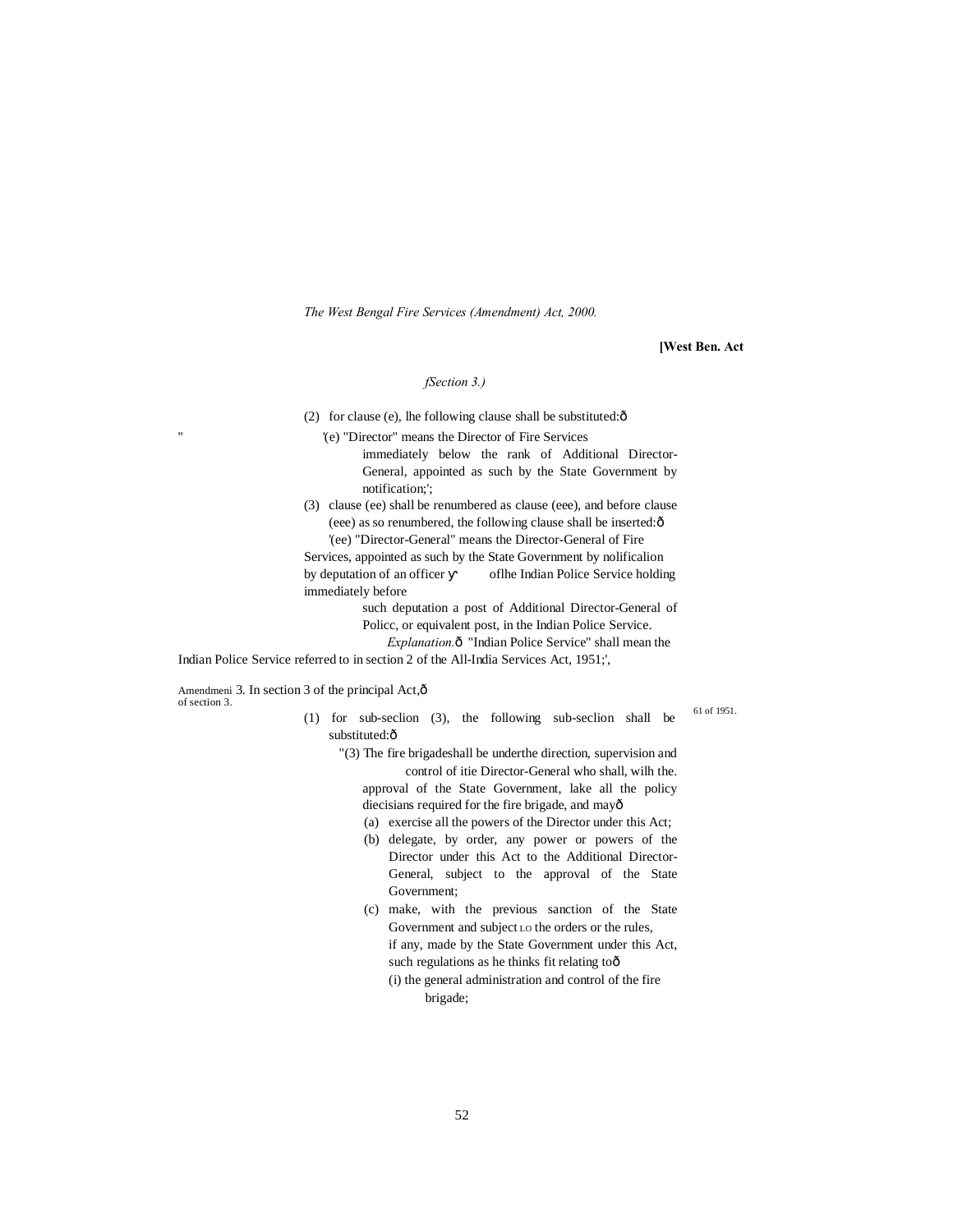#### **IV of 2000.]**

*The West Bengal Fire Services (Amendment) Act, 2000.*

*(Section 3.)*

- (ii) the equipments, clothing and accoutrement of the members of the fire brigade, their classification and duties and distribution of work among them;
- (iii) the place at which, or the limits of the area within which, the members, or any class of members, of the fire brigade shall ordinarily reside, for ensuring that the services of the members, or such class of members, oF the fire brigade may be readily available;
- (iv) all other matters which he considers necessary for rendering the fire brigade an efficient firefighting force.";
- (2) after sub-section (3), the following sub-sections shall be inserted:ô

"( $4$ ) (a) Appointment to the post of Additional Director-General shall be made by promotion of the Director in such manner as may be prescribed:

Provided that until the manner as aforesaid is prescribed, it shall be competent for the State Government to make the appointment to the post of Additional Director-General by promotion of the Director in such manner as the State Government thinks fit.

(b) The Additional Director-General shall perform his duties, and discharge his functions, in exercise of such powers as may be delegated to him under clause (b) of sub- seclion (3) and in accordance with such directions as may be given to him by the Director-General from time to time.

(5) Subject lo lhe supervision of lhe Director-General, the Director shall be in charge of operational mailers of the fire brigade, and shall perform his duties in accordance with such directions as may be given to him by the Director- General from time to time and, if so directed by the Director- General, by the Additional Director-General in exercise of such powers as may be delegated to him by the Director- General under clause (b) of sub-section (3).

(6) The manner of appointment to the post of Director-General by deputation shall be such as may be prescribed: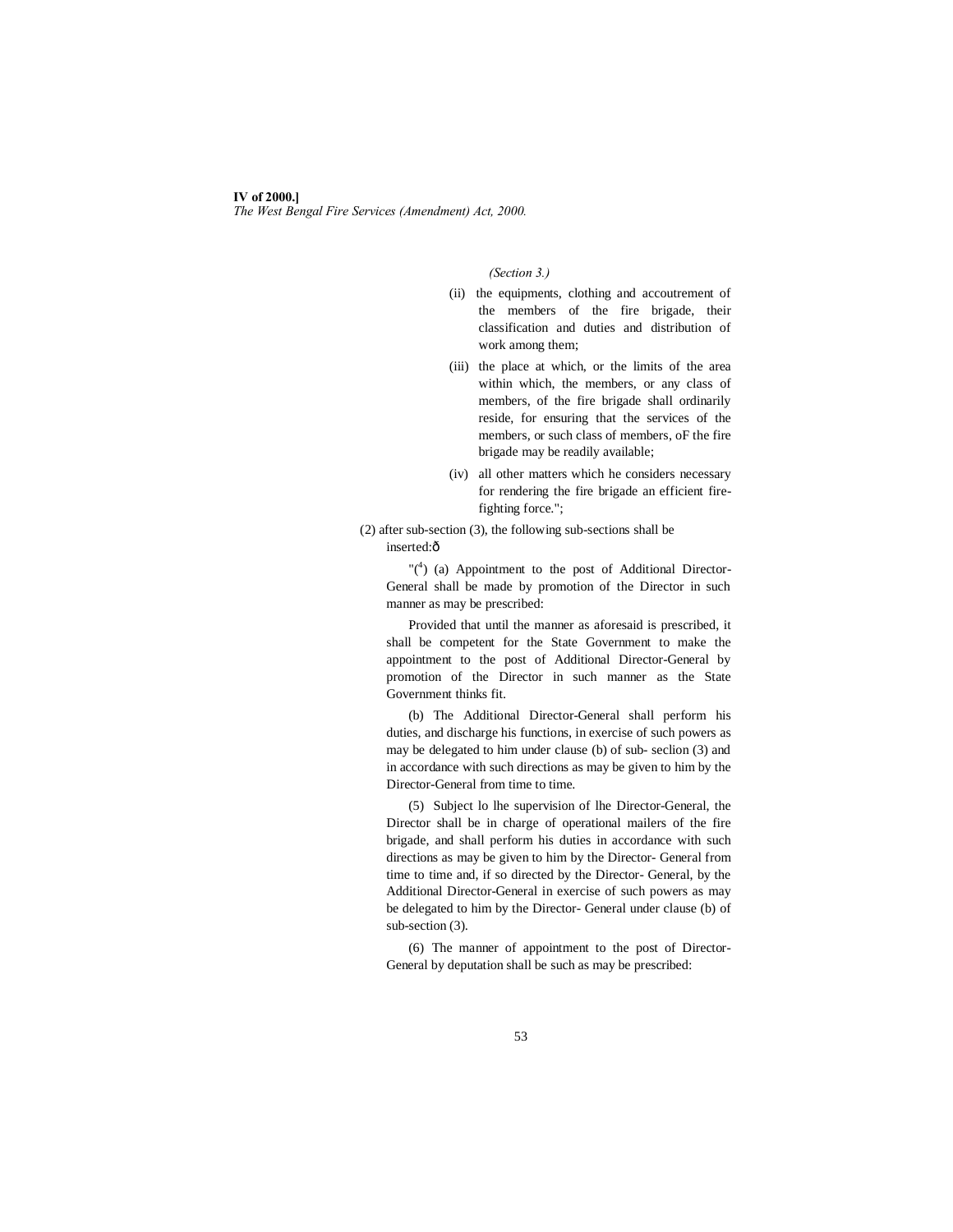## *(Section 4.)*

Provided thai until the manner as aforesaid is prescribed, it shall be competent for the State Government to make the appointment lo lhe posl of Director-General by deputation in such manner as [he Stale Government thinks Fit.

(7) The terms and condi Lions oF service, and the conduct, discipline and control, of the Director-General, the Additional . Director-General, and lhe Director shall be such as may be prescribed.".

Amcndmcm 4. In sub-section (2) of section *40* of lhe principal Act, clause (ala) of section shall be renumbered as clause (alaa), and before clause (alaa) as so renumbered, the following clauses shall be inserted: $\hat{o}$ 

> "(ala) the manner of appointment to the post of the Additional Director-General under clause (a) of sub-section (4), and the manner of appointment to the post of Director-General under sub-seclion (6), of section 3;

(aala) the terms and conditions of service, and the conduct,

discipline and control, of the Director-General, lhe Additional Director-General, and the Director under sub- seclion (7) of

section 3;".

'For 5lalemeiU of Objects and Reasons, *see* the *Calcutta Gazelle. Extraordinary,* dated (he 17lh February. 1950, Part IV. pages 213 lo 223, for ihc proceedings of the Wcsi Bengal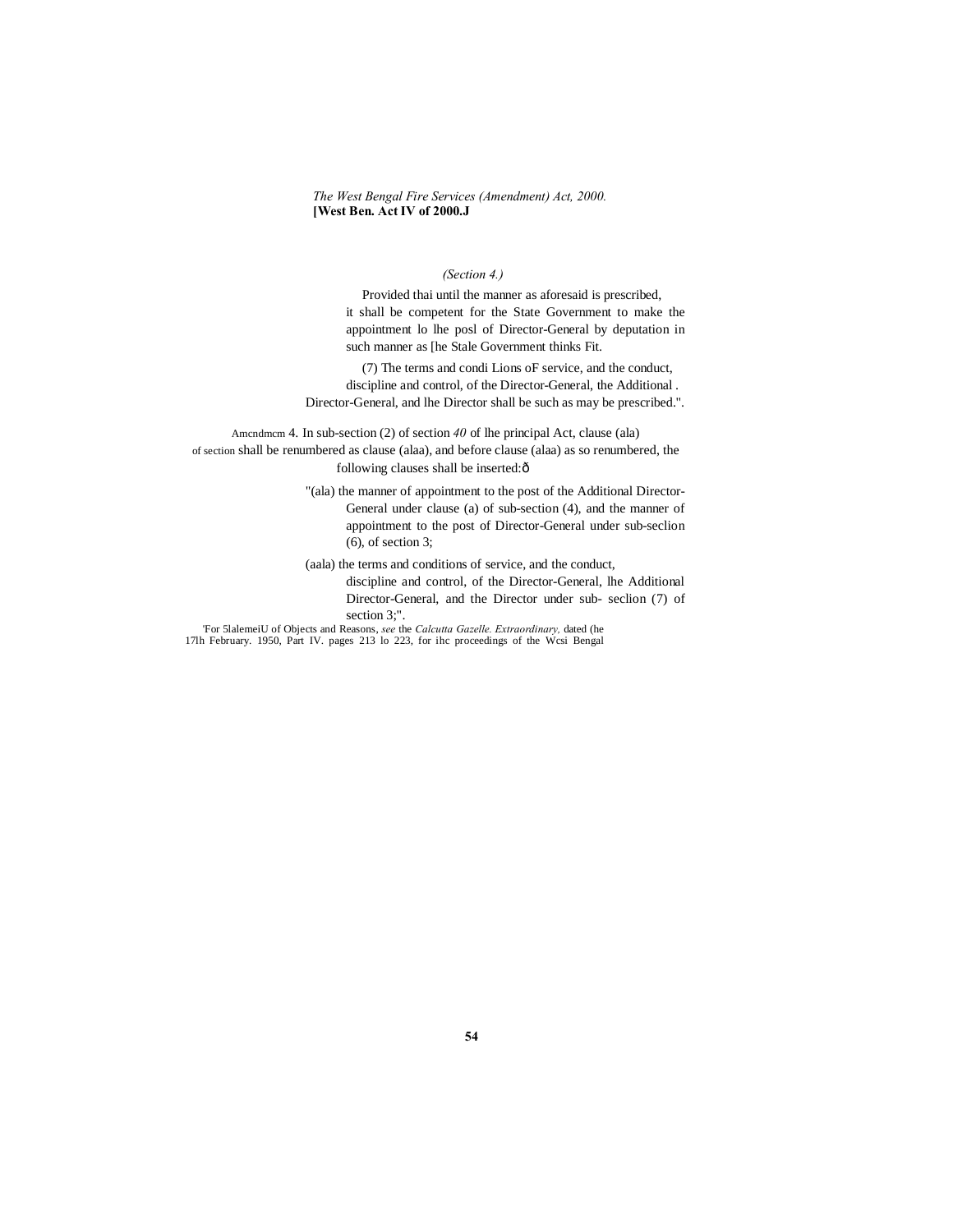Lcgislalive Assembly, *stf* the proceedings of Ihc meeting of ihe West Bengal Lcgislniivc Assembly, held on ihc 23ih February, 1950.

-These wonJs with in ihc square brackets were substituted for (he words "in such local areas" by s. 2( I) or the Wcsi Bengal Fire Services (Amendmenl) Acl, 1960 (Wesl Ben. Acl

XXI of 1960).<br>This Acl came imo forcc on the tSth day of April, 19S0. in the following local areas.<br>namely;ô -

Garden Reach. O) The Municipality of Budge Budge. (4) The Municipality of Barrackporc.<br>(5) The Municipality of North Barrackporc. (6) The Municipalily of Bhaipara. (7) The<br>Municipality of Naihaii, (8) The Municipalily of K Municipalily of Titagarh. (13) The Municipalily of Khardah. (M) The Municipality of Ka martial i. (15) The Municipalily of Norlh Dum Dum. (16) The Municipalily of South Dum<br>Hum. (17) The Municipality of Dum Dum. (IS) The Municipalily of Baranagar. (19) The<br>Municipalily ofTollygunj. (20) The Municipalily of Howrah. (22) The Municipalily of Bally. (23) The Municipalily of Utlarpara, (24) The

*[Foot-note 3 continued next page.]*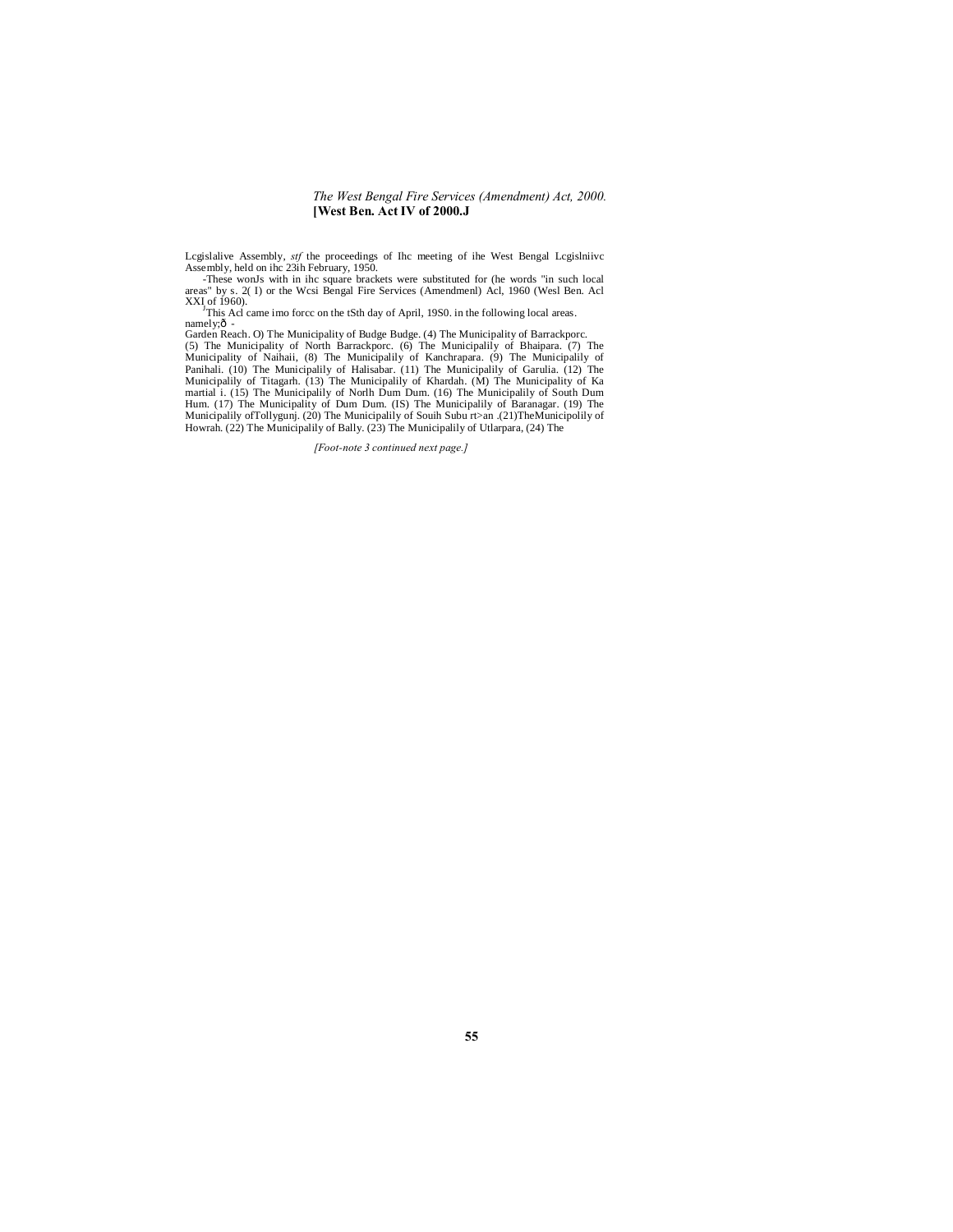*l Sce* foot-nole 5 on page 200, *ante.*

a funher proviso was added lo y.:b section (2) by s. 2(a) of ihe Wesl Bengal Fire Services<br>(Amendmenl) Acl, 19S7 (West Bet). Acl Xi fI of 1957), ihe words "a building or place used as a<br>w.irctouse or as 3 workshop" wen: su warehouse", in sub-sec lion  $(3)$ , by s. 13(c) (i) of the Wis I Bengal Fire Services (Amendment) Acl, 1951 (Wcsi Ben. Act XXVlt or 1951).

(vii) ihe word "and" wns omilied by s. 13(c)(ii), *ibid.* a proviso was added to clause (a) or sub-scclion (3) by a. J3(c)(iii), *ibid.* lhe u-oitfs "for such bui

tiling or pi ice separately" wen: insence with retrospective<br>Fire Services (of sut>section (3) by 5.2(bXi) of ihc West Bengal<br>Fire Services (Amendment) Act. 1957 (West Ben, Act Xdl of 1957), and the words, figures and<br>brac referred to in lhe lira proviso

10 sub-section (2) shall be calculated separably for such building or place and Ihe annual fee so calculated shall be payable under sub-seci ion  $($ ) separately far such building or place" wen; inserted witti reuospccLive effcct, in proviso to clausc (a) of sub-seclion (3) by s, 2(b)(ii), *ibid.*